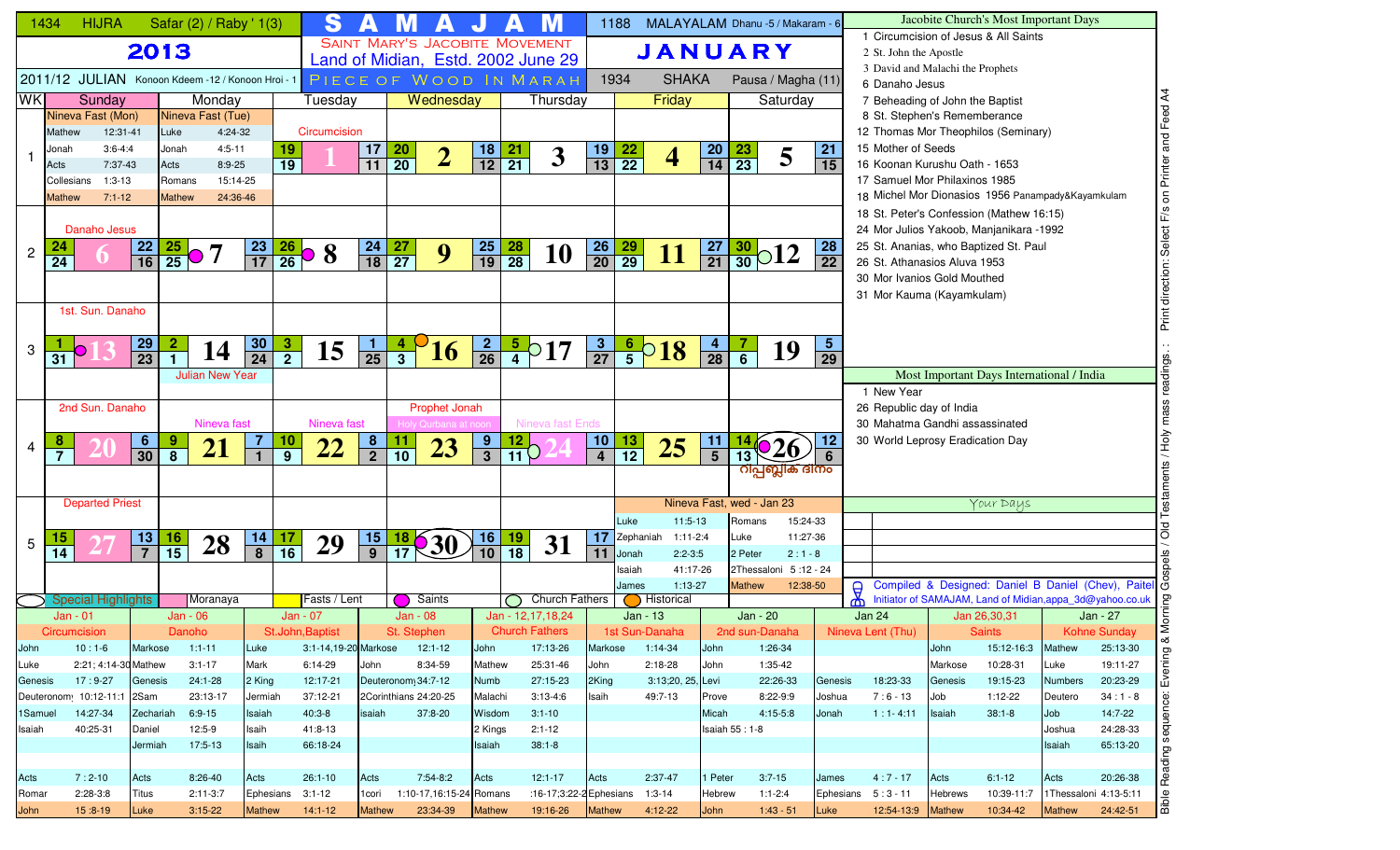| 2 Ma'altho<br><b>SAINT MARY'S JACOBITE MOVEMENT</b><br>2013<br><b>FEBRUARY</b><br>8 Zachariah the Prophet<br>Land of Midian, Estd. 2002 June 29<br>3 Holy Fathers<br>JULIAN Konoon Hroi-1/Sboth PIECE OF WOOD IN MARAH<br><b>SHAKA</b><br>2012<br>1933<br>Magha / Phalguna (12)<br>10 Yakoob Mor Themothios<br><b>WK</b><br>Sunday<br>Wednesday<br>Monday<br>Thursday<br>Friday<br>Tuesday<br>Saturday<br>13 St. Elias 3rd Ignatious Patriarch - 1932 Manjanikara<br>Remember our fore fathers, teachers  Habrew 13 : 7<br>19 Elias Mor Julios 1962, Manjanikara<br>Ma'altho<br>മഞ്ഞനിക്കര ബാവാ<br>21 318 Holy Fathers of Nicia<br>22 Establishment of the H.Throne at Antioch(AD 37)<br>$\frac{18}{12}$<br>19<br>$\frac{20}{19}$<br>$\frac{21}{20}$<br>Remember your leaders, who spoke the word of God to you.<br>$\boldsymbol{2}$<br>$\mathbf 1$<br>5<br>ഞങ്ങൾക്കുവേണ്ടി<br>$\overline{13}$<br>22 Geevarghese Mor Greegorios 1999 Perumpally<br>Consider the outcome of their way of life and imitate their faith. "<br>Jesus Christ is the same yesterday, and today and forever<br>അപേക്ഷിക്കേണമേ<br>23 St. Polycarp, Episcopo of Smyrna (A.D. 155)<br>24 St. Mathew, the Apostle<br><b>Departed Faithful</b><br>24 Finding the Head of St. John the Baptist<br>29 Mor Anthrayos; Kallada AD 1692<br>26<br>23<br>24<br>$\frac{23}{22}$<br>21<br>$\frac{24}{23}$<br>$\frac{22}{16}$<br>$\frac{26}{25}$<br><b>27</b><br><b>25</b><br>$\frac{28}{27}$<br><b>20</b><br>$\frac{25}{24}$<br>5<br>7<br>8<br>9<br>4<br>6<br>6<br>$\overline{15}$<br>$\overline{17}$<br>$\overline{26}$<br>$\overline{19}$<br>$\overline{21}$<br>14<br>18<br>20<br>മഞ്ഞനിക്കര പെരുന്നാൾ<br><b>Kothene Sunday</b><br>Shubkhono<br><b>Great Lent</b><br>Mor Aprem&Thevodoros<br><b>28</b><br><b>27</b><br>$\mathbf{2}$<br>$\frac{29}{23}$<br>$\frac{2}{25}$<br>$\overline{\mathbf{3}}$<br>1.<br>$\frac{3}{31}$ <b>013</b><br>$\frac{5}{2}$<br>$\frac{6}{3}$<br><u>_1</u><br>4<br><b>12</b><br>15<br>14<br>16<br>$\overline{30}$<br>$\overline{26}$<br>$\overline{24}$<br>$\overline{22}$<br>$\overline{21}$<br>$\overline{29}$<br>$\overline{27}$<br>28 <sup>°</sup><br>Most Important Days International / India<br><b>Bible Readings for Great Lent is attached</b><br><b>Gerbo Sunday</b><br>$\frac{8}{5}$<br>$\frac{9}{6}$ 19<br>$\frac{7}{2}$<br>$\frac{8}{3}$<br><u>11</u><br><u>9</u><br>11<br>$\frac{5}{28}$<br>$\frac{6}{1}$<br>$\frac{10}{7}$<br>$\frac{10}{5}$<br>$\frac{13}{10}$<br>$rac{12}{9}$ (22)<br>18<br><b>20</b><br>23<br>21<br>8<br>$\overline{8}$<br>6<br>$\overline{a}$<br><b>Meshrio</b><br>Your Days<br>Real Fasting and its Benefit - Isaih 58<br>3 Why have we fasted, "they say, and you<br>16 have not seen it" Why have we humbled<br>15<br>$12$<br>$\frac{15}{12}$<br>13<br>16<br>18<br>$\frac{14}{9}$<br>$\frac{17}{14}$<br>25<br>28<br><b>27</b><br>26<br>9<br>ourselves and you have not noticed?" " yet<br>$\overline{8}$<br>$\overline{13}$<br>$\overline{10}$<br>$\overline{15}$<br>$\overline{7}$<br>11<br>11<br>on the day of your fasting, you do as you<br>please and exploit all your workers. 4 Your<br>Compiled & Designed: Daniel B Daniel (Chev), Paitel G<br>$\frac{\partial}{\partial \theta}$<br>fasting ends in quarelling and strife and in<br><b>Special Highlights</b><br>Moranaya<br>Fasts / Lent<br>Initiator of SAMAJAM, Land of Midian, appa_3d@yahoo.co.uk<br>Saints<br>$\left(\begin{array}{c} \end{array}\right)$<br>Church Fathers<br>Historical<br>Feb 03<br>Feb - 03,21<br>Feb 17<br>Feb - 02<br>Feb 10<br>Feb 11<br>Feb 13 (8,9)<br>Feb - 22<br>Feb 10, 19, 22<br>Feb 24<br>Ma Eltho<br><b>Aneede Sunday</b><br><b>Holy Fathers</b><br>Manjanikara Bava 2nd Week (Gerbo)<br><b>Church Fathers</b><br>3rd Week Meshrio<br><b>Kothne Sunday</b><br>Shubkhono<br>St. Peter's throne<br>$2:22-35$<br>25:31-46<br>15:12-16:3<br>1:32-45<br>16:13-20<br>17:13-26<br>$5:17-26$<br>Luke<br>Mathew<br>John<br>$2:1 - 11$<br>John<br>Markose<br>Mathew<br>John<br>Luke<br>2:22-35<br>5:19-29<br>$5:1 - 19$<br>$16:1-18$<br>10:28-31<br>19:27-30<br>$5:1 - 18$<br>John<br>Mathew<br>Luke<br>Markose<br>Mathew<br>7:28-8:13<br>Mathew<br>Mathew<br>25:31-46<br>John<br>Luke<br>$12:1-8$<br>5:19-29<br>39:11-23<br>$9:12-19$<br>19:15-23<br>7:6-19<br>Numb<br>27:15-23<br>Joshua<br>Genesis<br>Genesis<br>Genesis<br>Genesis<br>Ezekiel<br>22:17-23<br>$37:1 - 14$<br>24:11-25<br>Jerem 50:4-7;15:15-21<br>$12:1-9$<br>$3:13-4:6$<br>$4:9-5:4$<br>Ezekiel<br>Proverb<br>20:7-22<br>Job<br>1:12-22<br>Malachi<br>Exodus<br>Genesis<br>Amos<br>Levi<br>$3:4-13$<br>$5:1-6,17-21$<br>38:10-20<br>Lamentation: 3:1-21<br>18:29-46<br>$38:1 - 8$<br>$33:2-9$<br>Wisdom<br>$3:1 - 10$<br>2 Chronicles 1:12-18<br>2Samuel<br>Isaiah<br>1 Kings<br>Isaiah<br>Isaiah<br>1Kings<br>10:33-11:10<br>$3:21-30$<br>2:12-20<br>Daniel<br>2 Kings<br>$2:1 - 12$<br>$2:1-8$<br>Isaih<br>Joel<br>Micah<br>$5:20-25$<br>58:6-14<br>$43:1 - 14$<br>$38:1 - 8$<br>Isaiah<br>Isaiah<br>Isaiah<br>Isaiah<br>24:10-23<br>46-5:6<br>$1:12 - 21$<br>11:19-26<br>$4:11 - 21$<br>$6:1 - 12$<br>$9:22-31$<br>Acts<br>$1:12-25$<br>$12:1 - 17$<br>28:17-28<br>James<br>James<br>Acts<br>1 John<br>Acts<br>Acts<br>Acts<br>Acts<br>Ephesians 3:13-21<br>1 Corinth<br>15:20-28<br>2 Timothios 3:10-15<br>Ephesians 4:1-32<br>1 Corin<br>13:4-10<br><b>Hebrews</b><br>10:39-11:7<br>$3:27-4:5$<br>$3:1 - 7$<br>:16-17;3:22-2 Romans<br>$5:1 - 11$<br>Romans<br>Titus<br>Romans<br>Luke 5:12-16;4:40-41 | 1434 | <b>HIJRA</b> |      | Rabi ' 1(3) / Rabi ' II (4) |      | S         |      |            |               | M        |               | 1188 | MALAYALAM Makaram-6 / Khumbham -7 |  |        |          |               | Jacobite Church's Most Important Days |                |             |                            |
|----------------------------------------------------------------------------------------------------------------------------------------------------------------------------------------------------------------------------------------------------------------------------------------------------------------------------------------------------------------------------------------------------------------------------------------------------------------------------------------------------------------------------------------------------------------------------------------------------------------------------------------------------------------------------------------------------------------------------------------------------------------------------------------------------------------------------------------------------------------------------------------------------------------------------------------------------------------------------------------------------------------------------------------------------------------------------------------------------------------------------------------------------------------------------------------------------------------------------------------------------------------------------------------------------------------------------------------------------------------------------------------------------------------------------------------------------------------------------------------------------------------------------------------------------------------------------------------------------------------------------------------------------------------------------------------------------------------------------------------------------------------------------------------------------------------------------------------------------------------------------------------------------------------------------------------------------------------------------------------------------------------------------------------------------------------------------------------------------------------------------------------------------------------------------------------------------------------------------------------------------------------------------------------------------------------------------------------------------------------------------------------------------------------------------------------------------------------------------------------------------------------------------------------------------------------------------------------------------------------------------------------------------------------------------------------------------------------------------------------------------------------------------------------------------------------------------------------------------------------------------------------------------------------------------------------------------------------------------------------------------------------------------------------------------------------------------------------------------------------------------------------------------------------------------------------------------------------------------------------------------------------------------------------------------------------------------------------------------------------------------------------------------------------------------------------------------------------------------------------------------------------------------------------------------------------------------------------------------------------------------------------------------------------------------------------------------------------------------------------------------------------------------------------------------------------------------------------------------------------------------------------------------------------------------------------------------------------------------------------------------------------------------------------------------------------------------------------------------------------------------------------------------------------------------------------------------------------------------------------------------------------------------------------------------------------------------------------------------------------------------------------------------------------------------------------------------------------------------------------------------------------------------------------------------------------------------------------------------------------------------------------------------------------------------------------------------------------------------------------------------------------------------------------------------------------------------------------------------------------------------------------------------------------------------------------------------------------------------------------------------------------------------------------------------------------------------------------------------------------------------------------------------------------------------------------------------------------------------------------------------------------------------------------------------------------------------------------------------------------------------------------------------------------------------------------------------------------------------------------------------|------|--------------|------|-----------------------------|------|-----------|------|------------|---------------|----------|---------------|------|-----------------------------------|--|--------|----------|---------------|---------------------------------------|----------------|-------------|----------------------------|
|                                                                                                                                                                                                                                                                                                                                                                                                                                                                                                                                                                                                                                                                                                                                                                                                                                                                                                                                                                                                                                                                                                                                                                                                                                                                                                                                                                                                                                                                                                                                                                                                                                                                                                                                                                                                                                                                                                                                                                                                                                                                                                                                                                                                                                                                                                                                                                                                                                                                                                                                                                                                                                                                                                                                                                                                                                                                                                                                                                                                                                                                                                                                                                                                                                                                                                                                                                                                                                                                                                                                                                                                                                                                                                                                                                                                                                                                                                                                                                                                                                                                                                                                                                                                                                                                                                                                                                                                                                                                                                                                                                                                                                                                                                                                                                                                                                                                                                                                                                                                                                                                                                                                                                                                                                                                                                                                                                                                                                                                                                    |      |              |      |                             |      |           |      |            |               |          |               |      |                                   |  |        |          |               |                                       |                |             |                            |
|                                                                                                                                                                                                                                                                                                                                                                                                                                                                                                                                                                                                                                                                                                                                                                                                                                                                                                                                                                                                                                                                                                                                                                                                                                                                                                                                                                                                                                                                                                                                                                                                                                                                                                                                                                                                                                                                                                                                                                                                                                                                                                                                                                                                                                                                                                                                                                                                                                                                                                                                                                                                                                                                                                                                                                                                                                                                                                                                                                                                                                                                                                                                                                                                                                                                                                                                                                                                                                                                                                                                                                                                                                                                                                                                                                                                                                                                                                                                                                                                                                                                                                                                                                                                                                                                                                                                                                                                                                                                                                                                                                                                                                                                                                                                                                                                                                                                                                                                                                                                                                                                                                                                                                                                                                                                                                                                                                                                                                                                                                    |      |              |      |                             |      |           |      |            |               |          |               |      |                                   |  |        |          |               |                                       |                |             |                            |
|                                                                                                                                                                                                                                                                                                                                                                                                                                                                                                                                                                                                                                                                                                                                                                                                                                                                                                                                                                                                                                                                                                                                                                                                                                                                                                                                                                                                                                                                                                                                                                                                                                                                                                                                                                                                                                                                                                                                                                                                                                                                                                                                                                                                                                                                                                                                                                                                                                                                                                                                                                                                                                                                                                                                                                                                                                                                                                                                                                                                                                                                                                                                                                                                                                                                                                                                                                                                                                                                                                                                                                                                                                                                                                                                                                                                                                                                                                                                                                                                                                                                                                                                                                                                                                                                                                                                                                                                                                                                                                                                                                                                                                                                                                                                                                                                                                                                                                                                                                                                                                                                                                                                                                                                                                                                                                                                                                                                                                                                                                    |      |              |      |                             |      |           |      |            |               |          |               |      |                                   |  |        |          |               |                                       |                |             |                            |
|                                                                                                                                                                                                                                                                                                                                                                                                                                                                                                                                                                                                                                                                                                                                                                                                                                                                                                                                                                                                                                                                                                                                                                                                                                                                                                                                                                                                                                                                                                                                                                                                                                                                                                                                                                                                                                                                                                                                                                                                                                                                                                                                                                                                                                                                                                                                                                                                                                                                                                                                                                                                                                                                                                                                                                                                                                                                                                                                                                                                                                                                                                                                                                                                                                                                                                                                                                                                                                                                                                                                                                                                                                                                                                                                                                                                                                                                                                                                                                                                                                                                                                                                                                                                                                                                                                                                                                                                                                                                                                                                                                                                                                                                                                                                                                                                                                                                                                                                                                                                                                                                                                                                                                                                                                                                                                                                                                                                                                                                                                    |      |              |      |                             |      |           |      |            |               |          |               |      |                                   |  |        |          |               |                                       |                |             |                            |
|                                                                                                                                                                                                                                                                                                                                                                                                                                                                                                                                                                                                                                                                                                                                                                                                                                                                                                                                                                                                                                                                                                                                                                                                                                                                                                                                                                                                                                                                                                                                                                                                                                                                                                                                                                                                                                                                                                                                                                                                                                                                                                                                                                                                                                                                                                                                                                                                                                                                                                                                                                                                                                                                                                                                                                                                                                                                                                                                                                                                                                                                                                                                                                                                                                                                                                                                                                                                                                                                                                                                                                                                                                                                                                                                                                                                                                                                                                                                                                                                                                                                                                                                                                                                                                                                                                                                                                                                                                                                                                                                                                                                                                                                                                                                                                                                                                                                                                                                                                                                                                                                                                                                                                                                                                                                                                                                                                                                                                                                                                    |      |              |      |                             |      |           |      |            |               |          |               |      |                                   |  |        |          |               |                                       |                |             |                            |
|                                                                                                                                                                                                                                                                                                                                                                                                                                                                                                                                                                                                                                                                                                                                                                                                                                                                                                                                                                                                                                                                                                                                                                                                                                                                                                                                                                                                                                                                                                                                                                                                                                                                                                                                                                                                                                                                                                                                                                                                                                                                                                                                                                                                                                                                                                                                                                                                                                                                                                                                                                                                                                                                                                                                                                                                                                                                                                                                                                                                                                                                                                                                                                                                                                                                                                                                                                                                                                                                                                                                                                                                                                                                                                                                                                                                                                                                                                                                                                                                                                                                                                                                                                                                                                                                                                                                                                                                                                                                                                                                                                                                                                                                                                                                                                                                                                                                                                                                                                                                                                                                                                                                                                                                                                                                                                                                                                                                                                                                                                    |      |              |      |                             |      |           |      |            |               |          |               |      |                                   |  |        |          |               |                                       |                |             |                            |
|                                                                                                                                                                                                                                                                                                                                                                                                                                                                                                                                                                                                                                                                                                                                                                                                                                                                                                                                                                                                                                                                                                                                                                                                                                                                                                                                                                                                                                                                                                                                                                                                                                                                                                                                                                                                                                                                                                                                                                                                                                                                                                                                                                                                                                                                                                                                                                                                                                                                                                                                                                                                                                                                                                                                                                                                                                                                                                                                                                                                                                                                                                                                                                                                                                                                                                                                                                                                                                                                                                                                                                                                                                                                                                                                                                                                                                                                                                                                                                                                                                                                                                                                                                                                                                                                                                                                                                                                                                                                                                                                                                                                                                                                                                                                                                                                                                                                                                                                                                                                                                                                                                                                                                                                                                                                                                                                                                                                                                                                                                    |      |              |      |                             |      |           |      |            |               |          |               |      |                                   |  |        |          |               |                                       |                |             | F/s on Printer and Feed A4 |
|                                                                                                                                                                                                                                                                                                                                                                                                                                                                                                                                                                                                                                                                                                                                                                                                                                                                                                                                                                                                                                                                                                                                                                                                                                                                                                                                                                                                                                                                                                                                                                                                                                                                                                                                                                                                                                                                                                                                                                                                                                                                                                                                                                                                                                                                                                                                                                                                                                                                                                                                                                                                                                                                                                                                                                                                                                                                                                                                                                                                                                                                                                                                                                                                                                                                                                                                                                                                                                                                                                                                                                                                                                                                                                                                                                                                                                                                                                                                                                                                                                                                                                                                                                                                                                                                                                                                                                                                                                                                                                                                                                                                                                                                                                                                                                                                                                                                                                                                                                                                                                                                                                                                                                                                                                                                                                                                                                                                                                                                                                    |      |              |      |                             |      |           |      |            |               |          |               |      |                                   |  |        |          |               |                                       |                |             |                            |
|                                                                                                                                                                                                                                                                                                                                                                                                                                                                                                                                                                                                                                                                                                                                                                                                                                                                                                                                                                                                                                                                                                                                                                                                                                                                                                                                                                                                                                                                                                                                                                                                                                                                                                                                                                                                                                                                                                                                                                                                                                                                                                                                                                                                                                                                                                                                                                                                                                                                                                                                                                                                                                                                                                                                                                                                                                                                                                                                                                                                                                                                                                                                                                                                                                                                                                                                                                                                                                                                                                                                                                                                                                                                                                                                                                                                                                                                                                                                                                                                                                                                                                                                                                                                                                                                                                                                                                                                                                                                                                                                                                                                                                                                                                                                                                                                                                                                                                                                                                                                                                                                                                                                                                                                                                                                                                                                                                                                                                                                                                    |      |              |      |                             |      |           |      |            |               |          |               |      |                                   |  |        |          |               |                                       |                |             |                            |
|                                                                                                                                                                                                                                                                                                                                                                                                                                                                                                                                                                                                                                                                                                                                                                                                                                                                                                                                                                                                                                                                                                                                                                                                                                                                                                                                                                                                                                                                                                                                                                                                                                                                                                                                                                                                                                                                                                                                                                                                                                                                                                                                                                                                                                                                                                                                                                                                                                                                                                                                                                                                                                                                                                                                                                                                                                                                                                                                                                                                                                                                                                                                                                                                                                                                                                                                                                                                                                                                                                                                                                                                                                                                                                                                                                                                                                                                                                                                                                                                                                                                                                                                                                                                                                                                                                                                                                                                                                                                                                                                                                                                                                                                                                                                                                                                                                                                                                                                                                                                                                                                                                                                                                                                                                                                                                                                                                                                                                                                                                    |      |              |      |                             |      |           |      |            |               |          |               |      |                                   |  |        |          |               |                                       |                |             |                            |
|                                                                                                                                                                                                                                                                                                                                                                                                                                                                                                                                                                                                                                                                                                                                                                                                                                                                                                                                                                                                                                                                                                                                                                                                                                                                                                                                                                                                                                                                                                                                                                                                                                                                                                                                                                                                                                                                                                                                                                                                                                                                                                                                                                                                                                                                                                                                                                                                                                                                                                                                                                                                                                                                                                                                                                                                                                                                                                                                                                                                                                                                                                                                                                                                                                                                                                                                                                                                                                                                                                                                                                                                                                                                                                                                                                                                                                                                                                                                                                                                                                                                                                                                                                                                                                                                                                                                                                                                                                                                                                                                                                                                                                                                                                                                                                                                                                                                                                                                                                                                                                                                                                                                                                                                                                                                                                                                                                                                                                                                                                    |      |              |      |                             |      |           |      |            |               |          |               |      |                                   |  |        |          |               |                                       |                |             |                            |
| Levi<br>Acts                                                                                                                                                                                                                                                                                                                                                                                                                                                                                                                                                                                                                                                                                                                                                                                                                                                                                                                                                                                                                                                                                                                                                                                                                                                                                                                                                                                                                                                                                                                                                                                                                                                                                                                                                                                                                                                                                                                                                                                                                                                                                                                                                                                                                                                                                                                                                                                                                                                                                                                                                                                                                                                                                                                                                                                                                                                                                                                                                                                                                                                                                                                                                                                                                                                                                                                                                                                                                                                                                                                                                                                                                                                                                                                                                                                                                                                                                                                                                                                                                                                                                                                                                                                                                                                                                                                                                                                                                                                                                                                                                                                                                                                                                                                                                                                                                                                                                                                                                                                                                                                                                                                                                                                                                                                                                                                                                                                                                                                                                       |      |              |      |                             |      |           |      |            |               |          |               |      |                                   |  |        |          |               |                                       |                |             | Select                     |
|                                                                                                                                                                                                                                                                                                                                                                                                                                                                                                                                                                                                                                                                                                                                                                                                                                                                                                                                                                                                                                                                                                                                                                                                                                                                                                                                                                                                                                                                                                                                                                                                                                                                                                                                                                                                                                                                                                                                                                                                                                                                                                                                                                                                                                                                                                                                                                                                                                                                                                                                                                                                                                                                                                                                                                                                                                                                                                                                                                                                                                                                                                                                                                                                                                                                                                                                                                                                                                                                                                                                                                                                                                                                                                                                                                                                                                                                                                                                                                                                                                                                                                                                                                                                                                                                                                                                                                                                                                                                                                                                                                                                                                                                                                                                                                                                                                                                                                                                                                                                                                                                                                                                                                                                                                                                                                                                                                                                                                                                                                    |      |              |      |                             |      |           |      |            |               |          |               |      |                                   |  |        |          |               |                                       |                |             | direction:                 |
|                                                                                                                                                                                                                                                                                                                                                                                                                                                                                                                                                                                                                                                                                                                                                                                                                                                                                                                                                                                                                                                                                                                                                                                                                                                                                                                                                                                                                                                                                                                                                                                                                                                                                                                                                                                                                                                                                                                                                                                                                                                                                                                                                                                                                                                                                                                                                                                                                                                                                                                                                                                                                                                                                                                                                                                                                                                                                                                                                                                                                                                                                                                                                                                                                                                                                                                                                                                                                                                                                                                                                                                                                                                                                                                                                                                                                                                                                                                                                                                                                                                                                                                                                                                                                                                                                                                                                                                                                                                                                                                                                                                                                                                                                                                                                                                                                                                                                                                                                                                                                                                                                                                                                                                                                                                                                                                                                                                                                                                                                                    |      |              |      |                             |      |           |      |            |               |          |               |      |                                   |  |        |          |               |                                       |                |             |                            |
|                                                                                                                                                                                                                                                                                                                                                                                                                                                                                                                                                                                                                                                                                                                                                                                                                                                                                                                                                                                                                                                                                                                                                                                                                                                                                                                                                                                                                                                                                                                                                                                                                                                                                                                                                                                                                                                                                                                                                                                                                                                                                                                                                                                                                                                                                                                                                                                                                                                                                                                                                                                                                                                                                                                                                                                                                                                                                                                                                                                                                                                                                                                                                                                                                                                                                                                                                                                                                                                                                                                                                                                                                                                                                                                                                                                                                                                                                                                                                                                                                                                                                                                                                                                                                                                                                                                                                                                                                                                                                                                                                                                                                                                                                                                                                                                                                                                                                                                                                                                                                                                                                                                                                                                                                                                                                                                                                                                                                                                                                                    |      |              |      |                             |      |           |      |            |               |          |               |      |                                   |  |        |          |               |                                       |                |             |                            |
|                                                                                                                                                                                                                                                                                                                                                                                                                                                                                                                                                                                                                                                                                                                                                                                                                                                                                                                                                                                                                                                                                                                                                                                                                                                                                                                                                                                                                                                                                                                                                                                                                                                                                                                                                                                                                                                                                                                                                                                                                                                                                                                                                                                                                                                                                                                                                                                                                                                                                                                                                                                                                                                                                                                                                                                                                                                                                                                                                                                                                                                                                                                                                                                                                                                                                                                                                                                                                                                                                                                                                                                                                                                                                                                                                                                                                                                                                                                                                                                                                                                                                                                                                                                                                                                                                                                                                                                                                                                                                                                                                                                                                                                                                                                                                                                                                                                                                                                                                                                                                                                                                                                                                                                                                                                                                                                                                                                                                                                                                                    |      |              |      |                             |      |           |      |            |               |          |               |      |                                   |  |        |          |               |                                       |                |             | Print                      |
|                                                                                                                                                                                                                                                                                                                                                                                                                                                                                                                                                                                                                                                                                                                                                                                                                                                                                                                                                                                                                                                                                                                                                                                                                                                                                                                                                                                                                                                                                                                                                                                                                                                                                                                                                                                                                                                                                                                                                                                                                                                                                                                                                                                                                                                                                                                                                                                                                                                                                                                                                                                                                                                                                                                                                                                                                                                                                                                                                                                                                                                                                                                                                                                                                                                                                                                                                                                                                                                                                                                                                                                                                                                                                                                                                                                                                                                                                                                                                                                                                                                                                                                                                                                                                                                                                                                                                                                                                                                                                                                                                                                                                                                                                                                                                                                                                                                                                                                                                                                                                                                                                                                                                                                                                                                                                                                                                                                                                                                                                                    |      |              |      |                             |      |           |      |            |               |          |               |      |                                   |  |        |          |               |                                       |                |             |                            |
|                                                                                                                                                                                                                                                                                                                                                                                                                                                                                                                                                                                                                                                                                                                                                                                                                                                                                                                                                                                                                                                                                                                                                                                                                                                                                                                                                                                                                                                                                                                                                                                                                                                                                                                                                                                                                                                                                                                                                                                                                                                                                                                                                                                                                                                                                                                                                                                                                                                                                                                                                                                                                                                                                                                                                                                                                                                                                                                                                                                                                                                                                                                                                                                                                                                                                                                                                                                                                                                                                                                                                                                                                                                                                                                                                                                                                                                                                                                                                                                                                                                                                                                                                                                                                                                                                                                                                                                                                                                                                                                                                                                                                                                                                                                                                                                                                                                                                                                                                                                                                                                                                                                                                                                                                                                                                                                                                                                                                                                                                                    |      |              |      |                             |      |           |      |            |               |          |               |      |                                   |  |        |          |               |                                       |                |             | ທ່                         |
|                                                                                                                                                                                                                                                                                                                                                                                                                                                                                                                                                                                                                                                                                                                                                                                                                                                                                                                                                                                                                                                                                                                                                                                                                                                                                                                                                                                                                                                                                                                                                                                                                                                                                                                                                                                                                                                                                                                                                                                                                                                                                                                                                                                                                                                                                                                                                                                                                                                                                                                                                                                                                                                                                                                                                                                                                                                                                                                                                                                                                                                                                                                                                                                                                                                                                                                                                                                                                                                                                                                                                                                                                                                                                                                                                                                                                                                                                                                                                                                                                                                                                                                                                                                                                                                                                                                                                                                                                                                                                                                                                                                                                                                                                                                                                                                                                                                                                                                                                                                                                                                                                                                                                                                                                                                                                                                                                                                                                                                                                                    |      |              |      |                             |      |           |      |            |               |          |               |      |                                   |  |        |          |               |                                       |                |             |                            |
|                                                                                                                                                                                                                                                                                                                                                                                                                                                                                                                                                                                                                                                                                                                                                                                                                                                                                                                                                                                                                                                                                                                                                                                                                                                                                                                                                                                                                                                                                                                                                                                                                                                                                                                                                                                                                                                                                                                                                                                                                                                                                                                                                                                                                                                                                                                                                                                                                                                                                                                                                                                                                                                                                                                                                                                                                                                                                                                                                                                                                                                                                                                                                                                                                                                                                                                                                                                                                                                                                                                                                                                                                                                                                                                                                                                                                                                                                                                                                                                                                                                                                                                                                                                                                                                                                                                                                                                                                                                                                                                                                                                                                                                                                                                                                                                                                                                                                                                                                                                                                                                                                                                                                                                                                                                                                                                                                                                                                                                                                                    |      |              |      |                             |      |           |      |            |               |          |               |      |                                   |  |        |          |               |                                       |                |             |                            |
|                                                                                                                                                                                                                                                                                                                                                                                                                                                                                                                                                                                                                                                                                                                                                                                                                                                                                                                                                                                                                                                                                                                                                                                                                                                                                                                                                                                                                                                                                                                                                                                                                                                                                                                                                                                                                                                                                                                                                                                                                                                                                                                                                                                                                                                                                                                                                                                                                                                                                                                                                                                                                                                                                                                                                                                                                                                                                                                                                                                                                                                                                                                                                                                                                                                                                                                                                                                                                                                                                                                                                                                                                                                                                                                                                                                                                                                                                                                                                                                                                                                                                                                                                                                                                                                                                                                                                                                                                                                                                                                                                                                                                                                                                                                                                                                                                                                                                                                                                                                                                                                                                                                                                                                                                                                                                                                                                                                                                                                                                                    |      |              |      |                             |      |           |      |            |               |          |               |      |                                   |  |        |          |               |                                       |                |             |                            |
|                                                                                                                                                                                                                                                                                                                                                                                                                                                                                                                                                                                                                                                                                                                                                                                                                                                                                                                                                                                                                                                                                                                                                                                                                                                                                                                                                                                                                                                                                                                                                                                                                                                                                                                                                                                                                                                                                                                                                                                                                                                                                                                                                                                                                                                                                                                                                                                                                                                                                                                                                                                                                                                                                                                                                                                                                                                                                                                                                                                                                                                                                                                                                                                                                                                                                                                                                                                                                                                                                                                                                                                                                                                                                                                                                                                                                                                                                                                                                                                                                                                                                                                                                                                                                                                                                                                                                                                                                                                                                                                                                                                                                                                                                                                                                                                                                                                                                                                                                                                                                                                                                                                                                                                                                                                                                                                                                                                                                                                                                                    |      |              |      |                             |      |           |      |            |               |          |               |      |                                   |  |        |          |               |                                       |                |             | Гфу                        |
|                                                                                                                                                                                                                                                                                                                                                                                                                                                                                                                                                                                                                                                                                                                                                                                                                                                                                                                                                                                                                                                                                                                                                                                                                                                                                                                                                                                                                                                                                                                                                                                                                                                                                                                                                                                                                                                                                                                                                                                                                                                                                                                                                                                                                                                                                                                                                                                                                                                                                                                                                                                                                                                                                                                                                                                                                                                                                                                                                                                                                                                                                                                                                                                                                                                                                                                                                                                                                                                                                                                                                                                                                                                                                                                                                                                                                                                                                                                                                                                                                                                                                                                                                                                                                                                                                                                                                                                                                                                                                                                                                                                                                                                                                                                                                                                                                                                                                                                                                                                                                                                                                                                                                                                                                                                                                                                                                                                                                                                                                                    |      |              |      |                             |      |           |      |            |               |          |               |      |                                   |  |        |          |               |                                       |                |             |                            |
|                                                                                                                                                                                                                                                                                                                                                                                                                                                                                                                                                                                                                                                                                                                                                                                                                                                                                                                                                                                                                                                                                                                                                                                                                                                                                                                                                                                                                                                                                                                                                                                                                                                                                                                                                                                                                                                                                                                                                                                                                                                                                                                                                                                                                                                                                                                                                                                                                                                                                                                                                                                                                                                                                                                                                                                                                                                                                                                                                                                                                                                                                                                                                                                                                                                                                                                                                                                                                                                                                                                                                                                                                                                                                                                                                                                                                                                                                                                                                                                                                                                                                                                                                                                                                                                                                                                                                                                                                                                                                                                                                                                                                                                                                                                                                                                                                                                                                                                                                                                                                                                                                                                                                                                                                                                                                                                                                                                                                                                                                                    |      |              |      |                             |      |           |      |            |               |          |               |      |                                   |  |        |          |               |                                       |                |             |                            |
|                                                                                                                                                                                                                                                                                                                                                                                                                                                                                                                                                                                                                                                                                                                                                                                                                                                                                                                                                                                                                                                                                                                                                                                                                                                                                                                                                                                                                                                                                                                                                                                                                                                                                                                                                                                                                                                                                                                                                                                                                                                                                                                                                                                                                                                                                                                                                                                                                                                                                                                                                                                                                                                                                                                                                                                                                                                                                                                                                                                                                                                                                                                                                                                                                                                                                                                                                                                                                                                                                                                                                                                                                                                                                                                                                                                                                                                                                                                                                                                                                                                                                                                                                                                                                                                                                                                                                                                                                                                                                                                                                                                                                                                                                                                                                                                                                                                                                                                                                                                                                                                                                                                                                                                                                                                                                                                                                                                                                                                                                                    |      |              |      |                             |      |           |      |            |               |          |               |      |                                   |  |        |          |               |                                       |                |             |                            |
|                                                                                                                                                                                                                                                                                                                                                                                                                                                                                                                                                                                                                                                                                                                                                                                                                                                                                                                                                                                                                                                                                                                                                                                                                                                                                                                                                                                                                                                                                                                                                                                                                                                                                                                                                                                                                                                                                                                                                                                                                                                                                                                                                                                                                                                                                                                                                                                                                                                                                                                                                                                                                                                                                                                                                                                                                                                                                                                                                                                                                                                                                                                                                                                                                                                                                                                                                                                                                                                                                                                                                                                                                                                                                                                                                                                                                                                                                                                                                                                                                                                                                                                                                                                                                                                                                                                                                                                                                                                                                                                                                                                                                                                                                                                                                                                                                                                                                                                                                                                                                                                                                                                                                                                                                                                                                                                                                                                                                                                                                                    |      |              |      |                             |      |           |      |            |               |          |               |      |                                   |  |        |          |               |                                       |                |             |                            |
|                                                                                                                                                                                                                                                                                                                                                                                                                                                                                                                                                                                                                                                                                                                                                                                                                                                                                                                                                                                                                                                                                                                                                                                                                                                                                                                                                                                                                                                                                                                                                                                                                                                                                                                                                                                                                                                                                                                                                                                                                                                                                                                                                                                                                                                                                                                                                                                                                                                                                                                                                                                                                                                                                                                                                                                                                                                                                                                                                                                                                                                                                                                                                                                                                                                                                                                                                                                                                                                                                                                                                                                                                                                                                                                                                                                                                                                                                                                                                                                                                                                                                                                                                                                                                                                                                                                                                                                                                                                                                                                                                                                                                                                                                                                                                                                                                                                                                                                                                                                                                                                                                                                                                                                                                                                                                                                                                                                                                                                                                                    |      |              |      |                             |      |           |      |            |               |          |               |      |                                   |  |        |          |               |                                       |                |             | oo                         |
|                                                                                                                                                                                                                                                                                                                                                                                                                                                                                                                                                                                                                                                                                                                                                                                                                                                                                                                                                                                                                                                                                                                                                                                                                                                                                                                                                                                                                                                                                                                                                                                                                                                                                                                                                                                                                                                                                                                                                                                                                                                                                                                                                                                                                                                                                                                                                                                                                                                                                                                                                                                                                                                                                                                                                                                                                                                                                                                                                                                                                                                                                                                                                                                                                                                                                                                                                                                                                                                                                                                                                                                                                                                                                                                                                                                                                                                                                                                                                                                                                                                                                                                                                                                                                                                                                                                                                                                                                                                                                                                                                                                                                                                                                                                                                                                                                                                                                                                                                                                                                                                                                                                                                                                                                                                                                                                                                                                                                                                                                                    |      |              |      |                             |      |           |      |            |               |          |               |      |                                   |  |        |          |               |                                       |                |             |                            |
|                                                                                                                                                                                                                                                                                                                                                                                                                                                                                                                                                                                                                                                                                                                                                                                                                                                                                                                                                                                                                                                                                                                                                                                                                                                                                                                                                                                                                                                                                                                                                                                                                                                                                                                                                                                                                                                                                                                                                                                                                                                                                                                                                                                                                                                                                                                                                                                                                                                                                                                                                                                                                                                                                                                                                                                                                                                                                                                                                                                                                                                                                                                                                                                                                                                                                                                                                                                                                                                                                                                                                                                                                                                                                                                                                                                                                                                                                                                                                                                                                                                                                                                                                                                                                                                                                                                                                                                                                                                                                                                                                                                                                                                                                                                                                                                                                                                                                                                                                                                                                                                                                                                                                                                                                                                                                                                                                                                                                                                                                                    |      |              |      |                             |      |           |      |            |               |          |               |      |                                   |  |        |          |               |                                       |                |             |                            |
|                                                                                                                                                                                                                                                                                                                                                                                                                                                                                                                                                                                                                                                                                                                                                                                                                                                                                                                                                                                                                                                                                                                                                                                                                                                                                                                                                                                                                                                                                                                                                                                                                                                                                                                                                                                                                                                                                                                                                                                                                                                                                                                                                                                                                                                                                                                                                                                                                                                                                                                                                                                                                                                                                                                                                                                                                                                                                                                                                                                                                                                                                                                                                                                                                                                                                                                                                                                                                                                                                                                                                                                                                                                                                                                                                                                                                                                                                                                                                                                                                                                                                                                                                                                                                                                                                                                                                                                                                                                                                                                                                                                                                                                                                                                                                                                                                                                                                                                                                                                                                                                                                                                                                                                                                                                                                                                                                                                                                                                                                                    |      |              |      |                             |      |           |      |            |               |          |               |      |                                   |  |        |          |               |                                       |                |             |                            |
|                                                                                                                                                                                                                                                                                                                                                                                                                                                                                                                                                                                                                                                                                                                                                                                                                                                                                                                                                                                                                                                                                                                                                                                                                                                                                                                                                                                                                                                                                                                                                                                                                                                                                                                                                                                                                                                                                                                                                                                                                                                                                                                                                                                                                                                                                                                                                                                                                                                                                                                                                                                                                                                                                                                                                                                                                                                                                                                                                                                                                                                                                                                                                                                                                                                                                                                                                                                                                                                                                                                                                                                                                                                                                                                                                                                                                                                                                                                                                                                                                                                                                                                                                                                                                                                                                                                                                                                                                                                                                                                                                                                                                                                                                                                                                                                                                                                                                                                                                                                                                                                                                                                                                                                                                                                                                                                                                                                                                                                                                                    |      |              |      |                             |      |           |      |            |               |          |               |      |                                   |  |        |          |               |                                       |                |             |                            |
|                                                                                                                                                                                                                                                                                                                                                                                                                                                                                                                                                                                                                                                                                                                                                                                                                                                                                                                                                                                                                                                                                                                                                                                                                                                                                                                                                                                                                                                                                                                                                                                                                                                                                                                                                                                                                                                                                                                                                                                                                                                                                                                                                                                                                                                                                                                                                                                                                                                                                                                                                                                                                                                                                                                                                                                                                                                                                                                                                                                                                                                                                                                                                                                                                                                                                                                                                                                                                                                                                                                                                                                                                                                                                                                                                                                                                                                                                                                                                                                                                                                                                                                                                                                                                                                                                                                                                                                                                                                                                                                                                                                                                                                                                                                                                                                                                                                                                                                                                                                                                                                                                                                                                                                                                                                                                                                                                                                                                                                                                                    |      |              |      |                             |      |           |      |            |               |          |               |      |                                   |  |        |          |               |                                       |                |             | Morni                      |
|                                                                                                                                                                                                                                                                                                                                                                                                                                                                                                                                                                                                                                                                                                                                                                                                                                                                                                                                                                                                                                                                                                                                                                                                                                                                                                                                                                                                                                                                                                                                                                                                                                                                                                                                                                                                                                                                                                                                                                                                                                                                                                                                                                                                                                                                                                                                                                                                                                                                                                                                                                                                                                                                                                                                                                                                                                                                                                                                                                                                                                                                                                                                                                                                                                                                                                                                                                                                                                                                                                                                                                                                                                                                                                                                                                                                                                                                                                                                                                                                                                                                                                                                                                                                                                                                                                                                                                                                                                                                                                                                                                                                                                                                                                                                                                                                                                                                                                                                                                                                                                                                                                                                                                                                                                                                                                                                                                                                                                                                                                    |      |              |      |                             |      |           |      |            |               |          |               |      |                                   |  |        |          |               |                                       |                |             | ∞                          |
|                                                                                                                                                                                                                                                                                                                                                                                                                                                                                                                                                                                                                                                                                                                                                                                                                                                                                                                                                                                                                                                                                                                                                                                                                                                                                                                                                                                                                                                                                                                                                                                                                                                                                                                                                                                                                                                                                                                                                                                                                                                                                                                                                                                                                                                                                                                                                                                                                                                                                                                                                                                                                                                                                                                                                                                                                                                                                                                                                                                                                                                                                                                                                                                                                                                                                                                                                                                                                                                                                                                                                                                                                                                                                                                                                                                                                                                                                                                                                                                                                                                                                                                                                                                                                                                                                                                                                                                                                                                                                                                                                                                                                                                                                                                                                                                                                                                                                                                                                                                                                                                                                                                                                                                                                                                                                                                                                                                                                                                                                                    |      |              |      |                             |      |           |      |            |               |          |               |      |                                   |  |        |          |               |                                       |                |             | guing                      |
|                                                                                                                                                                                                                                                                                                                                                                                                                                                                                                                                                                                                                                                                                                                                                                                                                                                                                                                                                                                                                                                                                                                                                                                                                                                                                                                                                                                                                                                                                                                                                                                                                                                                                                                                                                                                                                                                                                                                                                                                                                                                                                                                                                                                                                                                                                                                                                                                                                                                                                                                                                                                                                                                                                                                                                                                                                                                                                                                                                                                                                                                                                                                                                                                                                                                                                                                                                                                                                                                                                                                                                                                                                                                                                                                                                                                                                                                                                                                                                                                                                                                                                                                                                                                                                                                                                                                                                                                                                                                                                                                                                                                                                                                                                                                                                                                                                                                                                                                                                                                                                                                                                                                                                                                                                                                                                                                                                                                                                                                                                    |      |              |      |                             |      |           |      |            |               |          |               |      |                                   |  |        |          |               |                                       |                | 33:23-34:12 |                            |
|                                                                                                                                                                                                                                                                                                                                                                                                                                                                                                                                                                                                                                                                                                                                                                                                                                                                                                                                                                                                                                                                                                                                                                                                                                                                                                                                                                                                                                                                                                                                                                                                                                                                                                                                                                                                                                                                                                                                                                                                                                                                                                                                                                                                                                                                                                                                                                                                                                                                                                                                                                                                                                                                                                                                                                                                                                                                                                                                                                                                                                                                                                                                                                                                                                                                                                                                                                                                                                                                                                                                                                                                                                                                                                                                                                                                                                                                                                                                                                                                                                                                                                                                                                                                                                                                                                                                                                                                                                                                                                                                                                                                                                                                                                                                                                                                                                                                                                                                                                                                                                                                                                                                                                                                                                                                                                                                                                                                                                                                                                    |      |              |      |                             |      |           |      |            |               |          |               |      |                                   |  |        |          |               |                                       |                |             |                            |
|                                                                                                                                                                                                                                                                                                                                                                                                                                                                                                                                                                                                                                                                                                                                                                                                                                                                                                                                                                                                                                                                                                                                                                                                                                                                                                                                                                                                                                                                                                                                                                                                                                                                                                                                                                                                                                                                                                                                                                                                                                                                                                                                                                                                                                                                                                                                                                                                                                                                                                                                                                                                                                                                                                                                                                                                                                                                                                                                                                                                                                                                                                                                                                                                                                                                                                                                                                                                                                                                                                                                                                                                                                                                                                                                                                                                                                                                                                                                                                                                                                                                                                                                                                                                                                                                                                                                                                                                                                                                                                                                                                                                                                                                                                                                                                                                                                                                                                                                                                                                                                                                                                                                                                                                                                                                                                                                                                                                                                                                                                    |      |              |      |                             |      |           |      |            |               |          |               |      |                                   |  |        |          |               |                                       |                |             | sequence:                  |
|                                                                                                                                                                                                                                                                                                                                                                                                                                                                                                                                                                                                                                                                                                                                                                                                                                                                                                                                                                                                                                                                                                                                                                                                                                                                                                                                                                                                                                                                                                                                                                                                                                                                                                                                                                                                                                                                                                                                                                                                                                                                                                                                                                                                                                                                                                                                                                                                                                                                                                                                                                                                                                                                                                                                                                                                                                                                                                                                                                                                                                                                                                                                                                                                                                                                                                                                                                                                                                                                                                                                                                                                                                                                                                                                                                                                                                                                                                                                                                                                                                                                                                                                                                                                                                                                                                                                                                                                                                                                                                                                                                                                                                                                                                                                                                                                                                                                                                                                                                                                                                                                                                                                                                                                                                                                                                                                                                                                                                                                                                    |      |              |      |                             |      |           |      |            |               |          |               |      |                                   |  |        |          |               |                                       |                |             |                            |
|                                                                                                                                                                                                                                                                                                                                                                                                                                                                                                                                                                                                                                                                                                                                                                                                                                                                                                                                                                                                                                                                                                                                                                                                                                                                                                                                                                                                                                                                                                                                                                                                                                                                                                                                                                                                                                                                                                                                                                                                                                                                                                                                                                                                                                                                                                                                                                                                                                                                                                                                                                                                                                                                                                                                                                                                                                                                                                                                                                                                                                                                                                                                                                                                                                                                                                                                                                                                                                                                                                                                                                                                                                                                                                                                                                                                                                                                                                                                                                                                                                                                                                                                                                                                                                                                                                                                                                                                                                                                                                                                                                                                                                                                                                                                                                                                                                                                                                                                                                                                                                                                                                                                                                                                                                                                                                                                                                                                                                                                                                    |      |              |      |                             |      |           |      |            |               |          |               |      |                                   |  |        |          |               |                                       |                |             |                            |
|                                                                                                                                                                                                                                                                                                                                                                                                                                                                                                                                                                                                                                                                                                                                                                                                                                                                                                                                                                                                                                                                                                                                                                                                                                                                                                                                                                                                                                                                                                                                                                                                                                                                                                                                                                                                                                                                                                                                                                                                                                                                                                                                                                                                                                                                                                                                                                                                                                                                                                                                                                                                                                                                                                                                                                                                                                                                                                                                                                                                                                                                                                                                                                                                                                                                                                                                                                                                                                                                                                                                                                                                                                                                                                                                                                                                                                                                                                                                                                                                                                                                                                                                                                                                                                                                                                                                                                                                                                                                                                                                                                                                                                                                                                                                                                                                                                                                                                                                                                                                                                                                                                                                                                                                                                                                                                                                                                                                                                                                                                    |      |              |      |                             |      |           |      |            |               |          |               |      |                                   |  |        |          |               |                                       |                |             | Reading:                   |
|                                                                                                                                                                                                                                                                                                                                                                                                                                                                                                                                                                                                                                                                                                                                                                                                                                                                                                                                                                                                                                                                                                                                                                                                                                                                                                                                                                                                                                                                                                                                                                                                                                                                                                                                                                                                                                                                                                                                                                                                                                                                                                                                                                                                                                                                                                                                                                                                                                                                                                                                                                                                                                                                                                                                                                                                                                                                                                                                                                                                                                                                                                                                                                                                                                                                                                                                                                                                                                                                                                                                                                                                                                                                                                                                                                                                                                                                                                                                                                                                                                                                                                                                                                                                                                                                                                                                                                                                                                                                                                                                                                                                                                                                                                                                                                                                                                                                                                                                                                                                                                                                                                                                                                                                                                                                                                                                                                                                                                                                                                    |      |              |      |                             |      |           |      |            |               |          |               |      |                                   |  |        |          |               |                                       |                |             |                            |
|                                                                                                                                                                                                                                                                                                                                                                                                                                                                                                                                                                                                                                                                                                                                                                                                                                                                                                                                                                                                                                                                                                                                                                                                                                                                                                                                                                                                                                                                                                                                                                                                                                                                                                                                                                                                                                                                                                                                                                                                                                                                                                                                                                                                                                                                                                                                                                                                                                                                                                                                                                                                                                                                                                                                                                                                                                                                                                                                                                                                                                                                                                                                                                                                                                                                                                                                                                                                                                                                                                                                                                                                                                                                                                                                                                                                                                                                                                                                                                                                                                                                                                                                                                                                                                                                                                                                                                                                                                                                                                                                                                                                                                                                                                                                                                                                                                                                                                                                                                                                                                                                                                                                                                                                                                                                                                                                                                                                                                                                                                    | Luke | $2:36-40$    | Luke | 12:32-48                    | Luke | $6:20-31$ | John | $2:1 - 11$ | <b>Mathew</b> | 18:12-35 | <b>Mathew</b> |      | 10:34-42                          |  | Mathew | 16:13-20 | <b>Mathew</b> | 19:16-26                              | <b>Markose</b> | $2:1 - 12$  | Bible                      |
|                                                                                                                                                                                                                                                                                                                                                                                                                                                                                                                                                                                                                                                                                                                                                                                                                                                                                                                                                                                                                                                                                                                                                                                                                                                                                                                                                                                                                                                                                                                                                                                                                                                                                                                                                                                                                                                                                                                                                                                                                                                                                                                                                                                                                                                                                                                                                                                                                                                                                                                                                                                                                                                                                                                                                                                                                                                                                                                                                                                                                                                                                                                                                                                                                                                                                                                                                                                                                                                                                                                                                                                                                                                                                                                                                                                                                                                                                                                                                                                                                                                                                                                                                                                                                                                                                                                                                                                                                                                                                                                                                                                                                                                                                                                                                                                                                                                                                                                                                                                                                                                                                                                                                                                                                                                                                                                                                                                                                                                                                                    |      |              |      |                             |      |           |      |            |               |          |               |      |                                   |  |        |          |               |                                       |                |             |                            |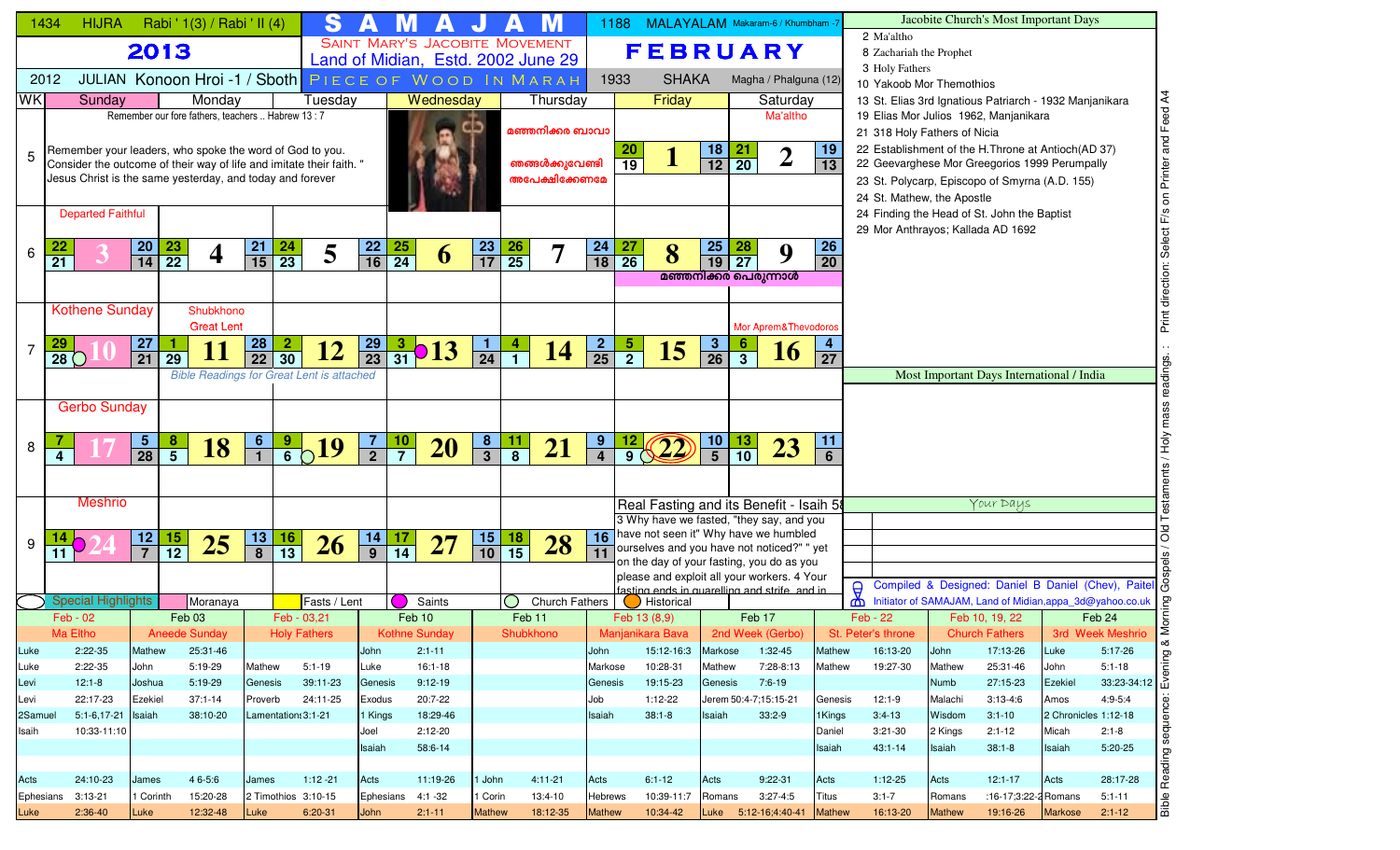|                  | 1434                    | HIJRA Rabi ' II (4) / Jumada I (5) |                              |                 |                                         |                              |                 | S                                                           | A               |                               | A                                     |                 |                 | M                                                                                                                                                                                                  |                             | 1188            | MALAYALAM Khumbham -7 / Meenam -8 |                              |                    |                          |                                   |                |                         |                             | Jacobite Church's Most Important Days                                                  |              |                                                           |
|------------------|-------------------------|------------------------------------|------------------------------|-----------------|-----------------------------------------|------------------------------|-----------------|-------------------------------------------------------------|-----------------|-------------------------------|---------------------------------------|-----------------|-----------------|----------------------------------------------------------------------------------------------------------------------------------------------------------------------------------------------------|-----------------------------|-----------------|-----------------------------------|------------------------------|--------------------|--------------------------|-----------------------------------|----------------|-------------------------|-----------------------------|----------------------------------------------------------------------------------------|--------------|-----------------------------------------------------------|
|                  |                         |                                    | 2013                         |                 |                                         |                              |                 |                                                             |                 |                               | <b>SAINT MARY'S JACOBITE MOVEMENT</b> |                 |                 |                                                                                                                                                                                                    |                             |                 | MARCH                             |                              |                    |                          |                                   |                |                         | 4 St. Matthias, the Apostle | 6 Kadavil Paulose Mor Athanasios 1991                                                  |              |                                                           |
|                  |                         |                                    |                              |                 |                                         |                              |                 |                                                             |                 |                               |                                       |                 |                 | Land of Midian, Estd. 2002 June 29                                                                                                                                                                 |                             |                 |                                   |                              |                    |                          |                                   |                |                         |                             | 6 Mor Polycarpose Geevarghese 2011, Manglore                                           |              |                                                           |
|                  | 2012                    | <b>JULIAN</b>                      |                              |                 | Sboth - 2 / Odor - 3                    |                              |                 |                                                             |                 |                               |                                       |                 |                 | PIECE OF WOOD IN MARAH 1933-34                                                                                                                                                                     |                             |                 | <b>SHAKA</b>                      |                              |                    | Phalguna / Caitra (1)    |                                   |                |                         |                             | 9 Geevargeese Mor Koorilose 1831 , Angamaly                                            |              |                                                           |
| <b>WK</b>        |                         | Sunday                             |                              |                 | Monday                                  |                              |                 | Tuesday                                                     |                 |                               | Wednesday                             |                 |                 | Thursday                                                                                                                                                                                           |                             |                 | Friday                            |                              |                    | Saturday                 |                                   |                |                         | 9 40 Martyrs (March 9 - 14) |                                                                                        |              |                                                           |
|                  |                         | Easter                             |                              |                 | Annunciation of St. Mary . Luke 1:26-38 |                              |                 |                                                             |                 |                               |                                       |                 |                 | 28 The angel went to her and said "Greetings, you who are hightly favored! The Lord is with                                                                                                        |                             |                 |                                   |                              |                    |                          |                                   |                |                         |                             | 15 St. Romanos, spoke after his tongue was cut<br>17 Paulose Mor Severios, Kunnamkulam |              | Feed                                                      |
|                  | 19                      |                                    | 17                           |                 |                                         |                              |                 |                                                             |                 |                               |                                       |                 |                 | you. 29 Mary was greatly troubled at his words and wondered what kind of greeting this might be.                                                                                                   |                             | <b>19</b>       |                                   | 17                           |                    |                          | 18                                |                |                         |                             | 19 St.Sleeba Mor Osthathios 1930, Kunnamkulam                                          |              | and                                                       |
| 9                | $\overline{18}$         |                                    |                              |                 |                                         |                              |                 |                                                             |                 |                               |                                       |                 |                 | 30 But the angel said to her, "Do not be afraid, Mary, you have found favour with God. 31 You                                                                                                      |                             | $\overline{16}$ | $\mathbf 1$                       | $\overline{1}$               | $\frac{20}{17}$    | 2                        | $\overline{2}$                    |                |                         |                             | 21 Kuriakose Mor Coorilose, 1995 - Adoor                                               |              |                                                           |
|                  |                         | <b>Reading attached</b>            |                              |                 |                                         |                              |                 |                                                             |                 |                               |                                       |                 |                 | will be with child and give birth to a son, and you are to give him the name Jesus 32 He will be<br>great and will be called the Son of the Most High.  38 I'am the Lord's Servant. "Mary answered |                             |                 |                                   |                              |                    |                          |                                   |                |                         | 25 Annunciation of St. Mary |                                                                                        |              | Printer                                                   |
|                  |                         |                                    |                              |                 |                                         |                              |                 | "May it be to me as you have said "Then the angel left her. |                 |                               |                                       |                 |                 |                                                                                                                                                                                                    |                             |                 |                                   |                              |                    |                          |                                   |                | 26 Prophet Eleesa       |                             |                                                                                        |              |                                                           |
|                  |                         | Knanaitho                          |                              |                 |                                         |                              |                 |                                                             |                 |                               | പാതി നോമ്പ്                           |                 |                 |                                                                                                                                                                                                    |                             |                 |                                   |                              |                    |                          |                                   |                |                         | 31 Ezekiel, the Prophet     |                                                                                        |              |                                                           |
|                  |                         |                                    |                              |                 |                                         | <b>20</b>                    |                 |                                                             |                 |                               |                                       | 22              |                 |                                                                                                                                                                                                    |                             |                 |                                   |                              |                    |                          | <b>25</b>                         |                |                         |                             |                                                                                        |              |                                                           |
| 10 <sup>1</sup>  | $\overline{18}$         |                                    | <u> 19</u><br>$\overline{3}$ | $\frac{22}{19}$ | 4                                       | $\overline{\mathbf{4}}$      | $\frac{23}{20}$ | $5\overline{)}$                                             | $\frac{21}{5}$  | 24<br>$\overline{21}$ $\circ$ | $\boldsymbol{\theta}$                 | $\overline{6}$  | $\frac{25}{22}$ | 7                                                                                                                                                                                                  | <b>23</b><br>$\overline{7}$ | $\frac{26}{23}$ | 8                                 | $\frac{24}{8}$               | $\frac{27}{24}$    | 9                        | 9                                 |                |                         |                             |                                                                                        |              |                                                           |
|                  |                         |                                    |                              |                 |                                         |                              |                 |                                                             |                 |                               |                                       |                 |                 |                                                                                                                                                                                                    |                             |                 |                                   |                              |                    |                          |                                   |                |                         |                             | 18 Julian Calendar Great Lent Starts                                                   |              |                                                           |
|                  |                         |                                    |                              |                 |                                         |                              |                 |                                                             |                 |                               |                                       |                 |                 |                                                                                                                                                                                                    |                             |                 |                                   |                              |                    |                          |                                   |                |                         |                             |                                                                                        |              |                                                           |
|                  |                         | Kefiftho                           |                              |                 |                                         |                              |                 |                                                             |                 |                               |                                       |                 |                 |                                                                                                                                                                                                    |                             |                 |                                   |                              |                    |                          |                                   |                |                         |                             |                                                                                        |              | Print                                                     |
|                  |                         |                                    |                              |                 |                                         |                              |                 |                                                             |                 |                               |                                       |                 |                 |                                                                                                                                                                                                    |                             |                 |                                   |                              |                    |                          |                                   |                |                         |                             |                                                                                        |              |                                                           |
| 11               | 28<br>$\overline{25}$   |                                    | $\frac{26}{10}$              | $\frac{29}{26}$ | 11                                      | <u>27</u><br>$\overline{11}$ | $\frac{30}{27}$ | <b>12</b>                                                   | $\frac{28}{12}$ | $\frac{1}{28}$                | 13                                    | $\frac{29}{13}$ | $\frac{2}{1}$   | 14                                                                                                                                                                                                 | $\frac{30}{14}$             | $\frac{3}{2}$   | <b>15</b>                         | <u> 1</u><br>$\overline{15}$ | $\frac{4}{3}$      | <b>16</b>                | $\overline{2}$<br>$\overline{16}$ |                |                         |                             |                                                                                        |              |                                                           |
|                  |                         |                                    |                              |                 |                                         |                              |                 |                                                             |                 |                               |                                       |                 |                 |                                                                                                                                                                                                    |                             |                 |                                   |                              |                    |                          |                                   |                |                         |                             | Most Important Days International / India                                              |              |                                                           |
|                  |                         |                                    |                              |                 |                                         |                              |                 |                                                             |                 |                               |                                       |                 |                 |                                                                                                                                                                                                    |                             |                 |                                   |                              |                    |                          |                                   |                | 8 Women's day           |                             |                                                                                        |              |                                                           |
|                  |                         | Smoyo                              |                              |                 |                                         |                              |                 |                                                             |                 |                               |                                       |                 |                 |                                                                                                                                                                                                    |                             |                 | നാല്പതാം വെള്ളീ                   |                              |                    | ലാസറിന്റെ ശനി            |                                   |                |                         | 15 World Disabled Day       |                                                                                        |              |                                                           |
|                  |                         |                                    |                              |                 |                                         |                              |                 |                                                             |                 |                               |                                       |                 |                 |                                                                                                                                                                                                    |                             |                 |                                   |                              |                    |                          |                                   |                |                         | 22 World Day for Water      |                                                                                        |              |                                                           |
| 12               | $\overline{\mathbf{5}}$ |                                    | $\frac{3}{17}$               | $\frac{6}{5}$   | 18                                      | $\frac{4}{18}$               | $\frac{7}{6}$   | $\bullet$ 19                                                | $\frac{5}{19}$  | $\frac{8}{7}$                 | <b>20</b>                             | $\frac{6}{1}$   | $\frac{9}{8}$   | $\frac{1}{2}$                                                                                                                                                                                      | $\mathbf{7}$                | 10              | 22                                | 8                            | $\frac{11}{10}$    | 23                       | 9                                 |                |                         |                             |                                                                                        |              |                                                           |
|                  | $\overline{4}$          |                                    |                              |                 |                                         |                              |                 | <b>Reading of Saints</b>                                    |                 |                               |                                       |                 |                 |                                                                                                                                                                                                    | $\overline{2}$              | $\overline{9}$  | <b>Shaka New Year</b>             |                              |                    |                          | $\overline{2}$                    |                |                         |                             |                                                                                        |              |                                                           |
|                  |                         |                                    |                              |                 |                                         |                              |                 |                                                             |                 |                               |                                       |                 |                 |                                                                                                                                                                                                    |                             |                 |                                   |                              |                    |                          |                                   |                |                         |                             |                                                                                        |              |                                                           |
|                  |                         | ഓശാന                               |                              |                 | Annunciation of                         |                              |                 |                                                             |                 |                               |                                       |                 |                 | പെസഹാ                                                                                                                                                                                              |                             |                 | ദു:ഖവെള്ളി                        |                              |                    |                          |                                   |                |                         |                             | Your Days                                                                              |              |                                                           |
|                  |                         |                                    |                              |                 | St. Mary                                |                              |                 |                                                             |                 |                               |                                       |                 |                 |                                                                                                                                                                                                    |                             |                 |                                   |                              |                    |                          |                                   |                |                         |                             |                                                                                        |              |                                                           |
| 13               |                         |                                    | $\boldsymbol{\mathsf{10}}$   | 13              | 25                                      | 11                           | 14              | 26                                                          | $\frac{12}{5}$  | $\frac{15}{14}$               | <b>27</b>                             | $\frac{13}{6}$  | 16              | 28                                                                                                                                                                                                 | 14                          |                 | 29                                | $\frac{15}{8}$               | $\frac{18}{17}$    | 30                       | 16                                |                |                         |                             |                                                                                        |              | $\circ$                                                   |
|                  | $\overline{11}$         |                                    | $\overline{\overline{3}}$    | $\overline{12}$ |                                         | $\overline{4}$               | $\overline{13}$ |                                                             |                 |                               |                                       |                 | $\overline{15}$ |                                                                                                                                                                                                    |                             | $\overline{16}$ |                                   |                              |                    |                          | $\overline{9}$                    |                |                         |                             |                                                                                        |              |                                                           |
|                  |                         |                                    |                              |                 |                                         |                              |                 |                                                             |                 |                               |                                       |                 |                 |                                                                                                                                                                                                    |                             |                 | <b>Reading attached</b>           |                              |                    |                          |                                   |                |                         |                             |                                                                                        |              | Compiled & Designed: Daniel B Daniel (Chev), Paitel &     |
|                  |                         | <b>Special Highlights</b>          |                              |                 | Moranaya                                |                              |                 | Fasts / Lent                                                |                 |                               | Saints                                |                 |                 | <b>Church Fathers</b>                                                                                                                                                                              |                             |                 | Historical                        |                              |                    |                          |                                   | Ő<br>മ         |                         |                             |                                                                                        |              | Initiator of SAMAJAM, Land of Midian, appa_3d@yahoo.co.uk |
|                  |                         | March 03                           |                              | March 06        |                                         |                              | March 9-14      |                                                             |                 | March 10                      |                                       |                 | March 17        |                                                                                                                                                                                                    |                             |                 | March 22                          |                              | March 23           |                          |                                   | March 24       |                         |                             | March 25                                                                               |              | March 28                                                  |
|                  |                         | 4th Week Knanaitho                 |                              |                 | Mid of G.Lent                           |                              |                 | 40 Martyrs / Saints                                         |                 |                               | 5th Week Kefiftho                     |                 |                 | 6th Week Smio                                                                                                                                                                                      |                             |                 | 40th day G.Lent                   |                              |                    | <b>Lazeru's Saturday</b> |                                   | Hossana        |                         |                             | Annu. to St.Mary                                                                       |              | Pesaho<br>∞                                               |
| Markose          |                         | 7:24-37                            | Mathew                       |                 | 17:22-27                                | Mathew                       |                 | 10:16-33                                                    | Luke            |                               | 10:25-37                              | Mark            |                 | 10:46-52                                                                                                                                                                                           | Mathew                      |                 | $4:1 - 11$                        | Mathew                       |                    | 20:17-28                 | Luke                              |                | 19:28-40                | Luke                        | $1:26-38$                                                                              | John         | 7:37-52<br>Ρg                                             |
| Luke             |                         | $7:1-10$                           |                              |                 | John 7:14-15;3:13-21                    | Luke                         |                 | $12:1-12$                                                   | Luke            |                               | 7:11-17                               | Mathew          |                 | 20:29-34                                                                                                                                                                                           | Luke                        |                 | $4:1 - 13$                        | John                         |                    | 11:1-27                  | Mathew                            |                | $21:1 - 22$             | Markose                     | $3:31-35$                                                                              | Luke         | 22:1-13                                                   |
| 1Samuel          |                         | $7:10-17$                          | Numbers                      |                 | 21:4-9                                  | Genesis                      |                 | $4:3 - 11$                                                  | Jeremiah        |                               | $51:1-9$                              |                 |                 | Deuteronom <sub>1</sub> 25:1 - 26:5                                                                                                                                                                |                             |                 | Deuteronom 1: 3 - 14              | <b>Numbers</b>               |                    | 16:42-28                 | Genesis                           |                | 49:8-15                 |                             | Deuteroomy 26:16-27:10 Exodus                                                          |              | $12:1 - 11$                                               |
| Haggai<br>Isaiah |                         | $1:7-11$<br>$56:2-5$               | 1 Samuel<br>Proverbs         |                 | 7:5-12<br>$30:1 - 17$                   | Isaiah<br>Daniel             |                 | $30:1 - 4$<br>$3:16-25$                                     |                 | BerAaseere 42:16-43:11        | Ber Aaseere 51:17-39;                 | Job<br>Judges   |                 | $42:1 - 8$<br>$6:1 - 24$                                                                                                                                                                           | Jeremiah<br>2 Samuel        |                 | $7:1 - 10$<br>24:18-25            | 2 Kings                      |                    | $20:1 - 11$              | Levi<br>Job                       |                | 23:33-39<br>$26:1 - 14$ | Judges<br>Zechariah         | $13:2 - 14$<br>$2:10-13,$                                                              | Ezek<br>1Sam | 21:8-17<br>ēκ<br>10:17-21                                 |
|                  |                         |                                    | Psalms                       |                 | $34:1-9$                                |                              |                 |                                                             | Isaiah          |                               | 49:25-50:5                            | 1Kings          |                 | $3:5 - 15$                                                                                                                                                                                         | isaiah                      |                 | $58:1 - 8$                        | Isaiah                       |                    | $61:1-9$                 | Jerm                              |                | 30:18-22                | Zechariah                   | 4:1-7,8:3                                                                              | Jerm         | equ<br>18:18-23                                           |
|                  |                         |                                    |                              |                 | Zechariah 12:6-14                       |                              |                 |                                                             |                 |                               |                                       | Ezek. ,         |                 | $13:1 - 16$                                                                                                                                                                                        |                             |                 |                                   |                              |                    |                          |                                   | Daniel 3:7-11, |                         |                             |                                                                                        | Isaiah       | 24:16-18<br>Γg                                            |
|                  |                         |                                    |                              |                 |                                         |                              |                 |                                                             |                 |                               |                                       | Jeremiah        |                 | 51:10-19                                                                                                                                                                                           |                             |                 |                                   |                              |                    |                          | Isaih                             |                | $52:7-12$               | Isaiah                      | 63:15-64:5                                                                             | Isaiah       | $50:4-10$                                                 |
| Acts             |                         | 20:22-32                           | Acts                         |                 | 15:23-33                                | Acts                         |                 | 4:19-31                                                     | l Peter         |                               | $3:8-16$                              | 1 Peter         |                 | $4:12-19$                                                                                                                                                                                          | 1 Peter                     |                 | $1:13 - 22$                       | 1 Peter                      |                    | $2:6-10$                 |                                   | 1 John 2:7-17  |                         | 1 John 3 : 2-17             |                                                                                        | Acts         | Rea<br>$1:15-20$                                          |
| Romans           |                         | 7;14-25                            | 2 Corin                      |                 | $9:1-15$                                | Romans                       |                 | 8:28-9:5                                                    | Romans          |                               | $12:1 - 15$                           | Romans          |                 | 14:10-23                                                                                                                                                                                           | Romans                      |                 | 13:11-14:9                        |                              | Ephesians 1:15-2:6 |                          | Romans                            |                | 11:13-24                | Hebrew                      | 6:13 -7:10 1 Corinthians 11:23-34                                                      |              | Bible                                                     |
| <b>Mathew</b>    |                         | 15:21-31                           |                              |                 | John 7:14-15;3:13-21                    | <b>Markose</b>               |                 | 8:34-38                                                     | Luke            |                               | 13:10-17                              | John            |                 | $9:1 - 41$                                                                                                                                                                                         | <b>Mathew</b>               |                 | $4:1 - 11$                        | John                         |                    | 11:28-46                 | John                              |                | 12:12-19                | Luke                        | $1:26 - 38$                                                                            | Luke         | 22:14-30                                                  |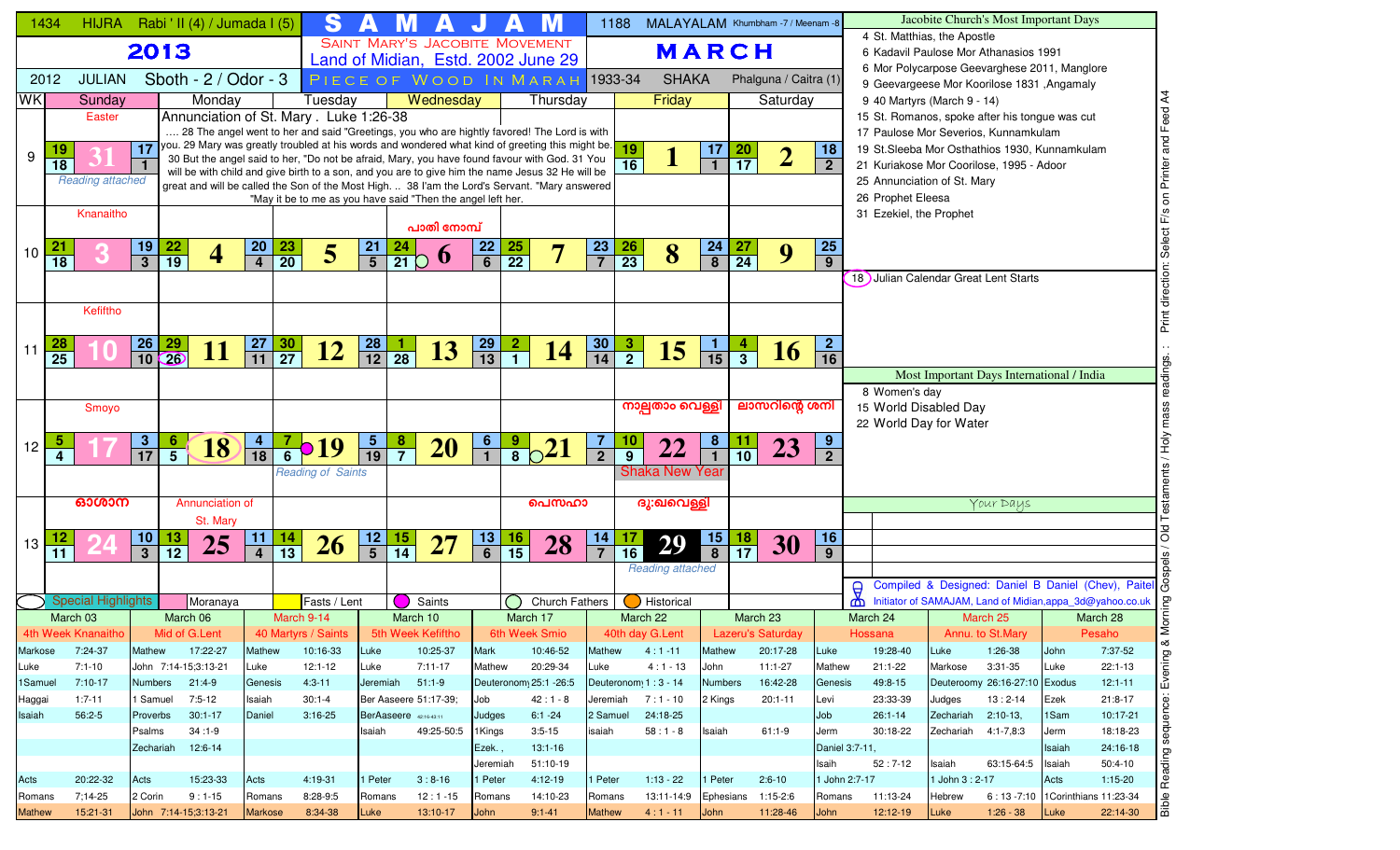|          | 1434                              |                |                 | HIJRA Jumada I (5)/Jumada II (6) |                             |                   | S                  | А               |                 | A                                     | IJ              | $\blacktriangle$ | M                                                                                                                                                                                    |                                                               | 1188            | MALAYALAM Meenam -8 / Medam - 9 |                 |                               |                       |                       |                      |                                  |               | Jacobite Church's Most Important Days                                           |                  |                                                       |
|----------|-----------------------------------|----------------|-----------------|----------------------------------|-----------------------------|-------------------|--------------------|-----------------|-----------------|---------------------------------------|-----------------|------------------|--------------------------------------------------------------------------------------------------------------------------------------------------------------------------------------|---------------------------------------------------------------|-----------------|---------------------------------|-----------------|-------------------------------|-----------------------|-----------------------|----------------------|----------------------------------|---------------|---------------------------------------------------------------------------------|------------------|-------------------------------------------------------|
|          |                                   | 2013           |                 |                                  |                             |                   |                    |                 |                 | <b>SAINT MARY'S JACOBITE MOVEMENT</b> |                 |                  |                                                                                                                                                                                      |                                                               |                 |                                 |                 | <b>APRIL</b>                  |                       |                       |                      |                                  |               | 2 Sts. Philip & Bartholomew, the Apostles<br>2 St. Yuyakim, Father of St. Mary  |                  |                                                       |
|          |                                   |                |                 |                                  |                             |                   |                    |                 |                 |                                       |                 |                  | Land of Midian, Estd. 2002 June 29                                                                                                                                                   |                                                               |                 |                                 |                 |                               |                       |                       |                      |                                  |               | 8 Agabus, New Testament Prophet (Acts 1:28)                                     |                  |                                                       |
|          | <b>JULIAN</b><br>2012             |                |                 | Odor - $3/$ Nezon - 4            |                             |                   |                    |                 |                 |                                       |                 |                  | PIECE OF WOOD IN MARAH                                                                                                                                                               |                                                               | 1934            | <b>SHAKA</b>                    |                 |                               | Caitra / Vaisakha (2) |                       |                      |                                  |               | 9 Mor Julios Kuriakose 2011, Manjanikara                                        |                  |                                                       |
| WK       | Sunday                            |                |                 | Monday                           |                             |                   | Tuesday            |                 |                 | Wednesday                             |                 |                  | Thursday                                                                                                                                                                             |                                                               |                 | Friday                          |                 |                               | Saturday              |                       |                      |                                  |               | 16 Mor Athanasius Yeshu Samuel, AD 1995                                         |                  | Print direction: Select F/s on Printer and Feed A4    |
|          |                                   |                |                 |                                  |                             |                   |                    |                 |                 |                                       |                 |                  |                                                                                                                                                                                      |                                                               |                 |                                 |                 |                               |                       |                       |                      | 23 Saint George                  |               |                                                                                 |                  |                                                       |
|          |                                   |                |                 |                                  |                             |                   |                    |                 |                 |                                       |                 |                  |                                                                                                                                                                                      |                                                               |                 |                                 |                 |                               |                       |                       |                      |                                  |               | 25 St. Mark, the Evangelist (AD 63)<br>27 St. Abdul Jaleel Mor Gregorios AD1617 |                  |                                                       |
| 14       |                                   |                | $\frac{20}{19}$ |                                  | <u>18</u><br>$\overline{1}$ | $\frac{21}{20}$   | $\overline{2}$     | $\frac{19}{2}$  | $\frac{22}{21}$ | $\mathbf{3}$                          | $\frac{20}{3}$  | $\frac{23}{22}$  | 4                                                                                                                                                                                    | 21<br>$\overline{4}$                                          | $\frac{24}{23}$ | 5                               | $\frac{22}{5}$  | $\frac{25}{24}$               | $\boldsymbol{\theta}$ | 23<br>$6\phantom{1}$  |                      |                                  |               |                                                                                 |                  |                                                       |
|          |                                   |                |                 |                                  |                             |                   |                    |                 |                 |                                       |                 |                  |                                                                                                                                                                                      |                                                               |                 |                                 |                 |                               |                       |                       |                      |                                  |               |                                                                                 |                  |                                                       |
|          |                                   |                |                 |                                  |                             |                   |                    |                 |                 |                                       |                 |                  |                                                                                                                                                                                      |                                                               |                 |                                 |                 |                               |                       |                       |                      |                                  |               |                                                                                 |                  |                                                       |
|          | <b>New Sunday</b>                 |                |                 |                                  |                             |                   |                    |                 |                 |                                       |                 |                  |                                                                                                                                                                                      |                                                               |                 |                                 |                 |                               |                       |                       |                      |                                  |               |                                                                                 |                  |                                                       |
|          |                                   |                |                 |                                  |                             |                   |                    |                 |                 |                                       |                 |                  |                                                                                                                                                                                      |                                                               |                 |                                 |                 |                               |                       |                       |                      |                                  |               |                                                                                 |                  |                                                       |
| 15       | 26<br>$\overline{25}$             | $\frac{24}{7}$ | $\frac{27}{26}$ | 8                                | $\frac{25}{8}$              | $\frac{28}{27}$ O | 9                  | $\frac{26}{9}$  | $\frac{29}{28}$ | <b>10</b>                             | $\frac{27}{10}$ | $\frac{30}{29}$  | 11                                                                                                                                                                                   | $\begin{array}{ c c }\n\hline\n28 \\ \hline\n11\n\end{array}$ | $\overline{30}$ | 12                              | $\frac{29}{12}$ | $\frac{2}{31}$                | 13                    | 30<br>$\overline{13}$ |                      |                                  |               |                                                                                 |                  |                                                       |
|          |                                   |                |                 |                                  |                             |                   |                    |                 |                 |                                       |                 |                  |                                                                                                                                                                                      |                                                               |                 |                                 |                 |                               |                       |                       |                      |                                  |               |                                                                                 |                  |                                                       |
|          |                                   |                |                 |                                  |                             |                   |                    |                 |                 |                                       |                 |                  |                                                                                                                                                                                      |                                                               |                 |                                 |                 |                               |                       |                       |                      |                                  |               | Universal Syriac Orthodox Church                                                |                  |                                                       |
|          | 1st after New Sun                 |                |                 |                                  |                             |                   |                    |                 |                 |                                       |                 |                  |                                                                                                                                                                                      |                                                               |                 |                                 |                 |                               |                       |                       |                      | 28 Hosanno                       |               |                                                                                 |                  |                                                       |
|          |                                   |                |                 |                                  |                             |                   |                    |                 |                 |                                       |                 |                  |                                                                                                                                                                                      |                                                               |                 |                                 |                 |                               |                       |                       |                      |                                  |               |                                                                                 |                  |                                                       |
| 16       | 3                                 | $\frac{1}{14}$ | $\frac{4}{2}$   | 15                               | $\frac{2}{15}$              | $rac{5}{3}$       | <b>16</b>          | $\mathbf{3}$    | $\frac{6}{4}$   | 17                                    | $\frac{4}{17}$  | $\frac{7}{5}$    | 18                                                                                                                                                                                   | $\frac{5}{18}$                                                | $\frac{8}{6}$   | 19                              | $\frac{6}{19}$  | $\frac{9}{7}$                 | <b>20</b>             | $\overline{7}$        |                      |                                  |               |                                                                                 |                  |                                                       |
|          | $\mathbf{1}$                      |                |                 |                                  |                             |                   |                    | $\overline{16}$ |                 |                                       |                 |                  |                                                                                                                                                                                      |                                                               |                 |                                 |                 |                               |                       | $\mathbf{1}$          |                      |                                  |               |                                                                                 |                  |                                                       |
|          | വിഷു                              |                |                 |                                  |                             |                   |                    |                 |                 |                                       |                 |                  |                                                                                                                                                                                      |                                                               |                 |                                 |                 |                               |                       |                       |                      |                                  |               | Most Important Days International / India                                       |                  |                                                       |
|          | 2nd after New Sun                 |                |                 |                                  |                             |                   |                    |                 |                 |                                       |                 |                  |                                                                                                                                                                                      |                                                               |                 |                                 |                 |                               |                       |                       |                      | 7 Health Day<br>22 Earth Day     |               |                                                                                 |                  |                                                       |
|          |                                   |                |                 |                                  |                             |                   |                    |                 |                 |                                       |                 |                  |                                                                                                                                                                                      |                                                               |                 |                                 |                 |                               |                       |                       |                      |                                  |               |                                                                                 |                  |                                                       |
|          | 10                                |                |                 |                                  |                             |                   |                    |                 |                 |                                       |                 |                  |                                                                                                                                                                                      |                                                               |                 |                                 |                 |                               |                       | 14                    |                      |                                  |               |                                                                                 |                  |                                                       |
| 17       | 8                                 | $\frac{8}{2}$  | $\frac{11}{9}$  | 22                               | $\frac{9}{3}$               |                   | $\frac{12}{10}$ 23 | $\frac{10}{4}$  | $\frac{13}{11}$ | 24                                    | $\frac{11}{5}$  | $\frac{14}{12}$  | 25                                                                                                                                                                                   | $\frac{12}{6}$                                                | $\frac{15}{13}$ | <b>26</b>                       | $\frac{13}{7}$  | $\frac{16}{14}$ $\bigcirc$ 27 |                       | 8                     |                      |                                  |               |                                                                                 |                  |                                                       |
|          |                                   |                |                 |                                  |                             |                   |                    |                 |                 |                                       |                 |                  |                                                                                                                                                                                      |                                                               |                 |                                 |                 |                               |                       |                       |                      |                                  |               |                                                                                 |                  |                                                       |
|          | 3rd after New Sun                 |                |                 |                                  |                             |                   |                    |                 |                 |                                       |                 |                  | We believe : In the ONE Lord Jesus Christ, the only begotten Son of God (Jn. 3:16)                                                                                                   |                                                               |                 |                                 |                 |                               |                       |                       |                      |                                  |               | Your Days                                                                       |                  |                                                       |
|          |                                   |                |                 |                                  |                             |                   |                    |                 |                 |                                       |                 |                  | begotten of the Father before all worlds (Jn.17:5,2:12); Light of Light, Very God of Very                                                                                            |                                                               |                 |                                 |                 |                               |                       |                       |                      |                                  |               |                                                                                 |                  |                                                       |
|          |                                   |                |                 |                                  |                             |                   |                    | 17              |                 |                                       |                 |                  | God (Jn.1:4-5); begotten not made; being of the same substance with the father; and by                                                                                               |                                                               |                 |                                 |                 |                               |                       |                       |                      |                                  |               |                                                                                 |                  |                                                       |
| 18       | $\overline{\mathbf{B}}$           | $\frac{15}{9}$ | $\frac{18}{16}$ | 29                               | $\frac{16}{10}$             | $\frac{19}{17}$   | 30                 | 11              |                 |                                       |                 |                  | whom all things were made; (jn.1:3) who for us men, and for our salvation came down from                                                                                             |                                                               |                 |                                 |                 |                               |                       |                       |                      |                                  |               |                                                                                 |                  |                                                       |
|          |                                   |                |                 |                                  |                             |                   |                    |                 |                 |                                       |                 |                  | Heaven+ and was incarnate of the Holy Virgin Mary, Mother of God, by the Holy Spirit, and<br>became man (Mat. 27:2,26) and was crucified+ for us in the days of Pointius Pilate; and |                                                               |                 |                                 |                 |                               |                       |                       |                      |                                  |               |                                                                                 |                  |                                                       |
|          |                                   |                |                 |                                  |                             |                   |                    |                 |                 |                                       |                 |                  | suffered, and died and was buried; and the third day rose again                                                                                                                      |                                                               |                 |                                 |                 |                               |                       |                       | $\Theta$             |                                  |               |                                                                                 |                  | Compiled & Designed: Daniel B Daniel (Chev), Paitel & |
|          | <b>Special Highlights</b>         |                |                 | Moranaya                         |                             |                   | Fasts / Lent       |                 |                 | Saints                                |                 |                  | <b>Church Fathers</b>                                                                                                                                                                |                                                               |                 | <b>B</b> Historical             |                 |                               |                       |                       | ₾                    |                                  |               | Initiator of SAMAJAM, Land of Midian, appa_3d@yahoo.co.uk                       |                  |                                                       |
|          | Apr-02<br>Ap. Philip, Bartholomew |                | Apr-02          | St. Yuakim                       |                             | Apr-07            | New Sun            |                 | April 9, 16     | <b>Church Fathers</b>                 |                 | Apr-14           |                                                                                                                                                                                      | 2nd Sun-New                                                   | Apr-21          |                                 |                 | Apr- $23$<br>St. George       |                       |                       | Apr-24<br>St.Markose |                                  | <b>Saints</b> | Apr-27                                                                          | 3rd from New Sun | Morning<br>Apr-28                                     |
| Mathew   | $10:1-6$                          | Luke           |                 | 1:26-32                          | John                        |                   | 20:19-25           | John            |                 | 17:13-26                              | Sun-new<br>John |                  | $21:1 - 14$                                                                                                                                                                          | John                                                          |                 | $6:16-29$                       | Mathew          |                               | 10:16-33              | Mathew                |                      | 9:36-10:5                        | John          | 15:12-16:3                                                                      | Luke             | 5:27-39                                               |
| John     | 14:6-10                           | Luke           |                 | 1:39-45                          | John                        |                   | 20:19-25           | Mathew          |                 | 25:31-46                              | John            |                  | 21:15-25                                                                                                                                                                             | Mathew                                                        |                 | 14:22-33                        | Luke            |                               | $12:1-12$             | John                  |                      | 20:19-23                         | Markose       | 10:28-31                                                                        | Markose          | $2:13-22$                                             |
| Genesis  | $12:1-9$                          | Genesis        |                 | $15:1-6$                         | <b>Exodus</b>               |                   | $40:1 - 16$        | Numb            |                 | 27:15-23                              | Exodus          |                  | 14:26-31                                                                                                                                                                             | Exodus                                                        |                 | $40:1 - 16$                     | Genesis         |                               | $4:3-11$              | Genesis               |                      | $12:1-9$                         | Genesis       | 19:15-23                                                                        | Exodus           | $34:4-12$                                             |
| Jeremiah | 16:16-21                          | Job            |                 | $1:14-18$                        | Joshua                      |                   | $2:1 - 16$         | Malachi         |                 | $3:13-4:6$                            | Joshua          |                  | $6:9-16$                                                                                                                                                                             | Joshua                                                        |                 | 2:1-16                          | Isaiah          |                               | $30:1 - 4$            | Jeremiah              |                      | 16:16-21                         | Job           | 1:12-22                                                                         | 1 Kings          | 20:28-30                                              |
| 1Kings   | $8:1-6$                           | 1Kings         |                 | $9:1 - 5$                        | Hosea                       |                   | $8:1-8$            | Wisdom          |                 | $3:1 - 10$                            | Wisdom          |                  | $1:1-8$                                                                                                                                                                              | Hosea                                                         |                 | $8:1 - 8$                       | Daniel          |                               | $3:16-25$             | 1Kings                |                      | $8:1-6$                          | Isaiah        | $38:1 - 8$                                                                      | Micah            | $4:1 - 7$                                             |
| Daniel   | $1:1-9$                           | Zechariah      |                 | $9:9 - 11$                       | Isaiah                      |                   | $65:1 - 7$         | 2 Kings         |                 | $2:1 - 12$                            | Isaiah          |                  | 63:8-14                                                                                                                                                                              | Isaiah                                                        |                 | $65:1 - 7$                      |                 |                               |                       | Daniel                |                      | $1:1-9$                          |               |                                                                                 | Zechariah        | $8:4-9$                                               |
| Isaiah   | $43:1 - 14$                       | Isaiah         |                 | $11:1-10$                        |                             |                   |                    | Isaiah          |                 | $38:1 - 8$                            |                 |                  |                                                                                                                                                                                      |                                                               |                 |                                 |                 |                               |                       | Isaih                 |                      | $43:1 - 14$                      |               |                                                                                 | Isaiah           | $37:8-17$                                             |
| Acts     | 8:26-40                           | 1 Peter        |                 | $1:2 - 11$                       | Acts                        |                   | $4:8 - 21$         | Acts            |                 | $12:1 - 17$                           | Acts            |                  | 13:26-39                                                                                                                                                                             | Acts                                                          |                 | $4:8 - 21$                      | Acts            |                               | 4:19-31               | Acts                  |                      | $1:12-14$                        | Acts          | $6:1 - 12$                                                                      | 1 John           | Reading sequence:<br>4:19-5:15                        |
|          | 1Corinthians 15:1-11              | <b>Hebrews</b> |                 | 11:8-12                          | Hebrews                     |                   | $3:1 - 13$         | Romans          |                 | :16-17;3:22-2 Ephesians               |                 |                  | 6:10-24                                                                                                                                                                              | Hebrews                                                       |                 | $3:1 - 13$                      | Romans          |                               | 8:28-9:5              |                       |                      | 1Corinthians 12:28-13:10 Hebrews |               | 10:39-11:7                                                                      | Hebrew           | 11:3-6                                                |
| Luke     | $6:12-16$                         | Luke           |                 | 1:46-55                          | <b>John</b>                 |                   | 20:19-31           | <b>Mathew</b>   |                 | 19:16-26                              | John            |                  | $21:1 - 14$                                                                                                                                                                          | John                                                          |                 | $4:31-38$                       | Markose         |                               | 8:34-38               | Luke                  |                      | $6:12-23$                        | Mathew        | 10:34-42                                                                        | <b>John</b>      | <b>aldia</b><br>6:47-58                               |
|          |                                   |                |                 |                                  |                             |                   |                    |                 |                 |                                       |                 |                  |                                                                                                                                                                                      |                                                               |                 |                                 |                 |                               |                       |                       |                      |                                  |               |                                                                                 |                  |                                                       |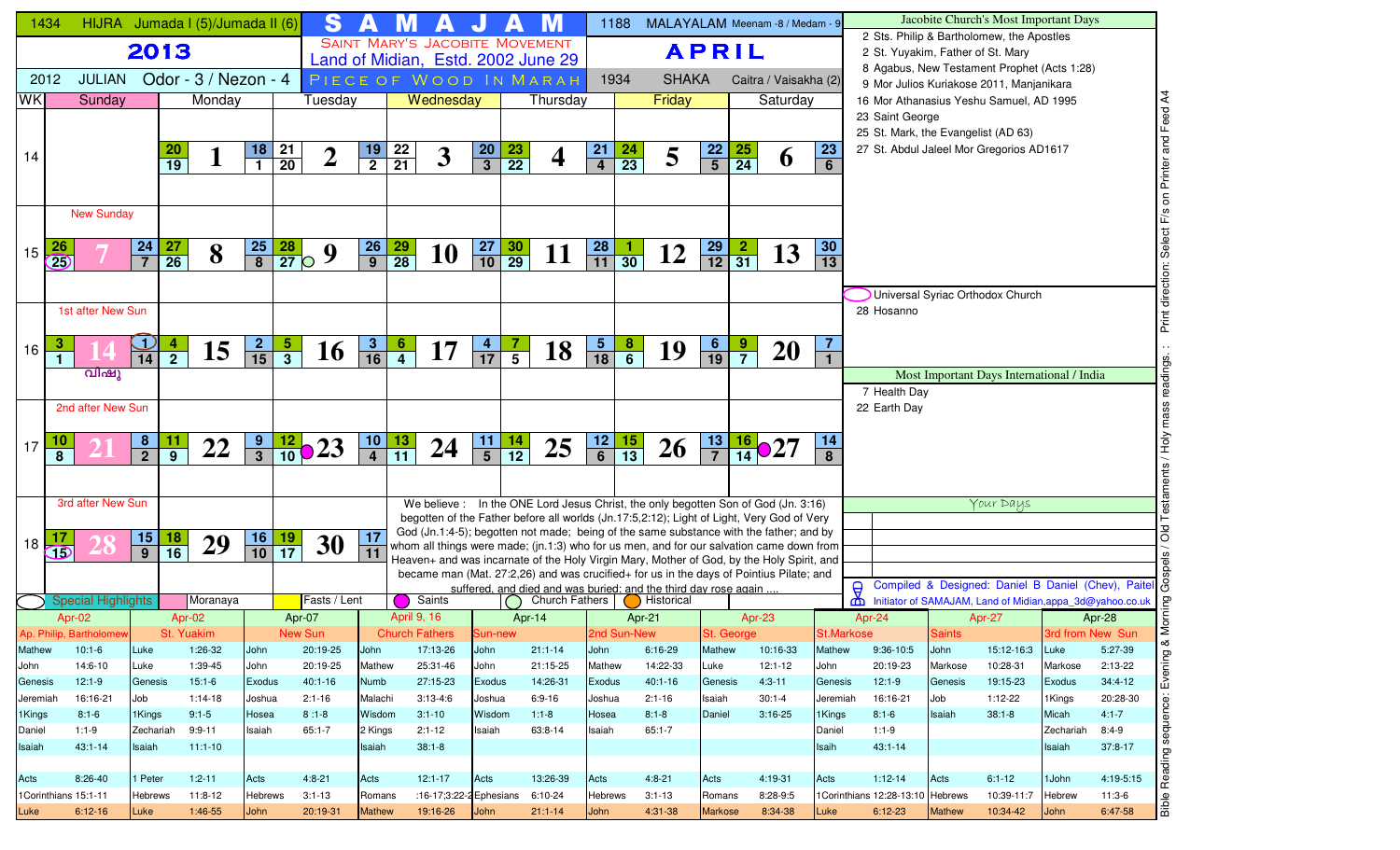| 1434     |                                                                                                       | <b>HIJRA</b>          |                                                      | Jumada II (6) / Rajab (7)                   |      |                                                      | S                                 |                 |                       |                  |                |                       |                                       |                      | 1188                         | MALAYALAM Medam-9 / Edavam -10     |                 |                 |                                                     |                         |                                                                        |             |         | Jacobite Church's Most Important Days                                                      |               |                                                           |
|----------|-------------------------------------------------------------------------------------------------------|-----------------------|------------------------------------------------------|---------------------------------------------|------|------------------------------------------------------|-----------------------------------|-----------------|-----------------------|------------------|----------------|-----------------------|---------------------------------------|----------------------|------------------------------|------------------------------------|-----------------|-----------------|-----------------------------------------------------|-------------------------|------------------------------------------------------------------------|-------------|---------|--------------------------------------------------------------------------------------------|---------------|-----------------------------------------------------------|
|          |                                                                                                       |                       | 2013                                                 |                                             |      |                                                      |                                   |                 |                       |                  |                |                       | <b>SAINT MARY'S JACOBITE MOVEMENT</b> |                      |                              |                                    | MAY             |                 |                                                     |                         |                                                                        |             |         | 1 St. James, son of Zebedee, the disciple<br>1 Moses & Jeremiah the Prophets               |               |                                                           |
|          |                                                                                                       |                       |                                                      |                                             |      |                                                      |                                   |                 |                       |                  |                |                       | Land of Midian, Estd. 2002 June 29    |                      |                              |                                    |                 |                 |                                                     |                         | 2 Noah, the Just                                                       |             |         |                                                                                            |               |                                                           |
| 2012     |                                                                                                       |                       |                                                      | JULIAN Nezon - 4 / Eeyorth - 5              |      |                                                      | PIECE OF WOOD IN MARAH            |                 |                       |                  |                |                       |                                       |                      | 1934                         | <b>SHAKA</b>                       |                 |                 | Vaisakha / Jyaistha (3)                             |                         |                                                                        |             |         | 3 St. James. Cusine of Jesus AD 62                                                         |               |                                                           |
| WK       | Luke 24:50-53 - When he had led them out to the                                                       | Sunday                |                                                      | Monday                                      |      |                                                      | Tuesdav                           |                 |                       | Wednesday        |                |                       | Thursday                              |                      |                              | Friday                             |                 |                 | Saturday                                            |                         | 6 St. Job. The Just                                                    |             |         |                                                                                            |               | $\mathbf{z}$                                              |
|          | vicinity of Bethany, he lifted up his hands and                                                       |                       |                                                      |                                             |      |                                                      |                                   |                 |                       |                  |                |                       |                                       |                      |                              |                                    |                 |                 |                                                     |                         |                                                                        |             |         | 7 The Cross seen by The Emp. of Kusthanthenos<br>7 St. George; Puthuppally Patriach Center |               | Feed                                                      |
|          | blessed them. 51-While he was blessing them, he                                                       |                       |                                                      |                                             |      |                                                      |                                   |                 | <b>20</b>             |                  | 18             |                       |                                       | <u>19</u>            |                              |                                    |                 |                 |                                                     | 21                      | 8 St. John the Evangelist                                              |             |         |                                                                                            |               | and                                                       |
| 18       | left them and was taken up into heaven. 52-Then<br>they worshipped him and returned to Jerusalem with |                       |                                                      |                                             |      |                                                      |                                   |                 | $\overline{18}$       |                  |                | $\frac{21}{19}$       | $\overline{2}$                        | $\overline{2}$       | $\overline{20}$              | 3                                  | $\frac{20}{3}$  | $\frac{23}{21}$ | $\boldsymbol{4}$                                    | 4                       |                                                                        |             |         | 8 Philipose Mor Evanios - Velloor                                                          |               |                                                           |
|          | great joy. 53 - And they stayed continually at the                                                    |                       |                                                      |                                             |      |                                                      |                                   |                 |                       |                  |                |                       |                                       |                      |                              | Committee                          |                 |                 |                                                     |                         | 9 Isaiah, the Prophet                                                  |             |         |                                                                                            |               | Printer                                                   |
|          | temple, praising God.                                                                                 |                       |                                                      |                                             |      |                                                      |                                   |                 |                       |                  |                |                       |                                       |                      |                              |                                    |                 |                 |                                                     |                         | 10 St. Simon, the disciple                                             |             |         |                                                                                            |               | $\overline{5}$                                            |
|          |                                                                                                       | 4th after New Sun     |                                                      |                                             |      |                                                      |                                   |                 |                       |                  |                |                       | സ്വർഗ്ഗാരോഹണം                         |                      |                              |                                    |                 |                 |                                                     |                         |                                                                        |             |         | 15 Intercession of Virgin Mary for crops                                                   |               |                                                           |
|          |                                                                                                       |                       |                                                      |                                             |      |                                                      |                                   |                 |                       |                  |                |                       |                                       |                      |                              |                                    |                 |                 |                                                     |                         | 20 Four evangelists,                                                   |             |         |                                                                                            |               |                                                           |
| 19       |                                                                                                       |                       | 22<br><b>25</b><br>$\overline{5}$<br>$\overline{23}$ | $\boldsymbol{\theta}$                       |      | <u>23</u><br>26<br>$\overline{6}$<br>$\overline{24}$ | 7                                 | $\frac{24}{7}$  | 27<br>$\overline{25}$ | 8                | $\frac{25}{8}$ | 28<br>$\overline{26}$ |                                       | 26<br>$\overline{9}$ | <u>29</u><br>$\overline{27}$ | <b>10</b>                          | $\frac{27}{10}$ | $\frac{1}{28}$  | 11                                                  | 28<br>$\overline{11}$   |                                                                        |             |         | 20 All holy fathers in three ecumenical synods                                             |               |                                                           |
|          | 22                                                                                                    |                       |                                                      |                                             |      |                                                      |                                   |                 |                       |                  |                |                       |                                       |                      |                              |                                    |                 |                 |                                                     |                         | 30 Markose Mor Coorilose                                               |             |         |                                                                                            |               |                                                           |
|          |                                                                                                       |                       |                                                      |                                             |      |                                                      |                                   |                 |                       |                  |                |                       |                                       |                      |                              |                                    |                 |                 |                                                     |                         |                                                                        |             |         |                                                                                            |               | rection:                                                  |
|          |                                                                                                       | Sun, before Pentecost |                                                      |                                             |      |                                                      |                                   |                 |                       |                  |                |                       |                                       |                      |                              |                                    |                 |                 |                                                     |                         |                                                                        |             |         | Universal Syriac Orthodox Church                                                           |               | 声                                                         |
|          |                                                                                                       |                       |                                                      |                                             |      |                                                      |                                   |                 |                       |                  |                |                       |                                       |                      |                              |                                    |                 |                 |                                                     |                         | 3 Good Friday                                                          |             |         |                                                                                            |               | Print                                                     |
| 20       |                                                                                                       |                       | $\frac{29}{12}$<br>$\frac{3}{30}$                    | 13                                          |      | 30<br>$\vert 4 \vert$                                | 14                                | $\frac{31}{14}$ | $rac{5}{2}$ 015       |                  | $\frac{1}{15}$ | $\frac{6}{3}$         | 16                                    | $\mathbf{2}$         |                              | 17                                 | $\frac{3}{17}$  | $\frac{8}{5}$   | 18                                                  | $\overline{\mathbf{4}}$ | 5 Easter                                                               |             |         |                                                                                            |               |                                                           |
|          | $\overline{29}$                                                                                       |                       |                                                      |                                             |      | $\overline{13}$<br>$\blacksquare$                    |                                   |                 |                       |                  |                |                       |                                       | $\overline{16}$      |                              |                                    |                 |                 |                                                     | 18                      |                                                                        |             |         |                                                                                            |               | ngs.                                                      |
|          |                                                                                                       |                       |                                                      |                                             |      |                                                      |                                   |                 |                       |                  |                |                       |                                       |                      |                              |                                    |                 |                 |                                                     |                         | 1 International Labour Day                                             |             |         | Most Important Days International / India                                                  |               |                                                           |
|          | പെന്തിക്കൊസ്സി                                                                                        |                       |                                                      |                                             |      |                                                      |                                   |                 |                       |                  |                |                       |                                       |                      |                              |                                    |                 |                 |                                                     |                         | 8 Red Cross Day                                                        |             |         |                                                                                            |               |                                                           |
|          |                                                                                                       |                       |                                                      |                                             |      |                                                      |                                   |                 |                       |                  |                |                       |                                       |                      |                              | <b>Golden Friday</b>               |                 |                 |                                                     |                         | 12 Nurses Day                                                          |             |         |                                                                                            |               |                                                           |
|          |                                                                                                       |                       |                                                      |                                             |      | 6                                                    |                                   |                 |                       |                  |                |                       |                                       | 9                    |                              |                                    | 10              |                 |                                                     | 11                      |                                                                        |             |         |                                                                                            |               |                                                           |
| 21       | $6\phantom{1}6$                                                                                       |                       | $\frac{10}{7}$<br>$\frac{5}{19}$                     | <b>20</b>                                   |      | $\overline{20}$<br>$\overline{8}$                    | 21                                |                 | $\frac{12}{9}$        | 22               | $\frac{8}{2}$  | $\frac{13}{10}$       | 23                                    | $\overline{3}$       | $\overline{11}$              | 24                                 | $\overline{4}$  | $\frac{15}{12}$ | 25                                                  | $5\overline{)}$         |                                                                        |             |         |                                                                                            |               |                                                           |
|          |                                                                                                       |                       |                                                      |                                             |      |                                                      |                                   |                 |                       |                  |                |                       |                                       |                      |                              |                                    |                 |                 |                                                     |                         |                                                                        |             |         |                                                                                            |               |                                                           |
|          |                                                                                                       |                       |                                                      |                                             |      |                                                      |                                   |                 |                       |                  |                |                       |                                       |                      |                              |                                    |                 |                 |                                                     |                         |                                                                        |             |         |                                                                                            |               |                                                           |
|          | 1st Sun after Pent                                                                                    |                       |                                                      |                                             |      |                                                      |                                   |                 |                       |                  |                |                       |                                       |                      |                              |                                    |                 |                 | Acts 2:1-4. When the day<br>of Pentecost came, they |                         |                                                                        |             |         | Your Days                                                                                  |               |                                                           |
|          | 16                                                                                                    |                       | $12$<br>17                                           |                                             |      | 13                                                   |                                   |                 |                       |                  |                |                       |                                       | 16                   | 21                           |                                    | 17              |                 | were all together in one                            |                         |                                                                        |             |         |                                                                                            |               | $\overline{O}$<br>ਠ                                       |
| 22       | $\overline{13}$                                                                                       |                       | $\overline{6}$<br>$\overline{14}$                    | 27                                          |      | $\frac{18}{15}$<br>$\overline{7}$                    | 28                                | $\frac{14}{8}$  | $\frac{19}{16}$       | 29               | $\frac{15}{9}$ |                       | $\frac{20}{17}$ 30                    | $\overline{10}$      | $\overline{18}$              | 31                                 | 11              |                 | place 2, Suddenly a<br>sound like the blowing of    |                         |                                                                        |             |         |                                                                                            |               |                                                           |
|          |                                                                                                       |                       |                                                      |                                             |      |                                                      |                                   |                 |                       |                  |                |                       |                                       |                      |                              |                                    |                 |                 | violent wind came from                              |                         |                                                                        |             |         |                                                                                            |               |                                                           |
|          |                                                                                                       |                       |                                                      |                                             |      |                                                      |                                   |                 |                       |                  |                |                       |                                       |                      |                              |                                    |                 |                 | heaven and filled the<br>whole house where they     |                         | $\Theta$                                                               |             |         |                                                                                            |               | Compiled & Designed: Daniel B Daniel (Chev), Paitel       |
|          | <b>Special Highlights</b>                                                                             |                       |                                                      | Moranaya                                    |      |                                                      | Fasts / Lent                      |                 |                       | Saints           |                |                       | Church Fathers                        |                      |                              | Historical                         |                 |                 |                                                     |                         | ₾                                                                      |             |         |                                                                                            |               | Initiator of SAMAJAM, Land of Midian, appa_3d@yahoo.co.uk |
|          | <b>May 05</b>                                                                                         |                       |                                                      | May-09                                      |      |                                                      | May-09                            |                 | $May-12$              |                  |                |                       | <b>May-19</b>                         |                      |                              | <b>May 20</b>                      |                 | <b>May 20</b>   |                                                     |                         | May-24                                                                 |             |         | May-26                                                                                     |               | May 8 & 30<br>lΣ                                          |
| John     | 4th Sun -New _<br>$14:1 - 14$                                                                         |                       | Mathew                                               | <b>Great Prophet Issiah (S</b><br>$1:19-23$ |      | Luke                                                 | Ascension<br>24:36-53             | John            | Sun before Pente      | 16:31-17:12 John |                |                       | Pent. Sun<br>14:15-31                 | John                 |                              | <b>Holy Fathers</b><br>15:12-16:3  | Mathew          | Evangelists     | 9:36-10:5                                           | Mathew                  | Golden Friday<br>19:23-30                                              |             | Luke    | 1stSun-Pent<br>$8:4-15$                                                                    | John          | <b>Church Fathers</b><br>∞<br>17:13-26                    |
| John     | 16:16-30                                                                                              |                       | Mathew                                               | 4:12-16                                     |      | Luke                                                 | 24:36-53                          | John            |                       | 17:13-26         | John           |                       | $15:1 - 14$                           | Mathew               |                              | $5:1 - 19$                         | John            |                 | 21:15-25                                            | Mathew                  | 9:36-10:15                                                             |             | Mathew  | 11:20-30                                                                                   | Mathew        | ρg<br>25:31-46                                            |
|          | Deuteronom 16:1-8                                                                                     |                       | Genesis                                              | $35:9 - 16$                                 |      |                                                      | Deuteronom <sub>1</sub> 9:26-10:5 | 1 Kings         |                       | 17:17-22         | Exodus         |                       | $19:1 - 11$                           | Genesis              |                              | 39:11-23                           | Genesis         |                 | $12:1-9$                                            | Genesis                 | $12:1-9$                                                               |             | Genesis | 41:38-40                                                                                   | Numb          | Eveni<br>27:15-23                                         |
| Joshua   | 8:30-33                                                                                               |                       |                                                      |                                             |      | 1Samuel                                              | $9:15-10:1$                       | 2Kings          |                       | 23:21-25         | Joshusa        |                       | 18:1-7                                | Proverb              |                              | 24:11-25                           | Jeremiah        |                 | 16:16-21                                            | Jeremiah                | 16:16-21                                                               |             | Exodus  | 12:31-40                                                                                   | Malachi       | $3:13-4:6$                                                |
| Proverbs | $9:1 - 11$                                                                                            |                       | Issiah                                               | $1:1-4$                                     |      | Jeremiah                                             | 31:31-34                          | lsaiah          |                       | 44:23-28         | Proverb        |                       | 4:18-5:2                              |                      |                              | Lamentation: 3:1-21                | 1 Kings         |                 | $8:1-6$                                             | 1Kings                  | $8:1 - 6$                                                              |             | Joshua  | $5:9-12$                                                                                   | Wisdom        | $3:1 - 10$                                                |
| Joel     | $3:16-21$                                                                                             |                       | Issiah                                               | $9:1 - 7$                                   |      | Ezekiel                                              | 10:18-22                          |                 |                       |                  | Daniel         |                       | $5:7-19$                              |                      |                              |                                    | Daniel          |                 | $1:1-9$                                             | Daniel                  | $1:1-9$                                                                |             | Micah   | 3:8-10,4:4-5 2 Kings                                                                       |               | sequence:<br>$2:1 - 12$                                   |
| Isaiah   | $26:1-8$                                                                                              |                       |                                                      |                                             |      | Isaiah                                               | 48:20-49:4                        |                 |                       |                  | Isaiah         |                       | 42:6-16                               |                      |                              |                                    | Isaih           |                 | $43:1 - 14$                                         | Isaiah                  | $43:1 - 14$                                                            |             |         |                                                                                            | Isaiah        | $38:1 - 8$                                                |
|          |                                                                                                       |                       |                                                      |                                             |      |                                                      |                                   |                 |                       |                  |                |                       |                                       |                      |                              |                                    |                 |                 |                                                     |                         |                                                                        |             | Jermiah | 29:10-16                                                                                   |               | Reading:                                                  |
| 1Peter   | $3:17-22$                                                                                             |                       | Acts                                                 | 9:26-35                                     | Acts |                                                      | $1:1-11$                          | Acts            |                       | 26::19-25        | Acts           |                       | $2:1 - 11$                            | James                |                              | $1:12 - 21$                        | Acts            |                 | $1:12-14$                                           | Acts                    | $3:1 - 10$                                                             | Acts        |         | 17:10-15                                                                                   | Acts          | $12:1 - 17$<br>$:16-17;3:22-2$                            |
| Hebrews  | 11:32-40                                                                                              |                       | Romans                                               | 9:27-33                                     |      | Ephesians                                            | $4:1 - 16$                        |                 | Philippians 2:1-11    | 6:35-46          | 1 Cori<br>John |                       | $12:1 - 11$<br>15:20-16-15 Luke       |                      |                              | 2 Timothios 3:10-15<br>$6:20 - 31$ | 1 Corir         |                 | $6:12-23$                                           | Luke                    | 12:28-13:10 1Corinthians 12:28-13:10 2Corianthian 5:14-6:9<br>22:24-30 | <b>John</b> |         | $6:26-35$                                                                                  | Romans        | $\Omega$<br>$\frac{1}{2}$<br>19:16-26                     |
| Luke     | $9:51-62$                                                                                             |                       | <b>Mathew</b>                                        | 13:10-14                                    |      | <b>Markose</b>                                       | 16:14-20                          | John            |                       |                  |                |                       |                                       |                      |                              |                                    | Luke            |                 |                                                     |                         |                                                                        |             |         |                                                                                            | <b>Mathew</b> |                                                           |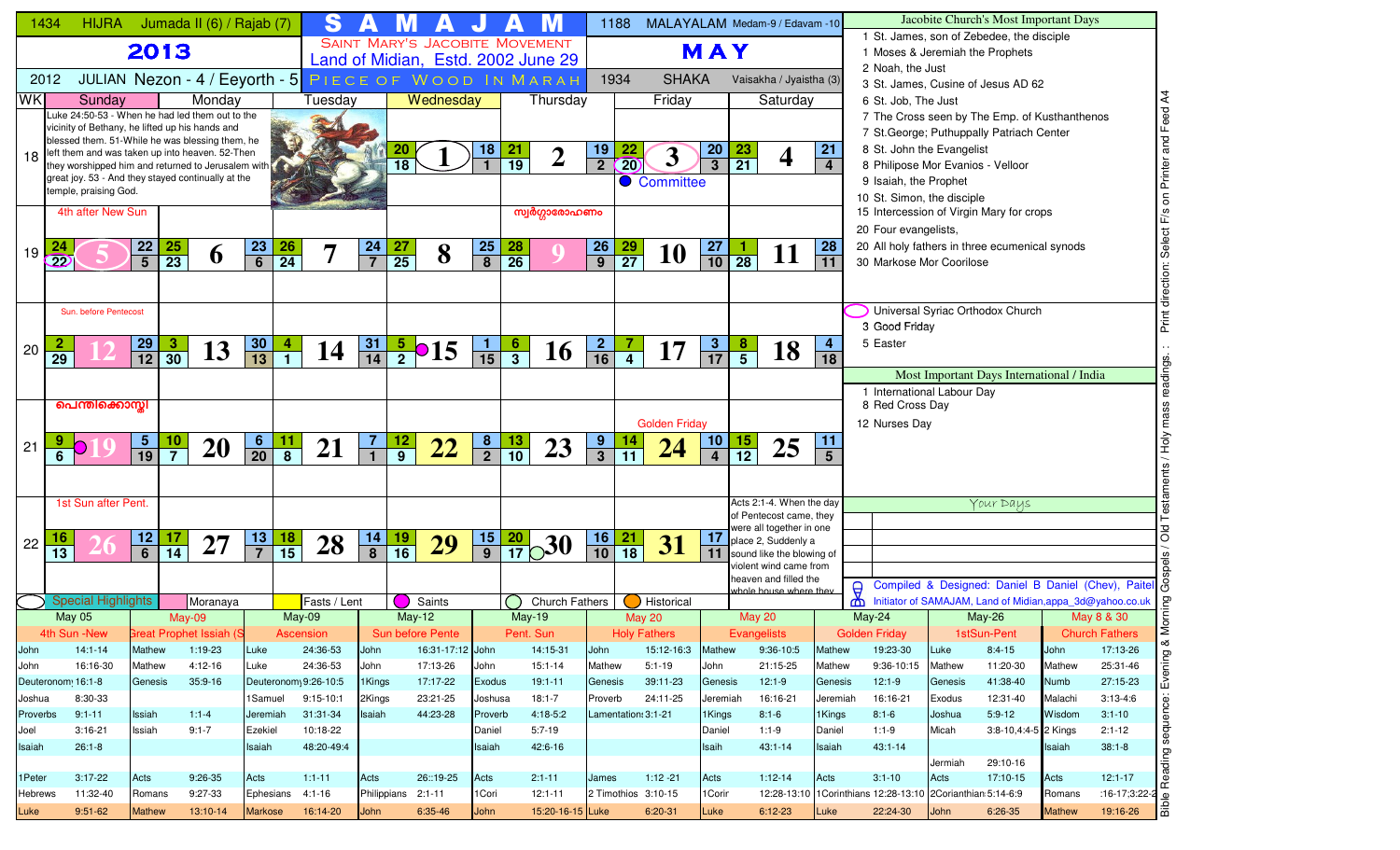|                    | 1434            | <b>HIJRA</b>              |                                   | Rajab (7) / Sh'ban (8)                                                                                                                                                                                                        |                    |                 | S                        |                 |                     |                                  |                    |                 |                                    |                                                                    | 1188            | MALAYALAM Edavam -10 / Midhunam - 11 |                       |                           |                       |                         |               |                                                        |                    | Jacobite Church's Most Important Days                     |                    |                                                                                      |
|--------------------|-----------------|---------------------------|-----------------------------------|-------------------------------------------------------------------------------------------------------------------------------------------------------------------------------------------------------------------------------|--------------------|-----------------|--------------------------|-----------------|---------------------|----------------------------------|--------------------|-----------------|------------------------------------|--------------------------------------------------------------------|-----------------|--------------------------------------|-----------------------|---------------------------|-----------------------|-------------------------|---------------|--------------------------------------------------------|--------------------|-----------------------------------------------------------|--------------------|--------------------------------------------------------------------------------------|
|                    |                 |                           | 2013                              |                                                                                                                                                                                                                               |                    |                 |                          |                 |                     |                                  |                    |                 | SAINT MARY'S JACOBITE MOVEMENT     |                                                                    |                 |                                      | JUNE                  |                           |                       |                         |               | 9 Mor Aphrem AD 373                                    |                    | 17 Benyamin Joseph Mor Osthathios                         |                    |                                                                                      |
|                    |                 |                           |                                   |                                                                                                                                                                                                                               |                    |                 |                          |                 |                     |                                  |                    |                 | Land of Midian, Estd. 2002 June 29 |                                                                    |                 |                                      |                       |                           |                       |                         |               |                                                        |                    | 19 St. James the apostle, 1st Bishop Jerusalem            |                    |                                                                                      |
|                    | 2012            |                           |                                   | JULIAN Eyorth - 5 / Hseeron - 6 PIECE OF WOOD IN MARAH                                                                                                                                                                        |                    |                 |                          |                 |                     |                                  |                    |                 |                                    |                                                                    | 1934            | <b>SHAKA</b>                         |                       | Jyaistha / Asadha (4)     |                       |                         |               | 24 Birth of St John the Baptist                        |                    |                                                           |                    |                                                                                      |
| <b>WK</b>          |                 | Sunday                    |                                   | Monday                                                                                                                                                                                                                        |                    |                 | Tuesday                  |                 |                     | Wednesday                        |                    |                 | Thursday                           |                                                                    |                 | Friday                               |                       |                           | Saturday              |                         |               | 25 Patriarch Moran Mor Yacob 3rd                       |                    |                                                           |                    | Feed A4                                                                              |
|                    |                 |                           |                                   | Apostolic Succession : John 21:15-17, 17 The third time He said to him, "Simon son of John, do you love me?"<br>Peter was hurt because Jesus asked him the third time.Do you love me? He said, "Lord you know all things, you |                    |                 |                          |                 |                     |                                  |                    |                 |                                    |                                                                    |                 |                                      |                       |                           |                       |                         |               | 26 Apostles Lent begins<br>29 St. Peter & St. Paul Day |                    |                                                           |                    |                                                                                      |
|                    | 21              | 12 Apostles               | 15                                | know that I love you" Jusus said "Feed my sheep. Acts 1:15-26, In those days Peter stood up among the believers                                                                                                               |                    |                 |                          |                 |                     |                                  |                    |                 |                                    |                                                                    |                 |                                      |                       | $\overline{22}$           |                       | 18                      |               |                                                        |                    | 29 Estd. SAMAJAM with Apstolic Blessings 2002             |                    |                                                                                      |
| 22                 | 17              | 30                        |                                   | 24 "Lord, you know show us which of these two you have chosen 25 apostolic ministry, which Judas                                                                                                                              |                    |                 |                          |                 |                     |                                  |                    |                 |                                    |                                                                    |                 |                                      |                       | $\overline{19}$           |                       | $\mathbf{1}$            |               | 30 Feast of Twelve Apostles                            |                    |                                                           |                    |                                                                                      |
|                    |                 |                           |                                   | left to go where he belongs. 26 Then they cast lots, and the lot fell to Matthias; so he was added to the eleven                                                                                                              |                    |                 |                          |                 |                     | apostles., Acts 6:1-7 Ordination |                    |                 |                                    |                                                                    |                 |                                      |                       |                           |                       |                         |               |                                                        |                    |                                                           |                    | on Printer and                                                                       |
|                    |                 |                           |                                   |                                                                                                                                                                                                                               |                    |                 |                          |                 |                     |                                  |                    |                 |                                    |                                                                    |                 |                                      |                       |                           |                       |                         |               |                                                        |                    |                                                           |                    |                                                                                      |
|                    |                 | 2nd Sun after Pent.       |                                   |                                                                                                                                                                                                                               |                    |                 |                          |                 |                     |                                  |                    |                 |                                    |                                                                    |                 |                                      |                       |                           |                       |                         |               |                                                        |                    |                                                           |                    | F/s                                                                                  |
|                    | 23              |                           |                                   |                                                                                                                                                                                                                               |                    |                 |                          |                 |                     |                                  |                    |                 |                                    |                                                                    |                 |                                      |                       |                           |                       | <b>25</b>               |               |                                                        |                    |                                                           |                    |                                                                                      |
| 23                 | $\overline{20}$ |                           | $\frac{19}{2}$<br>$\frac{24}{21}$ | $\overline{\mathbf{3}}$                                                                                                                                                                                                       | $\frac{20}{3}$     | $\frac{25}{22}$ | $\overline{\mathbf{4}}$  | $\frac{21}{4}$  | $\frac{26}{23}$     | 5                                | $\frac{22}{5}$     | $\frac{27}{24}$ | O                                  | $\frac{23}{6}$                                                     | $\frac{28}{25}$ |                                      | $\frac{24}{7}$        | $\frac{29}{26}$           | 8                     | $\overline{\mathbf{8}}$ |               |                                                        |                    |                                                           |                    |                                                                                      |
|                    |                 |                           |                                   |                                                                                                                                                                                                                               |                    |                 |                          |                 |                     |                                  |                    |                 |                                    |                                                                    |                 |                                      |                       |                           |                       |                         |               |                                                        |                    |                                                           |                    | direction:                                                                           |
|                    |                 |                           |                                   |                                                                                                                                                                                                                               |                    |                 |                          |                 |                     |                                  |                    |                 |                                    |                                                                    |                 |                                      |                       |                           |                       |                         |               |                                                        |                    |                                                           |                    |                                                                                      |
|                    |                 | 3rd Sun after Pent.       |                                   |                                                                                                                                                                                                                               |                    |                 |                          |                 |                     |                                  |                    |                 |                                    |                                                                    |                 |                                      |                       |                           |                       |                         |               | 13 Ascension                                           |                    | Universal Syriac Orthodox Church                          |                    | Print                                                                                |
|                    | 30.             |                           | л.                                |                                                                                                                                                                                                                               | <b>27</b>          |                 |                          |                 |                     |                                  |                    |                 |                                    |                                                                    | $\overline{5}$  |                                      |                       |                           |                       | 32                      |               | 23 Pentecost                                           |                    |                                                           |                    |                                                                                      |
| 24                 | $\overline{27}$ |                           | $\frac{26}{9}$<br>$\overline{28}$ | 10                                                                                                                                                                                                                            | $\overline{10}$    | $\frac{2}{29}$  | 11                       | $\frac{28}{11}$ | $\frac{3}{30}$      | <u>12</u>                        | $\frac{29}{12}$    | $\overline{31}$ | 13                                 | $\begin{array}{ c c }\n \hline\n 30 \\  \hline\n 13\n \end{array}$ |                 | <b>14</b>                            | $\frac{31}{14}$       | $\frac{6}{2}$             | 15                    | 15                      |               |                                                        |                    |                                                           |                    |                                                                                      |
|                    |                 |                           |                                   |                                                                                                                                                                                                                               |                    |                 |                          |                 |                     |                                  |                    |                 |                                    |                                                                    |                 |                                      |                       |                           |                       |                         |               |                                                        |                    |                                                           |                    | readings.                                                                            |
|                    |                 | 4th Sun after Pent.       |                                   |                                                                                                                                                                                                                               |                    |                 |                          |                 |                     |                                  |                    |                 |                                    |                                                                    |                 |                                      |                       |                           |                       |                         |               |                                                        |                    | Most Important Days International / India                 |                    | <b>v</b>                                                                             |
|                    |                 |                           |                                   |                                                                                                                                                                                                                               |                    |                 |                          |                 |                     |                                  |                    |                 |                                    |                                                                    |                 |                                      |                       |                           |                       |                         |               | 5 Environment Day                                      |                    |                                                           |                    |                                                                                      |
|                    |                 |                           |                                   |                                                                                                                                                                                                                               |                    |                 |                          |                 |                     |                                  |                    | <u>11</u>       |                                    |                                                                    |                 |                                      |                       |                           |                       | $\overline{7}$          |               |                                                        |                    |                                                           |                    | √он                                                                                  |
| 25                 |                 |                           | $\frac{1}{16}$                    | $\frac{8}{4}$ <sub>0</sub> 17                                                                                                                                                                                                 | $\frac{2}{17}$     | $\frac{9}{5}$   | 18                       | $\frac{3}{18}$  |                     | $\frac{10}{6}$ <b>O</b> 19       | $\frac{4}{19}$     |                 | <b>20</b>                          | $\frac{5}{20}$                                                     | $\frac{12}{8}$  | 21                                   | $\frac{6}{1}$         | $\frac{13}{9}$            | 22                    | $\overline{2}$          |               |                                                        |                    |                                                           |                    |                                                                                      |
|                    |                 |                           |                                   |                                                                                                                                                                                                                               |                    |                 |                          |                 |                     |                                  |                    |                 |                                    |                                                                    |                 |                                      |                       |                           |                       |                         |               |                                                        |                    |                                                           |                    |                                                                                      |
|                    |                 | 5th Sun after Pent.       |                                   |                                                                                                                                                                                                                               |                    |                 |                          |                 |                     |                                  |                    |                 |                                    |                                                                    |                 |                                      |                       |                           |                       |                         |               |                                                        |                    | Your Days                                                 |                    |                                                                                      |
|                    |                 |                           |                                   |                                                                                                                                                                                                                               |                    |                 |                          |                 |                     | Apostles fast begins             |                    |                 |                                    |                                                                    |                 |                                      |                       |                           | St.Peter & St. Paul   |                         |               |                                                        |                    |                                                           |                    |                                                                                      |
| 26                 |                 |                           |                                   |                                                                                                                                                                                                                               | <u>9</u>           | $\frac{16}{12}$ |                          | $\frac{10}{5}$  |                     |                                  | 11                 |                 | 27                                 | 12                                                                 | $\frac{19}{15}$ |                                      | $\frac{13}{8}$        | <b>20</b>                 | 29                    | 14                      |               |                                                        |                    |                                                           |                    | õю                                                                                   |
|                    | 10              |                           | $\frac{8}{3}$                     | $\frac{15}{11}$ $824$                                                                                                                                                                                                         |                    |                 | 25                       |                 | $\frac{17}{13}$     | 26                               | $\overline{6}$     | $\frac{18}{14}$ |                                    | $\overline{7}$                                                     |                 | 28                                   |                       | 16                        |                       | 9                       |               |                                                        |                    |                                                           |                    |                                                                                      |
|                    |                 |                           |                                   |                                                                                                                                                                                                                               |                    |                 |                          |                 |                     |                                  |                    |                 |                                    |                                                                    |                 |                                      |                       |                           | SAMAJAM - 2002        |                         |               |                                                        |                    |                                                           |                    | Compiled & Designed: Daniel B Daniel (Chev), Paitel &                                |
|                    |                 | <b>Special Highlights</b> |                                   | Moranaya                                                                                                                                                                                                                      |                    |                 | Fasts / Lent             |                 |                     | Saints                           |                    |                 | Church Fathers                     |                                                                    | $\bullet$       | Historical                           |                       |                           |                       |                         | $\Theta$<br>₾ |                                                        |                    | Initiator of SAMAJAM, Land of Midian, appa_3d@yahoo.co.uk |                    |                                                                                      |
|                    |                 | $Jun-02$                  |                                   | $Jun-09$                                                                                                                                                                                                                      |                    | $Jun-09$        |                          |                 | June 16             |                                  |                    |                 | $Jun-23$                           |                                                                    |                 | June 17,24                           |                       | June 24                   |                       |                         |               | <b>Jun-29</b>                                          |                    | June 29                                                   |                    | June 30                                                                              |
|                    |                 | 2nd Sun-Pent              |                                   | Mor Aprem AD 373                                                                                                                                                                                                              |                    |                 | 3rd Sun-Pent             |                 | 4th Sun - Pent      |                                  |                    |                 | 5th Sun - Pent                     |                                                                    |                 | <b>Church Fathers</b>                |                       | <b>Birth John Baptist</b> |                       |                         |               | SAMAJAM DAY (S) St. Peter & St. Paul                   |                    |                                                           |                    | 12 apostoles<br>∞ర                                                                   |
| Luke               |                 | $6:12-23$                 | John                              | 15:12-16:3                                                                                                                                                                                                                    | Markose            |                 | $6:4-13$                 | Luke            |                     | $10:1-16$                        | Markose            |                 | $9:30-41$                          | John                                                               |                 | 17:13-26                             | Luke                  |                           | 1:57-80               | Luke                    |               | 1:26-38                                                | Mathew             | 16:13-20                                                  | Mathew             | 9:36-10:5                                                                            |
| Markose            |                 | $3:7-19$                  | Mathew                            | $5:1 - 19$                                                                                                                                                                                                                    | Luke               |                 | $9:1 - 11$               | Luke            |                     | 10:17-24                         | Mathew             |                 | 20:17-28                           | Mathew                                                             |                 | 25:31-46                             | Mathew                |                           | 11:11-19              | Markose                 |               | $3:31-35$                                              | Mathew             | 19:27-30                                                  | John               | Evening<br>21:15-25                                                                  |
| Leviticus          |                 | $19:1-8$                  | Genesis                           | 39:11-23                                                                                                                                                                                                                      | Genesis            |                 | 42:18-25                 |                 | Deuteronom 33:23-29 |                                  | <b>Exodus</b>      |                 | 23:14-19                           | Numb                                                               |                 | 27:15-23                             | Genesis               |                           | $21:9-21$             | Genesis                 |               | 15:24-27                                               | Genesis            | $12:1-9$                                                  | Genesis            | $12:1-9$                                                                             |
| 2Samuel<br>S/Songs |                 | $5:1 - 10$<br>$2:15-3:6$  | Proverb<br>Lamentation: 3:1-21    | 24:11-25                                                                                                                                                                                                                      | Judges<br>Jeremiah |                 | $1:8 - 11$<br>$2:35-3:5$ | Joshua<br>Hosea |                     | $6:14-18$<br>$5:11-6:1$          | Zechariah<br>Hosea |                 | $6:1 - 8$<br>$14:6 - 10$           | Malachi<br>Wisdom                                                  |                 | $3:13-4:6$<br>$3:1 - 10$             | Exodus<br><b>Ruth</b> |                           | $2:1 - 10$<br>4:13-22 |                         |               |                                                        | Jeremiah<br>1Kings | 16:16-21<br>$8:1-6$                                       | Jeremiah<br>1Kings | sequence:<br>16:16-21<br>$8:1-6$                                                     |
| BerAzeere          |                 | 46:1-6                    |                                   |                                                                                                                                                                                                                               | Daniel             |                 | $3:21-23$                | Isaiah          |                     | 65:8-12                          | Isaiah             |                 | 40:27-31                           | 2 Kings                                                            |                 | $2:1 - 12$                           | Isaiah                |                           | 62:1-12               |                         |               |                                                        | Daniel             | $1:1-9$                                                   | Daniel             | $1:1-9$                                                                              |
| Daniel             |                 | $6:25-28,$                |                                   |                                                                                                                                                                                                                               |                    |                 |                          |                 |                     |                                  |                    |                 |                                    | Isaiah                                                             |                 | $38:1 - 8$                           |                       |                           |                       | Isaiah                  |               | 28:28-29                                               | Isaiah             | $43:1 - 14$                                               | Isaiah             | $43:1 - 14$                                                                          |
| Isaiah             |                 | 61:10-11                  |                                   |                                                                                                                                                                                                                               |                    |                 |                          |                 |                     |                                  |                    |                 |                                    |                                                                    |                 |                                      |                       |                           |                       |                         |               |                                                        |                    |                                                           |                    | Reading:                                                                             |
| Acts               |                 | 4:24-28                   | James                             | $1:12 - 21$                                                                                                                                                                                                                   | Acts               |                 | 13:26-29                 | Acts            |                     | $6:1 - 7$                        | Acts               |                 | $9:10-15$                          | Acts                                                               |                 | $12:1 - 17$                          | 1John                 |                           | $4:1 - 10$            | Acts                    |               | $1:12-25$                                              | Acts               | $1:12-14$                                                 | Acts               | $1:12-14$                                                                            |
|                    |                 | Ephesians 2:11-18         |                                   | 2 Timothios 3:10-15                                                                                                                                                                                                           | Galatians          |                 | 6:10-16                  |                 |                     | 1Corinthians 10:14-18            |                    |                 | 2Corinthians 5:14-20               | Romans                                                             |                 | :16-17;3:22-2 Galatians              |                       |                           | 4:18-30               | Titus                   |               | $3:1 - 7$                                              |                    |                                                           |                    | 1Corinthians 12:28-13:10 1Corinthians 12:28-13:10 0<br>Mathew 20:1-16 Luke 6:12-23 m |
| <b>Mathew</b>      |                 | $10:34-11:1$              | Luke                              | $6:20-31$                                                                                                                                                                                                                     | John               |                 | 6:35-46                  | <b>Mathew</b>   |                     | 14:14-23                         | Luke               |                 | $9:10-17$                          | <b>Mathew</b>                                                      |                 | 19:16-26                             | Luke                  |                           | $1:57-80$             | <b>Mathew</b>           |               | 16:13-20                                               |                    |                                                           |                    |                                                                                      |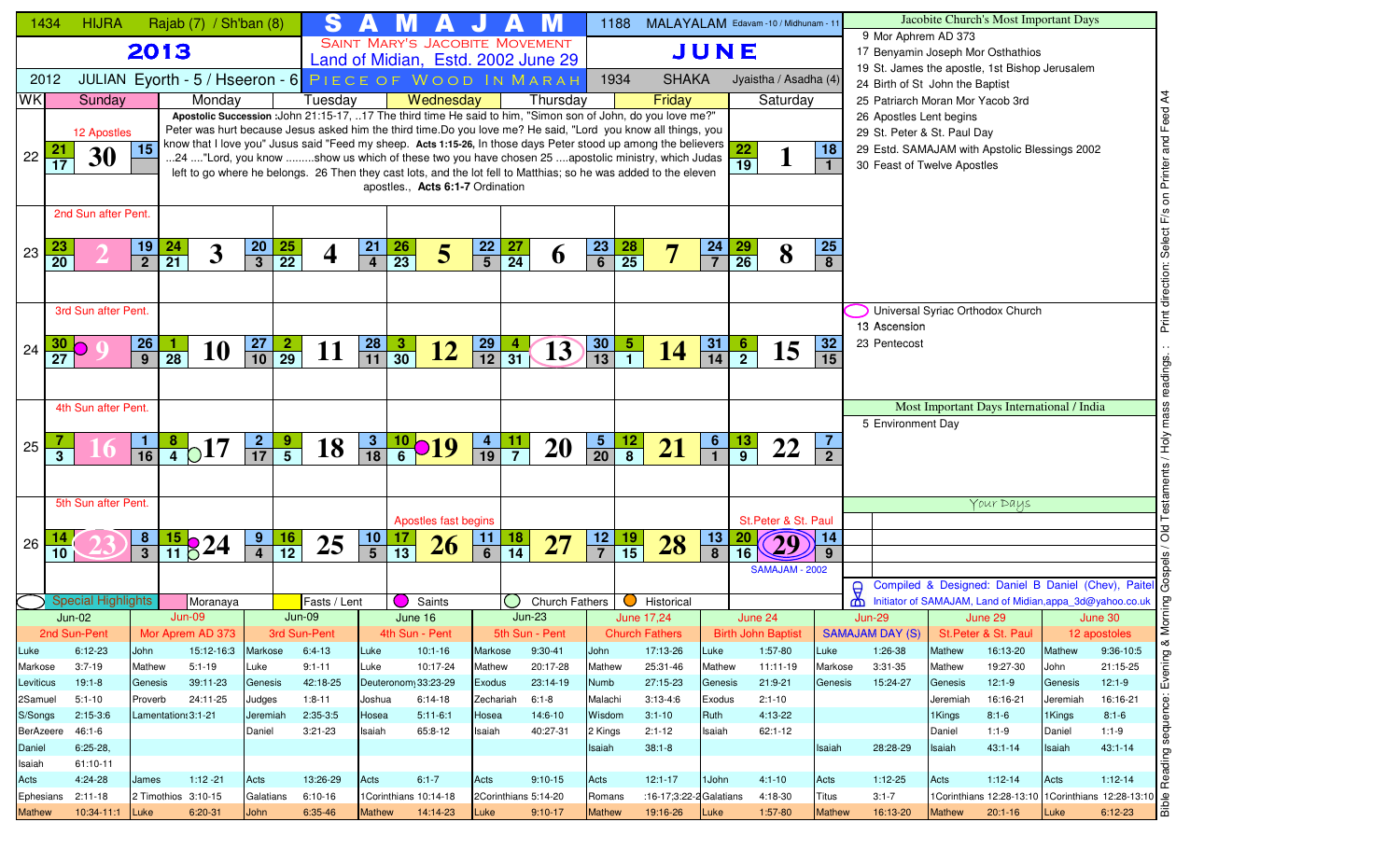| 1434            |                 | <b>HIJRA</b>                                      |                                |                 | Sh'ban (8) / Ramadan (9) |                  |                 | S                   |                       |                 |                                       |                             |                                                 |                                                                                                     |                                   | 1188             | MALAYALAM Midhunam-11 / Karckadakam - 12 |                                            |                   |                         |                                   |                 |                  |                           | Jacobite Church's Most Important Days                    |                   |                        |                  |
|-----------------|-----------------|---------------------------------------------------|--------------------------------|-----------------|--------------------------|------------------|-----------------|---------------------|-----------------------|-----------------|---------------------------------------|-----------------------------|-------------------------------------------------|-----------------------------------------------------------------------------------------------------|-----------------------------------|------------------|------------------------------------------|--------------------------------------------|-------------------|-------------------------|-----------------------------------|-----------------|------------------|---------------------------|----------------------------------------------------------|-------------------|------------------------|------------------|
|                 |                 |                                                   | 2013                           |                 |                          |                  |                 |                     |                       |                 | <b>SAINT MARY'S JACOBITE MOVEMENT</b> |                             |                                                 |                                                                                                     |                                   |                  |                                          | JULY                                       |                   |                         |                                   |                 | 3 St. Thomas Day |                           | 5 Commemoration of the 72 disciples                      |                   |                        |                  |
|                 |                 |                                                   |                                |                 |                          |                  |                 |                     |                       |                 |                                       |                             |                                                 | Land of Midian, Estd. 2002 June 29                                                                  |                                   |                  |                                          |                                            |                   |                         |                                   |                 |                  |                           | 15 St. Kuriakose and His Mother Morth Uleetha            |                   |                        |                  |
| 2012            |                 | JULIAN Hseeron-6/Thomoos-7 PIECE OF WOOD IN MARAH |                                |                 |                          |                  |                 |                     |                       |                 |                                       |                             |                                                 |                                                                                                     |                                   | 1934             | <b>SHAKA</b>                             |                                            |                   | Asadha / Sravana (5)    |                                   | 20 Prophet Elia |                  |                           |                                                          |                   |                        |                  |
| <b>WK</b>       |                 | Sunday                                            |                                |                 | Monday                   |                  |                 | Tuesday             |                       |                 | Wednesday                             |                             |                                                 | Thursday                                                                                            |                                   |                  | Friday                                   |                                            |                   | Saturday                |                                   |                 |                  | 22 St. Mary Magdalene     |                                                          |                   |                        |                  |
|                 |                 |                                                   |                                |                 |                          |                  |                 |                     |                       |                 | St. Thomas                            |                             |                                                 |                                                                                                     |                                   |                  |                                          |                                            |                   |                         |                                   |                 |                  |                           | 26 Catholicose Consecration H.B Thomas 1st-2002          |                   |                        |                  |
|                 |                 |                                                   |                                |                 |                          | <u>16</u>        |                 |                     |                       | 24              |                                       |                             |                                                 |                                                                                                     | 19                                |                  |                                          |                                            |                   |                         | 21                                |                 |                  | 27 Mor She'un the Stylite | 28 Mor Ostatheos Thomas, Thiruvankulam (2000)            |                   |                        | and Feed A4      |
| 27              |                 |                                                   |                                | $\frac{22}{18}$ |                          | $\overline{1}$   | $\frac{23}{19}$ | $\overline{2}$      | $\frac{17}{2}$        | $\overline{20}$ | o3                                    | $\frac{18}{3}$              | $\frac{25}{21}$                                 | 4                                                                                                   | $\overline{\mathbf{4}}$           | $\frac{26}{22}$  | 5                                        | $\frac{20}{5}$                             | $\frac{27}{23}$   | $\boldsymbol{\theta}$   | $6\phantom{1}$                    |                 |                  |                           | 30 Mor Yaqub Burdano AD 578 (& Nov 28)                   |                   |                        |                  |
|                 |                 |                                                   |                                |                 |                          |                  |                 |                     |                       |                 |                                       |                             |                                                 |                                                                                                     |                                   |                  |                                          |                                            |                   |                         |                                   |                 |                  |                           | 30 Maphryono Mor Gregorius Bar 'Ebroyo (1286)            |                   |                        | F/s on Printer   |
|                 |                 |                                                   |                                |                 |                          |                  |                 |                     |                       |                 |                                       |                             |                                                 |                                                                                                     |                                   |                  |                                          |                                            |                   |                         |                                   |                 |                  |                           |                                                          |                   |                        |                  |
|                 |                 | 7th Sun after Pent.                               |                                |                 |                          |                  |                 |                     |                       |                 |                                       |                             |                                                 |                                                                                                     |                                   |                  |                                          |                                            |                   |                         |                                   |                 |                  |                           |                                                          |                   |                        |                  |
|                 |                 |                                                   |                                |                 |                          |                  |                 | Ramadan             |                       |                 |                                       |                             |                                                 |                                                                                                     |                                   |                  |                                          |                                            |                   |                         |                                   |                 |                  |                           |                                                          |                   |                        | Select           |
| 28              | $\overline{24}$ |                                                   | $\frac{22}{7}$                 | $\frac{29}{25}$ | 8                        | $\frac{23}{8}$   | $\overline{26}$ | 9                   | 24<br>$\overline{9}$  | $\overline{27}$ | <b>10</b>                             | $\frac{25}{10}$             | $\frac{3}{28}$                                  | <u>11</u>                                                                                           | $\frac{26}{11}$                   | $\overline{29}$  | <u>12</u>                                | $\frac{27}{12}$                            | $\frac{5}{30}$    | 13                      | 28<br>$\overline{13}$             |                 |                  |                           |                                                          |                   |                        |                  |
|                 |                 |                                                   |                                |                 |                          |                  |                 |                     |                       |                 |                                       |                             |                                                 |                                                                                                     |                                   |                  |                                          |                                            |                   |                         |                                   |                 |                  |                           |                                                          |                   |                        |                  |
|                 |                 |                                                   |                                |                 |                          |                  |                 |                     |                       |                 |                                       |                             |                                                 |                                                                                                     |                                   |                  |                                          |                                            |                   |                         |                                   |                 |                  |                           |                                                          |                   |                        | Print direction: |
|                 |                 | 8th Sun after Pent.                               |                                |                 |                          |                  |                 |                     |                       |                 |                                       |                             |                                                 |                                                                                                     |                                   |                  |                                          |                                            |                   |                         |                                   |                 |                  |                           |                                                          |                   |                        |                  |
|                 |                 |                                                   |                                |                 |                          |                  |                 |                     |                       |                 |                                       |                             |                                                 |                                                                                                     |                                   |                  |                                          |                                            |                   |                         |                                   |                 |                  |                           |                                                          |                   |                        |                  |
| 29              |                 |                                                   | $\frac{29}{14}$                | $\overline{2}$  | $\bullet$ 15             | $\frac{30}{15}$  | $\frac{8}{3}$   | 16                  | 31<br>$\overline{16}$ | $\frac{9}{4}$   | <b>17</b>                             | <u>1</u><br>$\overline{17}$ | $\frac{10}{5}$                                  | 18                                                                                                  | $\overline{2}$<br>$\overline{18}$ | $\frac{11}{6}$   | <b>19</b>                                | $\overline{\mathbf{3}}$<br>$\overline{19}$ | $\frac{12}{7}$    | <b>20</b>               | $\overline{4}$<br>$\overline{20}$ |                 |                  |                           |                                                          |                   |                        |                  |
|                 |                 |                                                   |                                |                 |                          |                  |                 |                     |                       |                 |                                       |                             |                                                 |                                                                                                     |                                   |                  |                                          |                                            |                   |                         |                                   |                 |                  |                           | Most Important Days International / India                |                   |                        | dings.           |
|                 |                 |                                                   |                                |                 |                          |                  |                 |                     |                       |                 |                                       |                             |                                                 |                                                                                                     |                                   |                  |                                          |                                            |                   |                         |                                   |                 |                  |                           |                                                          |                   |                        |                  |
|                 |                 | 9th Sun after Pent.                               |                                |                 |                          |                  |                 |                     |                       |                 |                                       |                             |                                                 |                                                                                                     |                                   |                  |                                          |                                            |                   |                         |                                   |                 |                  |                           |                                                          |                   |                        | mass             |
|                 |                 |                                                   |                                |                 |                          |                  |                 |                     |                       |                 |                                       |                             |                                                 |                                                                                                     |                                   |                  |                                          |                                            |                   |                         |                                   |                 |                  |                           |                                                          |                   |                        |                  |
| 30              |                 |                                                   | $\frac{5}{21}$                 | $\frac{14}{9}$  | 22                       | $\frac{6}{1}$    | $\frac{15}{10}$ | 23                  | 7                     | $\frac{16}{11}$ | 24                                    | $\frac{8}{3}$               | $\frac{17}{12}$                                 | 25                                                                                                  | $\frac{9}{4}$                     | $\frac{18}{13}$  | 26                                       | $\frac{10}{5}$                             | $\frac{19}{14}$   | 27                      | 11                                |                 |                  |                           |                                                          |                   |                        | Урон             |
|                 | 8               |                                                   |                                |                 |                          |                  |                 |                     | $\overline{2}$        |                 |                                       |                             |                                                 |                                                                                                     |                                   |                  |                                          |                                            |                   |                         | 6                                 |                 |                  |                           |                                                          |                   |                        |                  |
|                 |                 |                                                   |                                |                 |                          |                  |                 |                     |                       |                 |                                       |                             |                                                 |                                                                                                     |                                   |                  |                                          |                                            |                   |                         |                                   |                 |                  |                           |                                                          |                   |                        |                  |
|                 |                 | 10th Sun after Pent.                              |                                |                 |                          |                  |                 |                     |                       |                 |                                       |                             |                                                 | THE MONTH OF H B CATHOLICOSE THOMAS 1ST, YAKUB BURDANO OF                                           |                                   |                  |                                          |                                            |                   |                         |                                   |                 |                  |                           | Your Days                                                |                   |                        |                  |
|                 |                 |                                                   |                                |                 |                          |                  |                 |                     |                       |                 |                                       |                             |                                                 | 1 Named and follows the work of St. Thomas (July 3)                                                 |                                   |                  |                                          |                                            |                   |                         |                                   |                 |                  |                           |                                                          |                   |                        |                  |
| 31              |                 |                                                   | 12                             | $\frac{21}{16}$ | 29                       | $\frac{13}{8}$   |                 | $\frac{22}{17}$ 30  | 14                    | $\frac{23}{18}$ | 31                                    | 15                          |                                                 | 2 Continues the work of 72 disciples, (July 5)                                                      |                                   |                  |                                          |                                            |                   |                         |                                   |                 |                  |                           |                                                          |                   |                        | oo               |
|                 | $\overline{15}$ |                                                   | $\overline{7}$                 |                 |                          |                  |                 |                     | $\overline{9}$        |                 |                                       | 10                          |                                                 | 3 Stay Strong like St. Kuriakose (July 15)                                                          |                                   |                  |                                          |                                            |                   |                         |                                   |                 |                  |                           |                                                          |                   |                        |                  |
|                 |                 |                                                   |                                |                 |                          |                  |                 |                     |                       |                 |                                       |                             |                                                 | 4 Yakub Burdano of Malankara (July 30)<br>5 The Month of Birth (22)Consecration as Catholicose (26) |                                   |                  |                                          |                                            |                   |                         |                                   |                 |                  |                           | Compiled & Designed: Daniel B Daniel (Chev), Paitel      |                   |                        |                  |
|                 |                 | <b>Special Highlights</b>                         |                                |                 | Moranaya                 |                  |                 | Fasts / Lent        |                       |                 | Saints                                |                             | $\left( \begin{array}{c} 1 \end{array} \right)$ | Church Fathers $\bigcirc$                                                                           |                                   |                  | Historical                               |                                            |                   |                         |                                   | $\Theta$<br>y   |                  |                           | Initiator of SAMAJAM, Land of Midian,appa_3d@yahoo.co.uk |                   |                        |                  |
|                 |                 | $Jul-03$                                          |                                | $Jul-05$        |                          |                  | $Jul-07$        |                     |                       | $Jul-14$        |                                       |                             |                                                 | July 15                                                                                             |                                   |                  | $Jul-21$                                 |                                            | <b>Jul-26</b>     |                         |                                   | <b>Jul-28</b>   |                  |                           | <b>Jul-28</b>                                            |                   | $Jul-30$               |                  |
|                 |                 | Mar Thoma Apo.                                    |                                |                 | 72 Disciples (S)         |                  |                 | 7th Sun - Pent.     |                       |                 | 8th Sun - Pent                        |                             |                                                 | St. Kuriakose                                                                                       |                                   |                  | 9th Sun - Pent                           |                                            | Shepherds (S)     |                         |                                   | 10th Sun Pente. |                  |                           | Chu. Fathers                                             |                   | Mor Yaq.Burdano        | ∞                |
| John            |                 | 20:19-25                                          | Luke                           |                 | $10:1 - 7$               | Mathew           |                 | 12:30-37            | Markose               |                 | 4:1-23                                | Luke                        |                                                 | 10:38-42                                                                                            | Mathew                            |                  | 13:24-35                                 | Luke                                       |                   | 9:46-48                 | Luke                              | $9:12-17$       |                  | John                      | 17:13-26                                                 | John              | 17:13-26               |                  |
| John            |                 | 20:19-25                                          | Luke                           |                 | 10:8-16                  | Mathew           |                 | 12:38-50            | Mathew                |                 | 13:10-23                              | Luke                        |                                                 | 8:1-3,19-21                                                                                         | Mathew                            |                  | 13:36-43                                 | Luke                                       |                   | 9:57-62                 | Mathew                            |                 | 16:13-20         | Mathew                    | 25:31-46                                                 | Mathew            | 25:31-46               | Evening          |
| Exodus          |                 | $40:1 - 16$<br>$2:1 - 16$                         | Exodus<br>2Chronicles 36:22-23 |                 | 15:26-27                 | Leviticus        |                 | 16:29-34<br>4:18-22 | <b>Exodus</b>         |                 | $3:9 - 15$<br>$23:1 - 7$              | Genesis                     |                                                 | $21:1-8$<br>12:1-8                                                                                  | Proverbs                          | Deuteronom 4:1-6 | $13:1 - 7$                               | Exodus                                     |                   | $3:1 - 10$<br>$6:11-16$ | Exodus                            | 42:9-17         | 15:23-27         | <b>Numbers</b><br>Malachi | 27:15-23<br>3:13:4:6                                     | <b>Numbers</b>    | 27:15-23               |                  |
| Joshua<br>Hosea |                 | $8:1 - 8$                                         | Isaiah                         |                 | $5:21-24$                | 1Samuel<br>Hosea |                 | $5:1-5$             | Job<br>Jeremiah       |                 | 7:21-25                               | Proverbs<br>Isaiah          |                                                 | $56:1 - 5$                                                                                          | Isaiah                            |                  | $24:1-5$                                 | Joshua<br>Isaiah                           |                   | $12:1-6$                | Job<br>Psalms                     |                 | 112:1-10         | Wisdom                    | $3:1 - 10$                                               | Malachi<br>Wisdom | 3:13:4:6<br>$3:1 - 10$ |                  |
| Isaiah          |                 | $65:1 - 7$                                        |                                |                 |                          | Isaiah           |                 | 57:15-19            | Isaiah                |                 | $52:1-6$                              |                             |                                                 |                                                                                                     |                                   |                  |                                          | Daniel                                     |                   | 6:25-28                 |                                   |                 |                  | 2Kings                    | $2:1 - 12$                                               | 2Kings            | $2:1 - 12$             | sequence:        |
|                 |                 |                                                   |                                |                 |                          |                  |                 |                     |                       |                 |                                       |                             |                                                 |                                                                                                     |                                   |                  |                                          |                                            |                   |                         |                                   |                 |                  | Isaiah                    | $38:1 - 8$                                               | Isaiah            | $38:1 - 8$             |                  |
|                 |                 |                                                   |                                |                 |                          |                  |                 |                     |                       |                 |                                       |                             |                                                 |                                                                                                     |                                   |                  |                                          |                                            |                   |                         |                                   |                 |                  |                           |                                                          |                   |                        | Reading:         |
| Acts            |                 | $4:8 - 21$                                        | Acts                           |                 | $6:1 - 7$                | Acts             |                 | 4:24-31             | 1 Peter               |                 | $2:6 - 10$                            | Acts                        |                                                 | 9:36-43                                                                                             | Acts                              |                  | 28:11-22                                 | 1 John                                     |                   | $3:11-15$               | Acts                              |                 | 28:23-31         | Acts                      | $12:1 - 17$                                              | Acts              | $12:1 - 17$            |                  |
| Hebrews         |                 | $3:1 - 13$                                        | 1Thessloniar 2:1-5             |                 |                          |                  |                 | Ephesians 2:11-18   | Mathew                |                 | 4:14-5:5                              | Romans                      |                                                 | 16:1-16                                                                                             |                                   |                  | 1Corinthians 6:1-11                      |                                            | Philippians 3:1-8 |                         | Romans                            | 10:5-21         |                  | Romans                    | $3:22-26$                                                |                   | Roma 1:16-17;3:22-26   | Bible            |
| John            |                 | 20:19-31                                          | Luke                           |                 | 10:10-20                 | <b>Markose</b>   |                 | $3:20-30$           | <b>Markose</b>        |                 | $8:1 - 10$                            | <b>Mathew</b>               |                                                 | $25:1 - 13$                                                                                         | Luke                              |                  | $14:7-11$                                | Luke                                       |                   | $10:1-3$                | <b>Mathew</b>                     | $18:1 - 14$     |                  | <b>Mathew</b>             | 19:16-26                                                 | <b>Mathew</b>     | 19:16-26               |                  |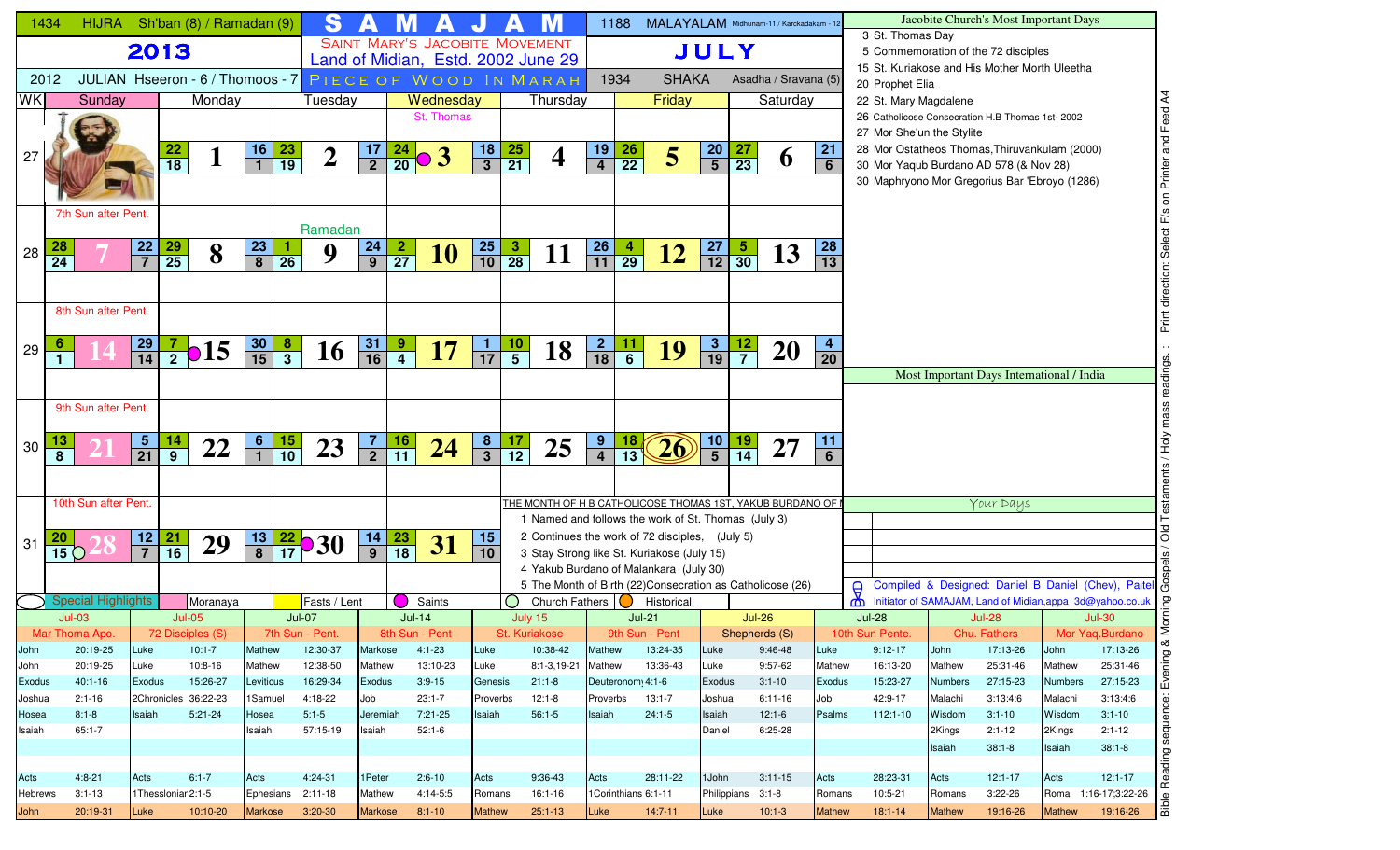|                | 1434            |                                                                                                                                      |                                               | HIJRA Ramadan (9)/Shawwal                           |                 |                 | S                      |                     |                     |                        |                 |                             |                                       |                         |                         | 1188/89 MALAYALAM Karckadakam-12 / Chingam (1 |                                  |                              |                               |                     |               |                                                              |                | Jacobite Church's Most Important Days                     |                          |                                                                                                                                                                               |
|----------------|-----------------|--------------------------------------------------------------------------------------------------------------------------------------|-----------------------------------------------|-----------------------------------------------------|-----------------|-----------------|------------------------|---------------------|---------------------|------------------------|-----------------|-----------------------------|---------------------------------------|-------------------------|-------------------------|-----------------------------------------------|----------------------------------|------------------------------|-------------------------------|---------------------|---------------|--------------------------------------------------------------|----------------|-----------------------------------------------------------|--------------------------|-------------------------------------------------------------------------------------------------------------------------------------------------------------------------------|
|                |                 |                                                                                                                                      | 2013                                          |                                                     |                 |                 |                        |                     |                     |                        |                 |                             | <b>SAINT MARY'S JACOBITE MOVEMENT</b> |                         |                         | <b>AUGUST</b>                                 |                                  |                              |                               |                     |               | 1 Morth Shmuni and 7 children<br>6 Transfiguration           |                |                                                           |                          |                                                                                                                                                                               |
|                |                 |                                                                                                                                      |                                               |                                                     |                 |                 |                        |                     |                     |                        |                 |                             | Land of Midian, Estd. 2002 June 29    |                         |                         |                                               |                                  |                              |                               |                     |               |                                                              |                | 10 Fast on Assumption of Virgin Mary begins               |                          |                                                                                                                                                                               |
|                | 2012            |                                                                                                                                      |                                               | JULIAN Thomoos - 7 / Oab - 8 PIECE OF WOOD IN MARAH |                 |                 |                        |                     |                     |                        |                 |                             |                                       |                         | 1934                    | <b>SHAKA</b>                                  |                                  |                              | Sravana / Bhadra (6)          |                     |               | 15 Assumption of Virgin Mary                                 |                |                                                           |                          |                                                                                                                                                                               |
| <b>WKI</b>     |                 | Sunday                                                                                                                               |                                               | Monday                                              |                 |                 | Tuesday                |                     |                     | Wednesday              |                 |                             | Thursday                              |                         |                         | Friday                                        |                                  |                              | Saturday                      |                     |               | 16 St. Philaxinos Mabug                                      |                |                                                           |                          | Feed A4                                                                                                                                                                       |
|                |                 | Mother, brothers and sisters of Jesus: Luke 8:19-21, Now Jesus<br>mother and brothers came to see him, but they were not able to get |                                               |                                                     |                 |                 |                        |                     |                     | Mark 3:31-35           |                 |                             |                                       |                         |                         |                                               |                                  |                              |                               |                     |               | 19 All Prophets                                              |                |                                                           |                          |                                                                                                                                                                               |
|                |                 | near him because of the crowd. 20 Someone told him "Your mother                                                                      |                                               |                                                     |                 |                 |                        |                     |                     | Who ever does          |                 |                             |                                       |                         |                         |                                               |                                  |                              |                               |                     |               | 20 Samuel, the Prophet                                       |                |                                                           |                          | $\frac{1}{6}$                                                                                                                                                                 |
|                |                 | 31 and brothers are standing outside, wanting to see you." 21 He                                                                     |                                               |                                                     |                 |                 |                        |                     |                     | God's will is my       |                 |                             | $\frac{24}{19}$ 0 1                   | 16                      | $\frac{25}{20}$         | $\overline{2}$                                | 17<br>$\overline{2}$             | $\frac{26}{21}$              | $\boldsymbol{3}$              | 18<br>3             |               | 21 Patriarchs of Old Testament<br>24 St. Mathias the Apostle |                |                                                           |                          |                                                                                                                                                                               |
|                |                 | replied, "My mother and brothers are those who hear God's word                                                                       |                                               |                                                     |                 |                 |                        |                     |                     | brother and sister and |                 |                             |                                       |                         |                         |                                               |                                  |                              |                               |                     |               |                                                              |                | 27 Mor Zakkai (tax collec.) Episcopo of Caesarea          |                          |                                                                                                                                                                               |
|                |                 | and put it into practice."                                                                                                           |                                               |                                                     |                 |                 |                        |                     |                     | mother.                |                 |                             |                                       |                         |                         |                                               |                                  |                              |                               |                     |               | 29 St. John the Baptist beheaded                             |                |                                                           |                          |                                                                                                                                                                               |
|                |                 | 11th Sun after Pent.                                                                                                                 |                                               |                                                     |                 |                 | Transfiguration        |                     |                     |                        |                 |                             |                                       |                         |                         |                                               |                                  |                              | Assum.fast begins             |                     |               |                                                              |                | 30 Joseph of Arimethia & Nicodemos                        |                          | F/s on Printer                                                                                                                                                                |
|                |                 |                                                                                                                                      |                                               |                                                     |                 |                 |                        |                     |                     |                        |                 |                             | <b>Eid Al Fittr</b>                   |                         |                         |                                               |                                  |                              |                               |                     |               |                                                              |                |                                                           |                          |                                                                                                                                                                               |
| 32             |                 |                                                                                                                                      | <u>19</u><br>$\frac{28}{23}$                  | 5                                                   | $\frac{20}{5}$  | $\frac{29}{24}$ |                        | 21                  | $\frac{30}{25}$     | 7                      | $\frac{22}{7}$  |                             | 8                                     | <u>23</u>               | $\frac{2}{27}$          | 9                                             | $\frac{24}{9}$                   | $\frac{3}{28}$               | 10                            | <b>25</b>           |               |                                                              |                |                                                           |                          | Select                                                                                                                                                                        |
|                | $\overline{22}$ |                                                                                                                                      | $\overline{4}$                                |                                                     |                 |                 |                        | $\overline{6}$      |                     |                        |                 | $\overline{26}$             |                                       | $\overline{\mathbf{8}}$ |                         |                                               |                                  |                              |                               | 10                  |               |                                                              |                |                                                           |                          |                                                                                                                                                                               |
|                |                 |                                                                                                                                      |                                               |                                                     |                 |                 |                        |                     |                     |                        |                 |                             |                                       |                         |                         |                                               |                                  |                              |                               |                     |               |                                                              |                |                                                           |                          | direction:                                                                                                                                                                    |
|                |                 | 1st Sun Transfi.                                                                                                                     |                                               |                                                     |                 |                 |                        |                     |                     |                        |                 |                             | Assum. St. Mary                       |                         |                         |                                               |                                  |                              |                               |                     |               |                                                              |                |                                                           |                          |                                                                                                                                                                               |
|                |                 |                                                                                                                                      |                                               |                                                     |                 |                 |                        |                     |                     |                        |                 |                             |                                       |                         |                         |                                               |                                  |                              |                               |                     |               |                                                              |                |                                                           |                          | Print                                                                                                                                                                         |
|                |                 |                                                                                                                                      | $\overline{5}$                                |                                                     |                 | 6               |                        |                     |                     |                        |                 |                             |                                       | 30                      | 9                       |                                               |                                  |                              |                               |                     |               |                                                              |                |                                                           |                          |                                                                                                                                                                               |
| 33             | $\overline{29}$ |                                                                                                                                      | $\frac{26}{11}$<br>$\overline{30}$            | <u>12</u>                                           | $\frac{27}{12}$ | $\overline{31}$ | 13                     | $\frac{28}{13}$     | $\overline{1}$      | 14                     | $\frac{29}{14}$ |                             | $\overline{\mathbf{5}}$               | 15                      | $\overline{\mathbf{3}}$ | <b>16</b>                                     | $\frac{31}{16}$                  | $\frac{10}{4}$               | 17                            | $\bigcirc$<br>17    |               |                                                              |                |                                                           |                          |                                                                                                                                                                               |
|                |                 |                                                                                                                                      |                                               |                                                     |                 |                 |                        |                     |                     |                        |                 |                             | സ്വാതന്ത്ര ദിനം                       |                         |                         |                                               |                                  |                              | മലയാള പുതുവർഷം                |                     |               |                                                              |                | Most Important Days International / India                 |                          |                                                                                                                                                                               |
|                |                 |                                                                                                                                      |                                               |                                                     |                 |                 |                        |                     |                     |                        |                 |                             |                                       |                         |                         |                                               |                                  |                              |                               |                     |               | 6 Hiroshima Day                                              |                |                                                           |                          |                                                                                                                                                                               |
|                |                 | 2nd Sun Transfi.                                                                                                                     |                                               |                                                     |                 |                 |                        |                     |                     |                        |                 |                             |                                       |                         |                         |                                               |                                  |                              |                               |                     |               | 9 Nagasaki Day                                               |                |                                                           |                          | mass                                                                                                                                                                          |
|                |                 |                                                                                                                                      |                                               |                                                     |                 |                 |                        |                     |                     |                        |                 |                             |                                       |                         |                         |                                               |                                  |                              |                               |                     |               | 15 Independence of India                                     |                |                                                           |                          |                                                                                                                                                                               |
| 34             | $\overline{5}$  |                                                                                                                                      | $\frac{2}{18}$<br><u>12</u><br>$\overline{6}$ | 19                                                  | $\frac{3}{19}$  | $\frac{13}{7}$  | 20                     | $\frac{4}{20}$      | $\frac{14}{8}$      | 21                     | $\frac{5}{21}$  | <u>15</u><br>$\overline{9}$ | 22                                    | $6 \overline{}$         | $\frac{16}{10}$         | 23                                            | $\overline{7}$<br>$\overline{2}$ | <u>17</u><br>$\overline{11}$ | 24                            | 8<br>$\overline{3}$ |               |                                                              |                |                                                           |                          | у<br>ЧоН                                                                                                                                                                      |
|                |                 |                                                                                                                                      |                                               |                                                     |                 |                 |                        |                     |                     |                        |                 |                             |                                       |                         |                         |                                               |                                  |                              |                               |                     |               |                                                              |                |                                                           |                          |                                                                                                                                                                               |
|                |                 |                                                                                                                                      |                                               |                                                     |                 |                 |                        |                     |                     |                        |                 |                             |                                       |                         |                         |                                               |                                  |                              |                               |                     |               |                                                              |                |                                                           |                          |                                                                                                                                                                               |
|                |                 | 3rd Sun Transfi.                                                                                                                     |                                               |                                                     |                 |                 |                        |                     |                     |                        |                 |                             |                                       |                         |                         |                                               |                                  |                              |                               |                     |               |                                                              |                | Your Days                                                 |                          |                                                                                                                                                                               |
|                |                 |                                                                                                                                      |                                               |                                                     |                 |                 |                        |                     |                     |                        |                 |                             |                                       |                         |                         |                                               |                                  |                              |                               |                     |               |                                                              |                |                                                           |                          |                                                                                                                                                                               |
| 35             |                 |                                                                                                                                      | $9^{\circ}$<br>$\frac{19}{13}$                | 26                                                  | $\frac{10}{5}$  | $\frac{20}{14}$ | 27                     | 11                  | $\frac{21}{15}$     | 28                     | $\frac{12}{7}$  |                             | $\frac{22}{16}$ 029                   | <u>13</u>               | $\frac{23}{17}$         | 30                                            | $\frac{14}{9}$                   | $\frac{24}{18}$              | 31                            | 15                  |               |                                                              |                |                                                           |                          | õю                                                                                                                                                                            |
|                | $\overline{12}$ |                                                                                                                                      | $\overline{4}$                                |                                                     |                 |                 |                        | $\overline{6}$      |                     |                        |                 |                             |                                       | $\overline{8}$          |                         |                                               |                                  |                              |                               | $\overline{10}$     |               |                                                              |                |                                                           |                          |                                                                                                                                                                               |
|                |                 |                                                                                                                                      |                                               |                                                     |                 |                 |                        |                     |                     |                        |                 |                             |                                       |                         |                         |                                               |                                  |                              |                               |                     |               |                                                              |                |                                                           |                          |                                                                                                                                                                               |
|                |                 | <b>Special Highlights</b>                                                                                                            |                                               | Moranaya                                            |                 |                 | Fasts / Lent           |                     |                     | Saints                 |                 |                             | <b>Church Fathers</b>                 |                         |                         | Historical                                    |                                  |                              |                               |                     | $\Theta$<br>₼ |                                                              |                | Initiator of SAMAJAM, Land of Midian, appa_3d@yahoo.co.uk |                          | Compiled & Designed: Daniel B Daniel (Chev), Paitel &                                                                                                                         |
|                |                 | Aug-01                                                                                                                               |                                               | Aug-04                                              |                 | Aug-06          |                        |                     | Aug-11              |                        |                 |                             | Aug 15                                |                         |                         | <b>Aug-16</b>                                 |                                  | Aug 18                       |                               |                     |               | Aug 24                                                       |                | <b>Aug-25</b>                                             |                          | Aug 29                                                                                                                                                                        |
|                |                 | Morth Shmuni                                                                                                                         |                                               | 11th Sun Pente.                                     |                 |                 | Transfiguration        |                     | 1st Sun Transfig.   |                        |                 |                             | Assum. St. Mary                       |                         |                         | Mor Philexinos Maboog(S)                      |                                  |                              | 2nd Sun Transfig.             |                     |               | <b>Apost. Mathew</b>                                         |                | 3rd Sun Transfig.                                         |                          | Morni<br>St. John Baptist                                                                                                                                                     |
| Luke           |                 | 10:38-42                                                                                                                             | Mathew                                        | 18:15-22                                            | Mathew          |                 | 16:27-17:13 Markose    |                     |                     | 4:21-34                | Markose         |                             | $3:28-35$                             | Luke                    |                         | 13:22-30                                      | Lukose                           |                              | 14:15-24                      | Mahew               |               | 9:36-10:5                                                    | Luke           | 14:25-35                                                  | Luke                     |                                                                                                                                                                               |
| Luke           |                 | $8:1-3$                                                                                                                              | Markose                                       | 9:33-50                                             | Markose         |                 | 8:38-9:13              | Mathew              |                     | 13:44-52               | Luke            |                             | $2:42-51$                             | Mathew                  |                         | $5:1 - 19$                                    | Markose                          |                              | 10:28-34                      | John                |               | 21:15-25                                                     | Luke           | $15:1-10$                                                 | Markose                  |                                                                                                                                                                               |
| Genesis        |                 | $21:1-8$                                                                                                                             | Leviticus                                     | 19:13-18                                            |                 |                 | Deuteronom 16:13-15    |                     | Deuteronom 25:13-16 |                        | <b>Exodus</b>   |                             | 19:16-23                              | Genesis                 |                         | 39:11-23                                      | Exodus                           |                              | 23:20-27                      | Genesis             |               | $12:1-9$                                                     | Exodus         | 14:21-29                                                  | 2Kings                   | $\begin{array}{c}\n3:1-14,19-20 \\ \hline\n6:14-29 \\ \hline\n12:17-21\n\end{array}\n\quad \begin{array}{c}\n\infty \\ \text{perferm} \\ \text{intra} \\ \hline\n\end{array}$ |
|                |                 |                                                                                                                                      | Joshua                                        | 23:7-14                                             | Exodus          |                 | 19:24-20:6             | 1 Samuel            |                     | 2:31-36                | Joshua          |                             | $4:4 - 10$                            | Proverbs                |                         | 24:1-25                                       | Joshua                           |                              | 1:16-18                       | Jeremiah            |               | 16:16-21                                                     | 1Suelam        | $8:4-10$                                                  | Jermiah                  | 37:12-21                                                                                                                                                                      |
| Proverbs       |                 | $12:1-8$                                                                                                                             | Malachi                                       | $4:1-6$                                             | Joshua          |                 | $3:1 - 17$             | Ezekiel             |                     | $7:1 - 4$              | Isaiah          |                             | 45:14-19                              |                         |                         | Lamentation: 3:1-21                           | Hosea                            |                              | $11:1-5$                      | 1Kings              |               | $8:1-6$                                                      | Isaiah         | $43:1 - 5$                                                | Isaiah                   | sequence:<br>$40:3 - 8$                                                                                                                                                       |
| Isiah          |                 | $56:1 - 5$                                                                                                                           |                                               |                                                     | Zechariah       |                 | 14:16-19               |                     |                     |                        |                 |                             |                                       |                         |                         |                                               |                                  |                              |                               | Daniel              |               | $1:1-9$                                                      |                |                                                           | Isaiah                   | 41:8-13                                                                                                                                                                       |
|                |                 |                                                                                                                                      |                                               |                                                     | Isaiah          |                 | $60:12-15$             |                     |                     |                        |                 |                             |                                       |                         |                         |                                               |                                  |                              |                               | Isaiah              |               | $43:1 - 14$                                                  |                |                                                           | Isaiah                   | 66:18-24<br>ding                                                                                                                                                              |
|                |                 |                                                                                                                                      |                                               |                                                     | Isaiah          |                 | $61:1-3$               |                     |                     |                        | Acts            |                             | 7:44-53                               |                         |                         |                                               |                                  |                              |                               |                     |               |                                                              |                |                                                           |                          |                                                                                                                                                                               |
| Acts<br>Romans |                 | $9:36-43$<br>16:1-16                                                                                                                 | James                                         | $2:14-26$<br>1Corinthians 14:34-40                  | 1John<br>Romans |                 | $2:23-3:1$<br>11:25-36 | James<br>Philipians |                     | $4:7-5:6$<br>4:8-20    | Hebrews<br>Luke |                             | $9:3-12$<br>10:38-42                  | James<br>2Timothy       |                         | $1:12-21$<br>$3:10-15$                        | ∣ Peter                          |                              | $5:1-9$<br>Corinthiar 10:8-13 | Acts<br>1Corin      |               | $1:12-14$<br>12:28-13:10 Ephesians                           | 1John          | $2:22-29$<br>6:10-17                                      | Acts<br>Ephesians 3:1-12 | Rea<br>$26:1-10$                                                                                                                                                              |
| <b>Mathew</b>  |                 | $25:1 - 13$                                                                                                                          | Markose                                       | $6:7-13$                                            | Luke            |                 | $9:27-36$              | <b>Mathew</b>       |                     | 21:28-32               | <b>John</b>     |                             | 19:25-27                              | Luke                    |                         | $6:20-31$                                     | <b>Markose</b>                   |                              | 12:38-44                      | Luke                |               | $6:12-23$                                                    | <b>Markose</b> | 10:35-45                                                  | <b>Mathew</b>            | Bible<br>$14:1 - 12$                                                                                                                                                          |
|                |                 |                                                                                                                                      |                                               |                                                     |                 |                 |                        |                     |                     |                        |                 |                             |                                       |                         |                         |                                               |                                  |                              |                               |                     |               |                                                              |                |                                                           |                          |                                                                                                                                                                               |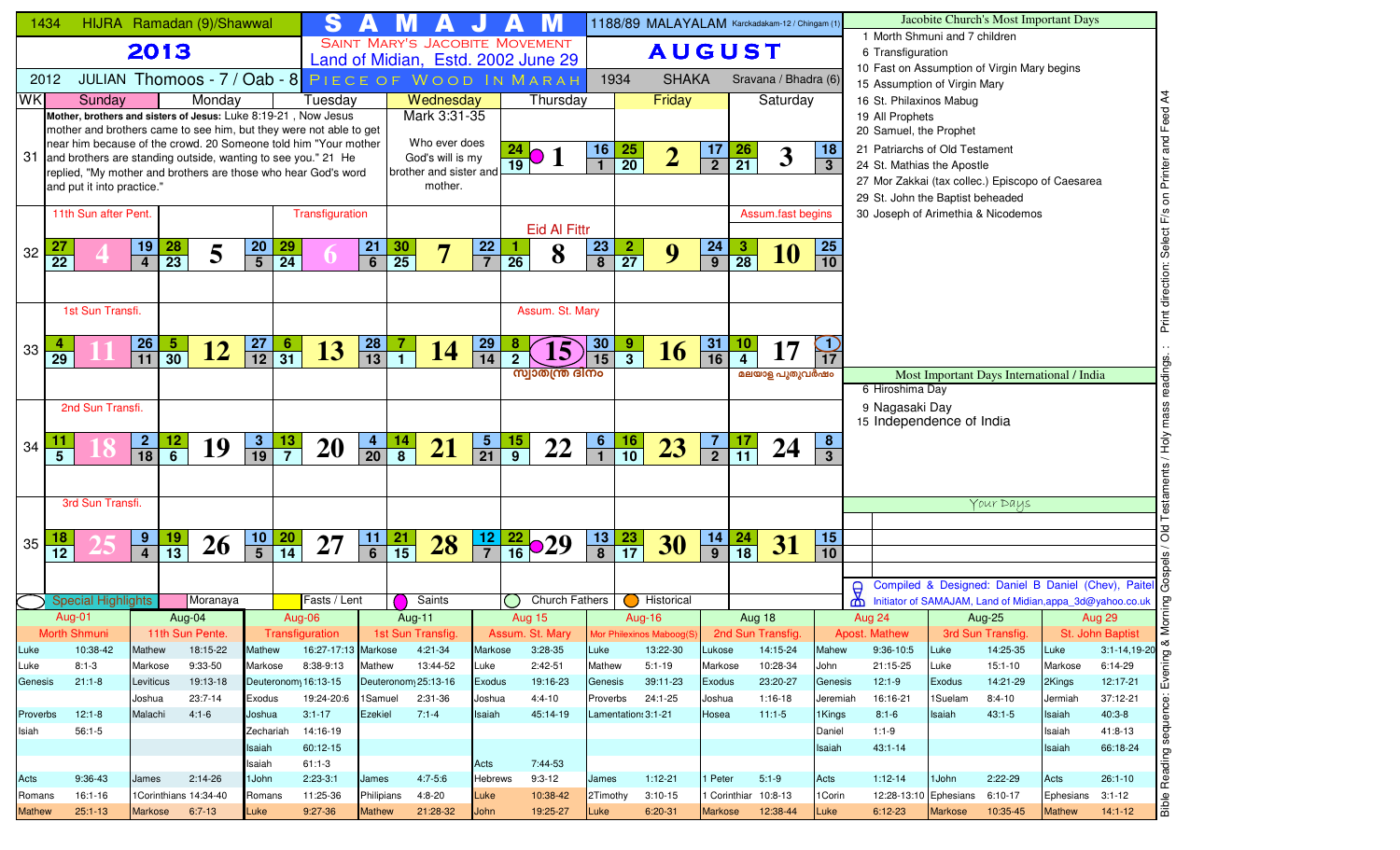| 1434               |                 | HIJRA Shawwal (10) / Dhu al Qa'dah(11) |                                    |                                |                      |                  |                                          | S            |                                         |                                                                                                                                                                                                                                                                              |                           |                 |                       |                                 | 1189                         | MALAYALAM Chingam-1 / Kanny - 2 |                      |                       |                                                        |                               |                                                                   |                   | Jacobite Church's Most Important Days                    |                           |                      |                                                    |
|--------------------|-----------------|----------------------------------------|------------------------------------|--------------------------------|----------------------|------------------|------------------------------------------|--------------|-----------------------------------------|------------------------------------------------------------------------------------------------------------------------------------------------------------------------------------------------------------------------------------------------------------------------------|---------------------------|-----------------|-----------------------|---------------------------------|------------------------------|---------------------------------|----------------------|-----------------------|--------------------------------------------------------|-------------------------------|-------------------------------------------------------------------|-------------------|----------------------------------------------------------|---------------------------|----------------------|----------------------------------------------------|
|                    |                 |                                        | 2013                               |                                |                      |                  |                                          |              |                                         | <b>SAINT MARY'S JACOBITE MOVEMENT</b>                                                                                                                                                                                                                                        |                           |                 |                       |                                 |                              | <b>SEPTEMBER</b>                |                      |                       |                                                        |                               | 1 8-day fast begins<br>1 Baselios Paulose 2nd Catholica Bava 1996 |                   |                                                          |                           |                      |                                                    |
|                    |                 |                                        |                                    |                                |                      |                  |                                          |              |                                         | Land of Midian, Estd. 2002 June 29                                                                                                                                                                                                                                           |                           |                 |                       |                                 |                              |                                 |                      |                       |                                                        |                               | 2 St. Koorilose Yuakim Mulanthuruthy 1874                         |                   |                                                          |                           |                      |                                                    |
| 2012               |                 | <b>JULIAN</b>                          |                                    |                                | Ooab - 8 / Elool - 9 |                  |                                          |              |                                         | PIECE OF WOOD IN MARAH                                                                                                                                                                                                                                                       |                           |                 |                       |                                 | 1934                         | <b>SHAKA</b>                    |                      |                       | Bhadra / Aavina (7)                                    |                               | 8 Feast of Saint Mary's Birth                                     |                   |                                                          |                           |                      |                                                    |
| <b>WK</b>          |                 | Sunday                                 |                                    |                                | Monday               |                  |                                          | Tuesday      |                                         | Wednesday                                                                                                                                                                                                                                                                    |                           |                 | Thursday              |                                 |                              | Friday                          |                      |                       | Saturday                                               |                               | 9 Yuyakim and Hannah, Parents of virgin Mary                      |                   |                                                          |                           |                      |                                                    |
|                    |                 | 4th Sun Transfi.<br>8 day Fast Starts  |                                    |                                |                      |                  |                                          |              |                                         |                                                                                                                                                                                                                                                                              |                           |                 |                       |                                 |                              |                                 |                      |                       |                                                        |                               | 10 Mor Mathai Appostole<br>14 Feast of Cross                      |                   |                                                          |                           |                      |                                                    |
|                    | 25              |                                        | 16                                 | <b>26</b>                      |                      |                  | 27                                       |              | 18                                      |                                                                                                                                                                                                                                                                              |                           |                 |                       |                                 |                              |                                 | 21                   |                       |                                                        | 22                            | 14 Consecration as Patriarch - Zakka Iwas-1980                    |                   |                                                          |                           |                      |                                                    |
|                    | 19()            |                                        | $\overline{\overline{\mathbf{8}}}$ | $\overline{20}$                | 2                    | $\frac{17}{9}$   | $\overline{21}$                          | <b>3.0</b>   | $\frac{28}{22}$<br>$\overline{10}$      | $\overline{4}$                                                                                                                                                                                                                                                               | $\frac{19}{11}$           | $\frac{29}{23}$ | 5                     | $\frac{20}{12}$                 | $\frac{30}{24}$              | 6                               | $\overline{13}$      | $\overline{25}$       |                                                        | 10                            | 26 St. John the Apostle                                           |                   |                                                          |                           |                      |                                                    |
|                    |                 |                                        |                                    |                                |                      |                  |                                          |              |                                         |                                                                                                                                                                                                                                                                              |                           |                 |                       |                                 |                              |                                 |                      |                       |                                                        |                               | 30 Mor Clemis Abraham - 2002 - Chingavanam                        |                   |                                                          |                           |                      |                                                    |
|                    |                 |                                        |                                    |                                |                      |                  |                                          |              |                                         |                                                                                                                                                                                                                                                                              |                           |                 |                       |                                 |                              |                                 |                      |                       |                                                        |                               |                                                                   |                   |                                                          |                           |                      |                                                    |
|                    |                 |                                        |                                    |                                |                      |                  |                                          |              |                                         |                                                                                                                                                                                                                                                                              |                           |                 |                       |                                 |                              |                                 |                      |                       | <b>Feast of Cross</b><br><b>Patriarchal Anniversar</b> |                               |                                                                   |                   |                                                          |                           |                      |                                                    |
|                    |                 |                                        |                                    |                                |                      |                  |                                          |              |                                         |                                                                                                                                                                                                                                                                              |                           |                 |                       |                                 |                              |                                 |                      |                       |                                                        | 29                            |                                                                   |                   |                                                          |                           |                      |                                                    |
| 36                 |                 |                                        |                                    | $\frac{3}{27}$                 | 9                    | $\frac{24}{12}$  | $\frac{4}{28}$                           | 10           | $\frac{25}{13}$<br>$\overline{29}$      |                                                                                                                                                                                                                                                                              | $\frac{26}{14}$           | $\frac{6}{30}$  | 12                    | $\frac{27}{15}$                 | $\overline{31}$              | 13                              | $\frac{28}{16}$      |                       |                                                        |                               |                                                                   |                   |                                                          |                           |                      |                                                    |
|                    |                 |                                        |                                    |                                |                      |                  |                                          |              |                                         |                                                                                                                                                                                                                                                                              |                           |                 |                       |                                 |                              |                                 |                      |                       |                                                        |                               |                                                                   |                   |                                                          |                           |                      |                                                    |
|                    |                 |                                        |                                    |                                |                      |                  |                                          |              |                                         |                                                                                                                                                                                                                                                                              |                           |                 |                       |                                 |                              |                                 |                      |                       |                                                        |                               |                                                                   |                   |                                                          |                           |                      | Print direction: Select F/s on Printer and Feed A4 |
|                    |                 | 1st Sun - F.Cross                      |                                    |                                |                      |                  |                                          |              |                                         |                                                                                                                                                                                                                                                                              |                           |                 |                       |                                 |                              |                                 |                      |                       |                                                        |                               |                                                                   |                   |                                                          |                           |                      |                                                    |
|                    |                 |                                        |                                    |                                |                      |                  |                                          |              |                                         |                                                                                                                                                                                                                                                                              |                           |                 |                       |                                 |                              |                                 |                      |                       |                                                        |                               |                                                                   |                   |                                                          |                           |                      |                                                    |
| 37                 | $\overline{2}$  |                                        | <u>30</u><br>$\overline{18}$       | 10<br>3 <sup>1</sup>           | 16                   | <u>31)</u><br>19 | $\frac{11}{4}$<br>17                     |              | $\frac{12}{5}$<br>Л.<br>$\overline{20}$ | 18                                                                                                                                                                                                                                                                           | $\frac{2}{21}$            | $\frac{13}{6}$  | 19                    | $\mathbf{3}$<br>$\overline{22}$ | $\frac{14}{7}$               | <b>20</b>                       | 4<br>$\overline{23}$ | $\frac{15}{8}$        | 21                                                     | $\sqrt{5}$<br>$\overline{24}$ |                                                                   |                   |                                                          |                           |                      | $\cdot$ .                                          |
|                    |                 |                                        |                                    | തിരുവോണം                       |                      |                  |                                          |              |                                         |                                                                                                                                                                                                                                                                              |                           |                 |                       |                                 |                              |                                 |                      |                       |                                                        |                               |                                                                   |                   | Most Important Days International / India                |                           |                      |                                                    |
|                    |                 |                                        |                                    |                                |                      |                  |                                          |              |                                         |                                                                                                                                                                                                                                                                              |                           |                 |                       |                                 |                              |                                 |                      |                       |                                                        |                               | 5 Teacher's Day                                                   |                   |                                                          |                           |                      | Testaments / Holy mass readings.                   |
|                    |                 | 2nd Sun - F.Cross                      |                                    |                                |                      |                  |                                          |              |                                         |                                                                                                                                                                                                                                                                              |                           |                 |                       |                                 |                              |                                 |                      |                       |                                                        |                               | 8 Literary Day                                                    |                   |                                                          |                           |                      |                                                    |
|                    |                 |                                        |                                    |                                |                      |                  |                                          |              |                                         |                                                                                                                                                                                                                                                                              |                           |                 |                       |                                 |                              |                                 |                      |                       |                                                        |                               | 13 Grand Parents Day                                              |                   |                                                          |                           |                      |                                                    |
| 38                 |                 |                                        | $\frac{6}{25}$                     | $\frac{17}{10}$                | 23                   | $\frac{7}{26}$   | $\frac{18}{11}$                          | 24           | $\frac{8}{27}$<br>$\frac{19}{12}$       | 25                                                                                                                                                                                                                                                                           | $\frac{9}{28}$            | $\frac{20}{13}$ | 26                    | $\frac{10}{29}$                 | <u>21</u><br>$\overline{14}$ | 27                              | $\frac{11}{30}$      | $\frac{22}{15}$       | 28                                                     | 12<br>31                      | 23 Saudi National Day                                             |                   |                                                          |                           |                      |                                                    |
|                    | 9               |                                        |                                    |                                |                      |                  |                                          |              |                                         |                                                                                                                                                                                                                                                                              |                           |                 |                       |                                 |                              |                                 |                      |                       |                                                        |                               |                                                                   |                   |                                                          |                           |                      |                                                    |
|                    |                 |                                        |                                    |                                |                      |                  |                                          |              |                                         |                                                                                                                                                                                                                                                                              |                           |                 |                       |                                 |                              |                                 |                      |                       |                                                        |                               |                                                                   |                   |                                                          |                           |                      |                                                    |
|                    |                 | 3rd Sun - F.Cross                      |                                    |                                |                      |                  | St. Mary's Song: Luke 1:46 - 55          |              |                                         |                                                                                                                                                                                                                                                                              |                           |                 |                       |                                 |                              |                                 |                      |                       |                                                        |                               |                                                                   |                   | Your Days                                                |                           |                      |                                                    |
|                    |                 |                                        |                                    |                                |                      |                  |                                          |              |                                         | My Soul Glorifies the Lord and my spirit rejoices in God my Saviour, for he has been mindful of the humble state of his servant. From<br>now on all generations will call me blessed, for the Mighty One has done great things for me holy is His name. His mercy extends to |                           |                 |                       |                                 |                              |                                 |                      |                       |                                                        |                               |                                                                   |                   |                                                          |                           |                      |                                                    |
| 39                 |                 |                                        | $\frac{13}{1}$                     | 24<br>$\frac{24}{17}$ 30       |                      | 14               |                                          |              |                                         | those who fear him, from generation to generation. He has performed mighty deeds with his arm; he has scattered those who are                                                                                                                                                |                           |                 |                       |                                 |                              |                                 |                      |                       |                                                        |                               |                                                                   |                   |                                                          |                           |                      | <b>DIO</b>                                         |
|                    | $\overline{16}$ |                                        |                                    |                                |                      | $\mathbf{2}$     |                                          |              |                                         | proud in their inmost thoughts. He has brought down rulers from their thrones but has lifted up the humble. He has filled the hungry<br>with good things but has sent the rich away empty. He has helped his servant Israel remembering to be merciful to Abraham and his    |                           |                 |                       |                                 |                              |                                 |                      |                       |                                                        |                               |                                                                   |                   |                                                          |                           |                      | $\frac{8}{9}$                                      |
|                    |                 |                                        |                                    |                                |                      |                  |                                          |              |                                         | descendants forever even as he said to our fathers.                                                                                                                                                                                                                          |                           |                 |                       |                                 |                              |                                 |                      |                       |                                                        |                               |                                                                   |                   | Compiled & Designed: Daniel B Daniel (Chev), Paitel &    |                           |                      |                                                    |
|                    |                 | <b>Special Highlights</b>              |                                    |                                | Moranaya             |                  |                                          | Fasts / Lent |                                         | Saints                                                                                                                                                                                                                                                                       |                           |                 | <b>Church Fathers</b> |                                 |                              | Historical                      |                      |                       |                                                        |                               | $\Theta$<br>₾                                                     |                   | Initiator of SAMAJAM, Land of Midian,appa_3d@yahoo.co.uk |                           |                      |                                                    |
|                    | Sep-01          |                                        |                                    | Sep-01                         |                      |                  | Sep-08                                   |              |                                         | Sep-08                                                                                                                                                                                                                                                                       |                           |                 | Sept 14               |                                 | Sept 14                      |                                 |                      | Sep-15                |                                                        |                               | Sep-22                                                            |                   | Sep-29                                                   |                           | Sept 30              | <b>Morning</b>                                     |
|                    | Paulose 2 Bava  |                                        |                                    | 4th Sun Transfig.              |                      |                  | Feast St.Mary                            |              |                                         | 5th Sun Transfig.                                                                                                                                                                                                                                                            |                           |                 | <b>Feast of Cross</b> |                                 |                              | <b>Patriarchal Anniversary</b>  |                      | 1st Su - F. Cross     |                                                        |                               | 2nd Su - F. Cross                                                 |                   | 3rd Sun F.Cross Mor Clemis, Knanaya                      |                           |                      | ∝                                                  |
| John               |                 | 17:13-26                               | Luke                               | $18:1 - 8$                     |                      | Luke             | 1:26-38                                  |              | Mathew                                  | 19:1-12                                                                                                                                                                                                                                                                      | <b>Mathew</b>             |                 | 24:1-35               | Mathew                          |                              | 16:13-20                        | Luke                 | 17:20-37              |                                                        | Mathew                        | 14:34-15-11 Luke                                                  |                   | 14:25-35                                                 | John                      | 17:13-26             |                                                    |
| Mathew             |                 | 25:31-46                               | Luke                               | 18:9-17                        |                      | Markose          | $3:31-35$                                |              | Luke                                    | 19:11-27                                                                                                                                                                                                                                                                     | Markose                   |                 | 13:1-33               | Mathew                          |                              | 19:27-30                        | Mathew               | 24:36-51              |                                                        | Mathew                        | 15:12-20                                                          | Luke              | $15:1-10$                                                | Mathew                    | 25:31-46             | Evening                                            |
| Numbers<br>Malachi |                 | 27:15-23<br>3:13:4:6                   | Genesis                            | $6:3-12$<br>Ecclesiastes 7:1-3 |                      | Judges           | Deueronomy 26:16-27:10 Exodus<br>13:2-14 |              | 1 Samuel                                | 24:12-17<br>$3:16-21$                                                                                                                                                                                                                                                        | <b>Numbers</b><br>Genesis |                 | $21:4-9$<br>48:13-20  | Genesis                         |                              | $12:1-9$                        | Genesis<br>Hosea     | $42:1 - 8$<br>$5:1-5$ |                                                        | Gene<br>1Kings                | 42:9-17<br>$3:5-9$                                                | Exodus<br>1Suelam | 14:21-29<br>$8:4-10$                                     | <b>Numbers</b><br>Malachi | 27:15-23<br>3:13:4:6 |                                                    |
| Wisdom             |                 | $3:1 - 10$                             | Psalms                             | $12:1-9$                       |                      | Zechariah        | $2:10-13$                                |              | Ezekiel                                 | 18:21-24                                                                                                                                                                                                                                                                     | 1Samuel                   |                 | 17:37-53              | 1Kings                          |                              | $3:4-13$                        | Daniel               | $4:4-9$               |                                                        | Wisdom                        | $6:1-9$                                                           | Isaiah            | $43:1 - 5$                                               | Wisdom                    | $3:1 - 10$           |                                                    |
| 2Kings             |                 | $2:1 - 12$                             |                                    |                                |                      | Zechariah        | 4:1-7,8:3                                |              |                                         |                                                                                                                                                                                                                                                                              | Joshua                    |                 | 10:12-15              | Daniel                          |                              | $3:21-30$                       | Isaiah               | 57:19-20              |                                                        | Isaih                         | 48:12-16                                                          |                   |                                                          | 2Kings                    | $2:1 - 12$           | Reading sequence:                                  |
| Isaiah             |                 | $38:1 - 8$                             |                                    |                                |                      | Isaiah           | 63:15-64:5                               |              |                                         |                                                                                                                                                                                                                                                                              | Isaiah                    |                 | $65:1 - 7$            | Isaiah                          |                              | $43:1 - 14$                     |                      |                       |                                                        |                               |                                                                   |                   |                                                          | Isaiah                    | $38:1 - 8$           |                                                    |
| Acts               |                 | $12:1 - 17$                            |                                    |                                |                      |                  |                                          |              |                                         |                                                                                                                                                                                                                                                                              |                           |                 |                       |                                 |                              |                                 |                      |                       |                                                        |                               |                                                                   |                   |                                                          | Acts                      | $12:1 - 17$          |                                                    |
| Romans             |                 | 1:16-17                                | 2Peter                             | $3:8-14$                       |                      | 1 John           | $3:2 - 17$                               |              | James                                   | $5:1-6$                                                                                                                                                                                                                                                                      | Acts                      |                 | 13:26-39              | Acts                            |                              | $1:12-26$                       | Acts                 | $3:22-25$             |                                                        | Acts                          | 5:34-36                                                           | 1John             | $2:22-29$                                                | Romans                    | 1:16-17              |                                                    |
| Romans             |                 | $3:22-26$                              |                                    | 1Theslonians 5:1-6             |                      | <b>Hebrews</b>   | 6:13-7:10                                |              | 2 Corinthiar 10:1-7                     |                                                                                                                                                                                                                                                                              | Galatians                 |                 | 2:17-3:14             | <b>Hebrews</b>                  |                              | $11:1-12$                       |                      | 1Corinthians 2:10-13  |                                                        |                               | 1Corinthians 2:14-3:3                                             | Ephesians         | 6:10-17                                                  | Romans                    | $3:22-26$            | <b>aldia</b>                                       |
| Mathew             |                 | 19:16-26                               | Luke                               | $11:9-20$                      |                      | Luke             | $1:26-38$                                |              | <b>Mathew</b>                           | 17:22-27                                                                                                                                                                                                                                                                     | Luke                      |                 | $21:5-28$             | John                            |                              | $21:5-17$                       | <b>Markose</b>       | 13:30-37              | Mat                                                    |                               | $16:5-12$                                                         | <b>Markose</b>    | 10:35-45                                                 | <b>Mathew</b>             | 19:16-26             |                                                    |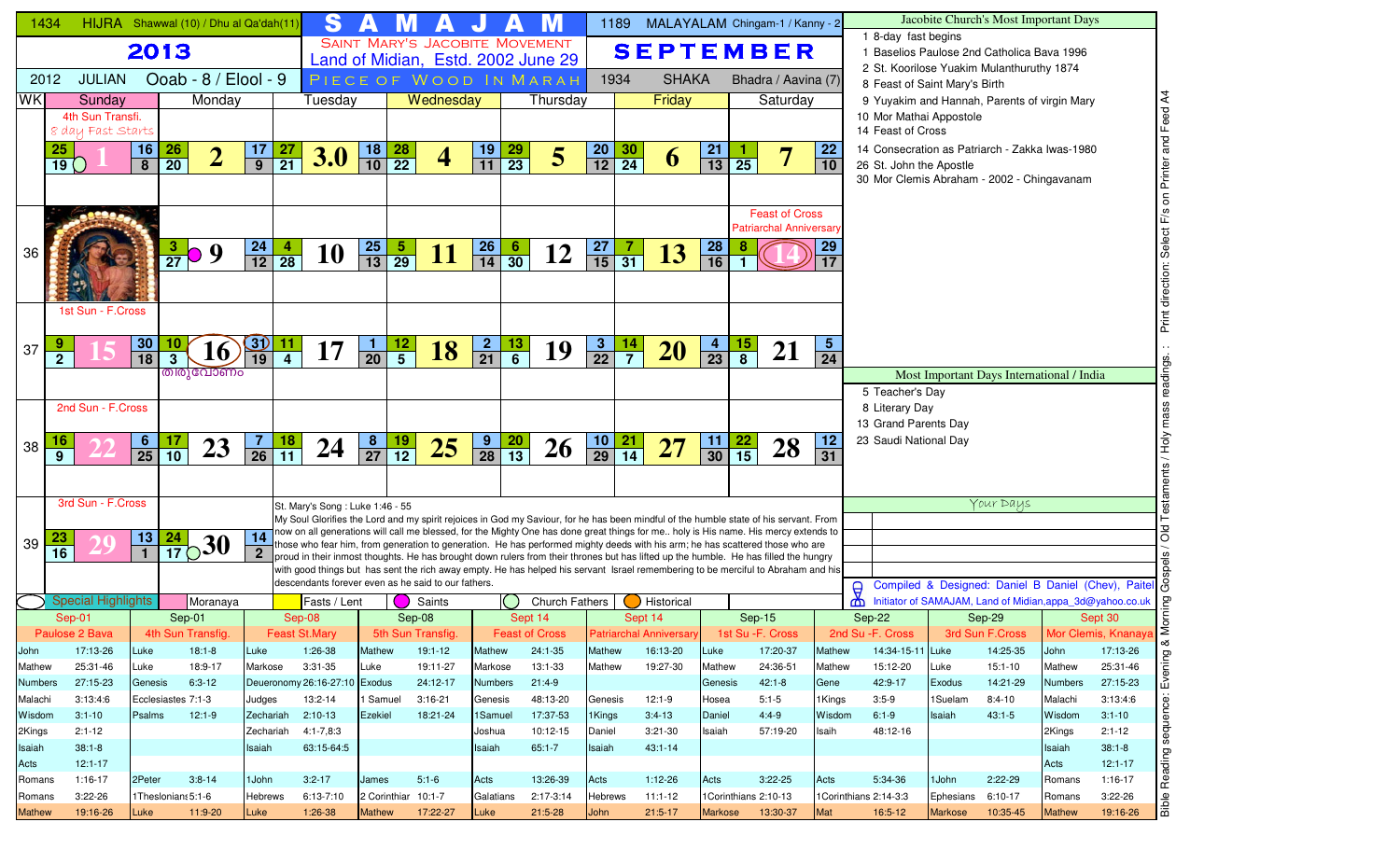| 1434            |                 |                           |                                   | HIJRA Dhu al Qa'dah(11)/Dhu al Hijjah(1 |                 | S                         |                 |                                    |                                       |                   |                 |                                                              |                   | 1189            | MALAYALAM Kanny - 2 / Thulam - 3                                                                    |                   |                      |                       |                              |          |                                        |               | Jacobite Church's Most Important Days                                                         |                      |                                                                                                                                                            |
|-----------------|-----------------|---------------------------|-----------------------------------|-----------------------------------------|-----------------|---------------------------|-----------------|------------------------------------|---------------------------------------|-------------------|-----------------|--------------------------------------------------------------|-------------------|-----------------|-----------------------------------------------------------------------------------------------------|-------------------|----------------------|-----------------------|------------------------------|----------|----------------------------------------|---------------|-----------------------------------------------------------------------------------------------|----------------------|------------------------------------------------------------------------------------------------------------------------------------------------------------|
|                 |                 |                           | 2013                              |                                         |                 |                           |                 |                                    | <b>SAINT MARY'S JACOBITE MOVEMENT</b> |                   |                 |                                                              |                   |                 | <b>OCTOBER</b>                                                                                      |                   |                      |                       |                              |          |                                        |               | 1 Mor Hananiah who baptized St. Paul<br>2 Yeldo Mor Basalios, Kothamangalam AD 1685           |                      |                                                                                                                                                            |
| 2012            |                 |                           |                                   | JULIAN Elool - 9 / Thsreem kdeem - 10   |                 |                           |                 |                                    |                                       |                   |                 | Land of Midian, Estd. 2002 June 29<br>PIECE OF WOOD IN MARAH |                   | 1934            | <b>SHAKA</b>                                                                                        |                   |                      | Asvina / Karthika (8) |                              |          | 8 St. Mathew, the Apostle              |               |                                                                                               |                      |                                                                                                                                                            |
| WK              |                 | Sunday                    |                                   | Monday                                  |                 | Tuesday                   |                 |                                    | Wednesday                             |                   |                 | Thursday                                                     |                   |                 | Friday                                                                                              |                   |                      | Saturday              |                              |          |                                        |               | 9 St. Jacob the Apostle son of Alphaeus<br>10 Mor Dionysius IV Philipose, AD 1855             |                      |                                                                                                                                                            |
|                 |                 |                           |                                   | പരിശുദ്ധ                                |                 |                           |                 |                                    |                                       |                   |                 |                                                              |                   |                 |                                                                                                     |                   |                      |                       |                              |          | 10 St. Philipose the Evangelist        |               |                                                                                               |                      | Feed                                                                                                                                                       |
|                 |                 |                           |                                   | യെൽദോ ബാവാ                              |                 |                           |                 |                                    |                                       |                   |                 |                                                              |                   |                 |                                                                                                     |                   |                      |                       |                              |          | 13 Birth of St. Elias III Manjanikara  |               |                                                                                               |                      |                                                                                                                                                            |
| 40              |                 |                           |                                   |                                         |                 | $\frac{25}{18}$           | 15 <sub>1</sub> |                                    |                                       | 16                | <u>27</u>       | $\overline{\mathbf{3}}$                                      | 17                | $\frac{28}{21}$ | $\overline{\mathbf{4}}$                                                                             | $\frac{18}{4}$    | $\frac{29}{22}$      | 5                     | 19                           |          | 18 St. Luke the Evangelist             |               |                                                                                               |                      |                                                                                                                                                            |
|                 |                 |                           |                                   | ഞങ്ങൾക്കുവേണ്ടി<br>അപേക്ഷിക്കേണമേ       |                 |                           |                 | 19                                 | ഗാന്ധി ജയന്തി                         | $\overline{2}$    | $\overline{20}$ |                                                              | $\mathbf{3}$      |                 |                                                                                                     |                   |                      |                       | $5\phantom{1}$               |          |                                        |               | 21 St.Mary's Miracle; Jacobite Ch. Kattachira 2009<br>22 St. Baselios Shakralla, kadanad 1764 |                      | Printer                                                                                                                                                    |
|                 |                 |                           |                                   |                                         |                 |                           |                 |                                    |                                       |                   |                 |                                                              |                   |                 |                                                                                                     |                   |                      |                       |                              |          | 22 Prophet Daniel                      |               |                                                                                               |                      | $\mathsf{S}% _{T}=\mathsf{S}_{T}\!\left( a,b\right) ,\mathsf{S}_{T}=\mathsf{S}_{T}\!\left( a,b\right) ,\mathsf{S}_{T}=\mathsf{S}_{T}\!\left( a,b\right) ,$ |
|                 |                 | 4th Sun - F.Cross         |                                   |                                         |                 |                           |                 |                                    |                                       |                   |                 |                                                              |                   |                 |                                                                                                     |                   |                      |                       |                              |          |                                        |               | 23 St. James the disciple, son of Alphaeus                                                    |                      |                                                                                                                                                            |
|                 |                 |                           |                                   |                                         |                 |                           |                 |                                    |                                       |                   |                 |                                                              |                   |                 |                                                                                                     |                   |                      |                       |                              |          |                                        |               |                                                                                               |                      |                                                                                                                                                            |
| 41              | $\overline{23}$ |                           | $\frac{20}{6}$<br>$\frac{2}{24}$  |                                         | $\frac{21}{7}$  | $\frac{3}{25}$<br>8       | $\frac{22}{8}$  | $\frac{4}{26}$                     | 9                                     | $\frac{23}{9}$    | $\frac{5}{27}$  | <b>10</b>                                                    | $\frac{24}{10}$   | $\frac{6}{28}$  | <u>11</u>                                                                                           | $\frac{25}{11}$   | $\frac{7}{29}$       | 12                    | <b>26</b><br>$\overline{12}$ |          |                                        |               |                                                                                               |                      |                                                                                                                                                            |
|                 |                 |                           |                                   |                                         |                 |                           |                 |                                    |                                       |                   |                 |                                                              |                   |                 |                                                                                                     |                   |                      |                       |                              |          |                                        |               |                                                                                               |                      |                                                                                                                                                            |
|                 |                 |                           |                                   |                                         |                 |                           |                 |                                    |                                       |                   |                 |                                                              |                   |                 |                                                                                                     |                   |                      |                       |                              |          |                                        |               |                                                                                               |                      |                                                                                                                                                            |
|                 |                 | 5th Sun - F.Cross         |                                   |                                         |                 |                           |                 |                                    |                                       |                   |                 |                                                              |                   |                 |                                                                                                     |                   |                      |                       |                              |          |                                        |               |                                                                                               |                      | Print                                                                                                                                                      |
|                 | 8               |                           | <b>27</b><br>9                    |                                         | <b>28</b>       | Eid Al Adha               |                 |                                    |                                       |                   |                 |                                                              | 31                |                 |                                                                                                     | $\mathbf{1}$      |                      |                       | 2 <sub>1</sub>               |          |                                        |               |                                                                                               |                      |                                                                                                                                                            |
| 42              | $\overline{30}$ |                           | $\overline{13}$<br>$\overline{1}$ | 14                                      | $\overline{14}$ | $\frac{10}{2}$<br>15      | $\frac{29}{15}$ | $\overline{\overline{\mathbf{3}}}$ | <b>16</b>                             | $\frac{30}{16}$   | $\frac{12}{4}$  | 17                                                           | $\overline{17}$   | $\frac{13}{5}$  | <b>18</b>                                                                                           | $\overline{18}$   | $\frac{14}{6}$       | 19                    | $\overline{19}$              |          |                                        |               |                                                                                               |                      |                                                                                                                                                            |
|                 |                 | വിദ്യാരംഭം                |                                   |                                         |                 |                           |                 |                                    |                                       |                   |                 |                                                              |                   |                 |                                                                                                     |                   |                      |                       |                              |          |                                        |               | Most Important Days International / India                                                     |                      |                                                                                                                                                            |
|                 |                 |                           |                                   |                                         |                 |                           |                 |                                    |                                       |                   |                 |                                                              |                   |                 |                                                                                                     |                   |                      |                       |                              |          | 1 Elder's day                          |               |                                                                                               |                      | ဖ                                                                                                                                                          |
|                 |                 | 6th Sun - F.Cross         |                                   |                                         |                 |                           |                 |                                    |                                       |                   |                 |                                                              |                   |                 |                                                                                                     |                   |                      |                       |                              |          | 2 Gandhi Jayanthi<br>2 World peace day |               |                                                                                               |                      |                                                                                                                                                            |
|                 | 15              |                           | <u> 16</u>                        |                                         |                 |                           |                 |                                    |                                       |                   |                 |                                                              | $\overline{7}$    |                 |                                                                                                     |                   |                      |                       | 9                            |          |                                        |               | 31 Indira Gandhi assassinated 1984                                                            |                      |                                                                                                                                                            |
| 43              | $\overline{7}$  |                           | $\frac{3}{20}$                    |                                         |                 | $\frac{17}{9}$ <b>O22</b> | $\frac{5}{1}$   | $\frac{18}{10}$                    | 23                                    | $\frac{6}{2}$     | $\frac{19}{11}$ | 24                                                           | $\overline{3}$    | $\frac{20}{12}$ | 25                                                                                                  | $\frac{8}{4}$     | $\frac{21}{13}$      | 26                    | $5\phantom{1}$               |          |                                        |               |                                                                                               |                      |                                                                                                                                                            |
|                 |                 |                           |                                   |                                         |                 |                           |                 |                                    |                                       |                   |                 |                                                              |                   |                 |                                                                                                     |                   |                      |                       |                              |          |                                        |               |                                                                                               |                      |                                                                                                                                                            |
|                 |                 | 7th Sun - F.Cross         |                                   |                                         |                 |                           |                 |                                    |                                       |                   |                 |                                                              |                   |                 | Trust and be with $God$ . Psalms $37:3-8$                                                           |                   |                      |                       |                              |          |                                        |               | Your Days                                                                                     |                      |                                                                                                                                                            |
|                 |                 |                           |                                   |                                         |                 |                           |                 |                                    |                                       |                   |                 |                                                              |                   |                 | 3) Trust in the Lord and do good; dwelll in the                                                     |                   |                      |                       |                              |          |                                        |               |                                                                                               |                      |                                                                                                                                                            |
| 44              |                 |                           | $\frac{10}{6}$<br>$\frac{23}{15}$ | 28                                      | $\frac{11}{1}$  | $\frac{24}{16}$<br>29     | $\frac{12}{8}$  | $\frac{25}{17}$                    | 30                                    | $\frac{13}{9}$    | $\frac{26}{18}$ | 31                                                           | 14                |                 | land and enjoy safe pasture. 4) Delight yourself<br>in the Lord and he will give you the desires of |                   |                      |                       |                              |          |                                        |               |                                                                                               |                      | <b>PO</b>                                                                                                                                                  |
|                 | $\overline{14}$ |                           |                                   |                                         | $\overline{7}$  |                           |                 |                                    |                                       |                   |                 |                                                              | 10                |                 | your heart. 5) commit your way to the Lord trust                                                    |                   |                      |                       |                              |          |                                        |               |                                                                                               |                      |                                                                                                                                                            |
|                 |                 |                           |                                   |                                         |                 |                           |                 |                                    |                                       |                   |                 |                                                              |                   |                 | in him and he will do this 6) He will make your<br>righteousness shine like the dawnjustice         |                   |                      |                       |                              | $\Theta$ |                                        |               |                                                                                               |                      | Compiled & Designed: Daniel B Daniel (Chev), Paitel &                                                                                                      |
|                 |                 | <b>Special Highlights</b> |                                   | Moranaya                                |                 | Fasts / Lent              |                 |                                    | Saints                                |                   |                 | <b>Church Fathers</b>                                        |                   |                 | <b>Historical</b>                                                                                   |                   |                      |                       |                              | ₾        |                                        |               | Initiator of SAMAJAM, Land of Midian, appa_3d@yahoo.co.uk                                     |                      |                                                                                                                                                            |
|                 |                 | Oct-02                    |                                   | Oct-07                                  |                 | Oct-14                    |                 | Oct 18                             |                                       |                   |                 | Oct-21                                                       |                   |                 | <b>Oct-19</b>                                                                                       |                   | <b>Oct-21</b>        |                       |                              |          | Oct 22                                 |               | <b>Oct-22</b>                                                                                 |                      | Oct-28                                                                                                                                                     |
|                 |                 | Mor Baselios Yeldo        |                                   | 4th Sun F.Cross                         |                 | 5th Sun F. Cross          |                 | St. Luke                           |                                       |                   |                 | 6 Sun F.Cross                                                |                   |                 | Youth's Day (S)                                                                                     |                   | St. Mary, Kattachira |                       |                              |          | St. Sakrulla                           |               | <b>Prophet Daniel</b>                                                                         |                      | 7 Sun F. Cross<br>∞                                                                                                                                        |
| John<br>Markose |                 | 15:12-16:3<br>10:28-31    | Markose<br>Luke                   | $10:1-16$<br>9:37-45                    | Luke<br>Mathew  | 20:27-40<br>22:34-46      | Mahew<br>John   |                                    | 9:36-10:5<br>21:15-25                 | Mathew<br>Markose |                 | 19:13-26<br>10:17-27                                         | Markose<br>Mathew |                 | 12:28-34<br>$25:1 - 13$                                                                             | Mathew<br>Markose |                      | 12:38-50<br>3:31-35   | John<br>Markose              |          | 15:12-16:3<br>10:28-31                 |               |                                                                                               | Luke<br>Luke         | 12:13-21<br>ening<br>12:49-59                                                                                                                              |
| Genesis         |                 | 19:15-23                  | <b>Numbers</b>                    | 29:35-30:1                              | Leviticus       | $2:1-3$                   | Genesis         |                                    | $12:1-9$                              | Genesis           |                 | 42:29-36                                                     | Exodus            |                 | $20:1 - 17$                                                                                         | Exodus            |                      | $3:1 - 10$            | Genesis                      |          | 19:15-23                               | Genesis       | $17:1-6$                                                                                      | Exodus               | $12:43-47;51$                                                                                                                                              |
| Job             |                 | $1:12-22$                 | 1Kings                            | 8:27-30                                 | Job             | $6:1 - 10$                | Jeremiah        |                                    | 16:16-21                              | Joshua            |                 | 10:28-32                                                     | Joshua            |                 | $1:7-9$                                                                                             |                   | l Sam7-40,48-51      |                       | Job                          |          | 1:12-22                                | Exodus        | $12:1-10$                                                                                     | Job                  | $23:1 - 7$                                                                                                                                                 |
| Isaiah          |                 | $38:1 - 8$                | Zechariah                         | $8:1 - 4$                               | 2Samuel         | $3:17 - 21$               | 1Kings          |                                    | $8:1-6$                               | Zechariah         |                 | $6:1-8$                                                      | Jeremiah          |                 | $1:4-11$                                                                                            | Ezekiel           |                      | $44:1-3$              | Isaiah                       |          | $38:1 - 8$                             | 1 Samuel      | $9:26-10:1$                                                                                   | Ezekiel              | sequenc<br>10:18-22                                                                                                                                        |
|                 |                 |                           | Isaiah                            | $54:5-8$                                | Isaiah          | 40:27-31                  | Daniel          |                                    | $1:1-9$                               | Isaiah            |                 | 43:16-25                                                     |                   |                 | Ecclesiastes 12:1-7                                                                                 | lssaiah           |                      | $11:1-8$              |                              |          |                                        |               |                                                                                               | Issaiah              | $52:1-6$                                                                                                                                                   |
|                 |                 |                           |                                   |                                         |                 |                           | Isaiah          |                                    | $43:1 - 14$                           |                   |                 |                                                              | Isaiah            |                 | 40:26-31                                                                                            |                   |                      |                       |                              |          |                                        |               |                                                                                               |                      | Reading                                                                                                                                                    |
| Acts            |                 | $6:1 - 12$                | Acts                              | 18:24-28                                | Acts            | 22:22-29                  | Acts            |                                    | $1:12-14$                             | Acts              |                 | 28:23-24                                                     | 1 Peter           |                 | $5:5-11$                                                                                            | 1 John            |                      | $3:2 - 16$            | Acts                         |          | $6:1 - 12$                             |               |                                                                                               | Acts                 | 28:25-31                                                                                                                                                   |
| Hebrews         |                 | 10:39-11:7                | Collesians                        | 1:21-26                                 | 1 Timothy       | 6:13-21                   | 1 Corin         |                                    | 12:28-13:10 1Corinthians 5:6-13       |                   |                 |                                                              | 2 Timothy         |                 | 2:20-26                                                                                             | Hebrews           |                      | 2:14-18               | Hebrews                      |          | 10:39-11:7                             |               |                                                                                               | 1 Corinthinar 6:9-11 |                                                                                                                                                            |
| Mathew          |                 | 10:34-42                  | Luke                              | $16:13-18$                              | <b>Mathew</b>   | $23:1 - 12$               | Luke            |                                    | $6:12-23$                             | Luke              |                 | 18:18-27                                                     | <b>Mathew</b>     |                 | 19:16-26                                                                                            |                   | Lukos 21, 11: 27-28  |                       | <b>Mathew</b>                |          | 10:34-42                               | <b>Mathew</b> | $24:5-15$                                                                                     | <b>Mathew</b>        | Bible<br>$5:21-26$                                                                                                                                         |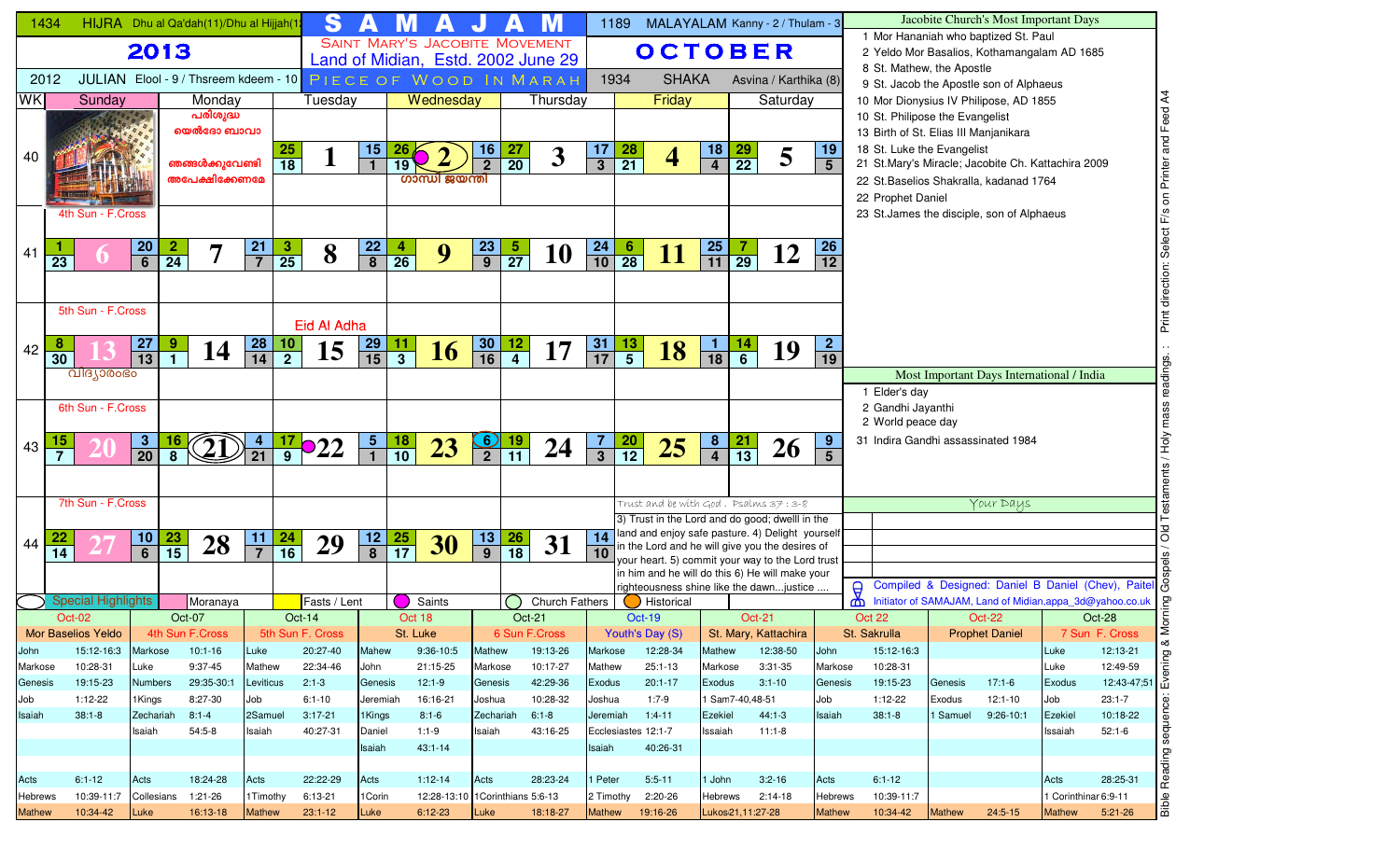|                   |                           |                        |                                                      | 1434-35 HIJRA Dhu al Hijjah / Muharram (1)                                                                                                                                                                    |                      |                 | S                    |                  |                 |                       |                 |                |                                    | 1189                    |                                   | MALAYALAM Thulam - 3 / Vrichikam - 4 |                 |                             |                                       |                             |                                                                            |                 | Jacobite Church's Most Important Days                                              |                |                                                                                                                                                            |
|-------------------|---------------------------|------------------------|------------------------------------------------------|---------------------------------------------------------------------------------------------------------------------------------------------------------------------------------------------------------------|----------------------|-----------------|----------------------|------------------|-----------------|-----------------------|-----------------|----------------|------------------------------------|-------------------------|-----------------------------------|--------------------------------------|-----------------|-----------------------------|---------------------------------------|-----------------------------|----------------------------------------------------------------------------|-----------------|------------------------------------------------------------------------------------|----------------|------------------------------------------------------------------------------------------------------------------------------------------------------------|
|                   |                           |                        | 2013                                                 |                                                                                                                                                                                                               |                      |                 |                      |                  |                 |                       |                 |                | SAINT MARY'S JACOBITE MOVEMENT     |                         |                                   | <b>NOVEMBER</b>                      |                 |                             |                                       |                             | 1 All Saints and Martyrs                                                   |                 | 2 Mor Gregorios Chathurathil - Parumala 1902                                       |                |                                                                                                                                                            |
|                   |                           |                        |                                                      | JULIAN Thsreem Kadeem - 10 / Thesreen Hoi -11                                                                                                                                                                 |                      |                 |                      |                  |                 |                       |                 |                | Land of Midian, Estd. 2002 June 29 |                         |                                   | <b>SHAKA</b>                         |                 |                             |                                       |                             | 3 318 Fathers of Nicea                                                     |                 |                                                                                    |                |                                                                                                                                                            |
| 2012<br><b>WK</b> |                           | Sunday                 |                                                      | Monday                                                                                                                                                                                                        |                      |                 | Tuesday              |                  |                 | Wednesday             |                 |                | PIECE OF WOOD IN MARAH<br>Thursday | 1934                    |                                   | Friday                               |                 |                             | Karthika / Agrahayana (9)<br>Saturday |                             |                                                                            |                 | 3 Mor Athanasios Paulose Kadavil, 1907                                             |                | र्द                                                                                                                                                        |
|                   |                           |                        |                                                      | Our Stewardship for the Environment                                                                                                                                                                           |                      |                 |                      |                  |                 |                       |                 |                |                                    |                         |                                   |                                      |                 |                             |                                       |                             |                                                                            |                 | 6 Mor Gregorios Geevarghese Alwaye 1966<br>8 Sts. Gabriel & Michel the Arch Angels |                | $F$ eed                                                                                                                                                    |
|                   |                           |                        |                                                      | Genesis 1:1-29, 26, Then God said, "Let us make man in our image, in our likeness, and let them rule                                                                                                          |                      |                 |                      |                  |                 |                       |                 |                |                                    |                         |                                   |                                      |                 |                             |                                       |                             | 9 Elisha the Prophet                                                       |                 |                                                                                    |                |                                                                                                                                                            |
|                   |                           |                        |                                                      | over the fish of the sea and the birds of the air, over the livestock, over all the earth, and over all the<br>44 creatures that move along the ground". Lev 25:23-24,  the land is mine must provide for the |                      |                 |                      |                  |                 |                       |                 |                |                                    |                         | 27                                |                                      | 15              | $\frac{28}{20}$ O           | $\boldsymbol{2}$                      | 16                          | 15 Mor Kauma                                                               |                 |                                                                                    |                |                                                                                                                                                            |
|                   |                           |                        |                                                      | redemption of the land, Psalms 104;1-35, Praise the Lord O my soul 32 He who looks at the earth, and                                                                                                          |                      |                 |                      |                  |                 |                       |                 |                |                                    |                         | $\overline{19}$                   | കേരള പിറവി                           |                 |                             |                                       | $\overline{2}$              | 21 Entry of Virgin Mary to the temple<br>28 Mor Yakoob Burdono (& July 30) |                 |                                                                                    |                | Printer                                                                                                                                                    |
|                   |                           |                        |                                                      | it trembles, Jerm 2:7, I brought to a fertile land you came and defiled my land. Reve 11:18  small and<br>great and for destroying those who destroy the earth.                                               |                      |                 |                      |                  |                 |                       |                 |                |                                    |                         |                                   |                                      |                 |                             |                                       |                             | 30 Mor Anthrayos Apostole                                                  |                 |                                                                                    |                | $\mathsf{S}% _{T}=\mathsf{S}_{T}\!\left( a,b\right) ,\mathsf{S}_{T}=\mathsf{S}_{T}\!\left( a,b\right) ,\mathsf{S}_{T}=\mathsf{S}_{T}\!\left( a,b\right) ,$ |
|                   |                           | Qudosh idto            |                                                      |                                                                                                                                                                                                               |                      |                 |                      |                  |                 |                       |                 |                |                                    |                         |                                   |                                      |                 |                             |                                       |                             |                                                                            |                 |                                                                                    |                |                                                                                                                                                            |
|                   |                           |                        |                                                      |                                                                                                                                                                                                               |                      |                 | <b>Hijra 1435</b>    |                  |                 |                       |                 |                |                                    |                         |                                   |                                      |                 |                             |                                       |                             |                                                                            |                 |                                                                                    |                |                                                                                                                                                            |
| 45                | $\overline{21}$           |                        | 17<br><b>30</b><br>$\overline{22}$<br>$\overline{3}$ |                                                                                                                                                                                                               | 18<br>$\overline{4}$ | $\overline{23}$ | 5                    | $\frac{19}{5}$   | $\frac{2}{24}$  | 6                     | $\frac{20}{6}$  | $\frac{3}{25}$ |                                    | 21<br>$\overline{7}$    | $\overline{a}$<br>$\overline{26}$ | 8                                    | $\frac{22}{8}$  | <u>5</u><br>$\overline{27}$ | 9                                     | <b>23</b><br>$\overline{9}$ |                                                                            |                 |                                                                                    |                |                                                                                                                                                            |
|                   |                           |                        |                                                      |                                                                                                                                                                                                               |                      |                 |                      |                  |                 |                       |                 |                |                                    |                         |                                   |                                      |                 |                             |                                       |                             |                                                                            |                 |                                                                                    |                |                                                                                                                                                            |
|                   |                           |                        |                                                      |                                                                                                                                                                                                               |                      |                 |                      |                  |                 |                       |                 |                |                                    |                         |                                   |                                      |                 |                             |                                       |                             |                                                                            |                 |                                                                                    |                | direction:                                                                                                                                                 |
|                   |                           | Hudoth 'idto           |                                                      |                                                                                                                                                                                                               |                      |                 |                      |                  |                 |                       |                 |                |                                    |                         |                                   |                                      |                 |                             |                                       |                             |                                                                            |                 |                                                                                    |                | Print                                                                                                                                                      |
|                   |                           |                        | 7                                                    |                                                                                                                                                                                                               |                      |                 |                      |                  |                 |                       |                 |                |                                    |                         |                                   |                                      |                 |                             |                                       | 30                          |                                                                            |                 |                                                                                    |                |                                                                                                                                                            |
| 46                | 28                        |                        | $\frac{24}{10}$<br>$\overline{29}$                   | 11                                                                                                                                                                                                            | $\frac{25}{11}$      | $\frac{8}{30}$  | 12                   | $\frac{26}{12}$  | $\frac{9}{31}$  | 13                    | $\frac{27}{13}$ | $\frac{10}{1}$ | 14                                 | $\frac{28}{14}$         |                                   | $\frac{11}{2}$ <b>015</b>            | $\frac{29}{15}$ | $\frac{12}{3}$              | <b>16</b>                             | $\overline{16}$             |                                                                            |                 |                                                                                    |                | $\dot{\rm o}$                                                                                                                                              |
|                   |                           |                        |                                                      |                                                                                                                                                                                                               |                      |                 |                      |                  |                 |                       |                 |                | ശിശു ദിനം                          |                         |                                   |                                      |                 |                             |                                       |                             |                                                                            |                 | Most Important Days International / India                                          |                |                                                                                                                                                            |
|                   |                           |                        |                                                      |                                                                                                                                                                                                               |                      |                 |                      |                  |                 |                       |                 |                |                                    |                         |                                   |                                      |                 |                             |                                       |                             | 1 Kerala Day                                                               |                 |                                                                                    |                | ဖ                                                                                                                                                          |
|                   |                           | Annun, Zachariah       |                                                      |                                                                                                                                                                                                               |                      |                 |                      |                  |                 |                       |                 |                |                                    |                         |                                   |                                      |                 |                             |                                       |                             | 14 Children's Day<br>18 3rd Sunday, world trafic accident sememberance     |                 |                                                                                    |                | mas                                                                                                                                                        |
|                   | 13                        |                        | <u>1</u>                                             |                                                                                                                                                                                                               |                      |                 |                      |                  |                 |                       |                 |                |                                    | $\overline{\mathbf{5}}$ |                                   |                                      |                 |                             |                                       | $\overline{7}$              |                                                                            |                 |                                                                                    |                | у<br>НоН                                                                                                                                                   |
| 47                | 4                         |                        | $\frac{14}{5}$<br>$\overline{17}$                    | 18                                                                                                                                                                                                            | $\frac{2}{18}$       | $\frac{15}{6}$  | 19                   | $\frac{3}{19}$   | $\frac{16}{7}$  | <b>20</b>             | $\frac{4}{20}$  |                | $\frac{17}{8}$ $\circ$ 21          |                         | $\frac{18}{9}$                    | 22                                   | $\frac{6}{2}$   | $\frac{19}{10}$             | 23                                    | 3 <sup>1</sup>              |                                                                            |                 |                                                                                    |                |                                                                                                                                                            |
|                   |                           |                        |                                                      |                                                                                                                                                                                                               |                      |                 |                      |                  |                 |                       |                 |                |                                    |                         |                                   |                                      |                 |                             |                                       |                             |                                                                            |                 |                                                                                    |                |                                                                                                                                                            |
|                   |                           | Annun. V.Mary          |                                                      |                                                                                                                                                                                                               |                      |                 |                      |                  |                 |                       |                 |                |                                    |                         |                                   |                                      |                 |                             |                                       |                             |                                                                            |                 | Your Days                                                                          |                |                                                                                                                                                            |
|                   |                           |                        |                                                      |                                                                                                                                                                                                               |                      |                 |                      |                  |                 |                       |                 |                |                                    |                         |                                   |                                      |                 |                             |                                       |                             |                                                                            |                 |                                                                                    |                |                                                                                                                                                            |
| 48                |                           |                        | 8<br>$\frac{21}{12}$                                 | 25                                                                                                                                                                                                            | $\frac{9}{5}$        | $\frac{22}{13}$ | <b>26</b>            | $\frac{10}{6}$   | $\frac{23}{14}$ | 27                    | $\frac{11}{7}$  |                | $\frac{24}{15}$ <b>28</b>          | 12                      | $\frac{25}{16}$                   | 29                                   | $\frac{13}{9}$  | $\frac{26}{17}$             | 30                                    | 14                          |                                                                            |                 |                                                                                    |                | Old                                                                                                                                                        |
|                   | 11                        |                        | $\overline{4}$                                       |                                                                                                                                                                                                               |                      |                 |                      |                  |                 |                       |                 |                |                                    | $\overline{\mathbf{8}}$ |                                   |                                      |                 |                             |                                       | 10                          |                                                                            |                 |                                                                                    |                |                                                                                                                                                            |
|                   |                           |                        |                                                      |                                                                                                                                                                                                               |                      |                 |                      |                  |                 |                       |                 |                |                                    |                         |                                   |                                      |                 |                             |                                       |                             |                                                                            |                 |                                                                                    |                | Compiled & Designed: Daniel B Daniel (Chev), Paitel                                                                                                        |
|                   | <b>Special Highlights</b> |                        |                                                      | Moranaya                                                                                                                                                                                                      |                      |                 | Fasts / Lent         |                  |                 | Saints                |                 |                | <b>Church Fathers</b>              |                         |                                   | Historical                           |                 |                             |                                       |                             | ന്ന                                                                        |                 | Initiator of SAMAJAM, Land of Midian, appa_3d@yahoo.co.uk                          |                |                                                                                                                                                            |
|                   | <b>Nov-01</b>             |                        |                                                      | <b>Nov-02</b>                                                                                                                                                                                                 |                      | <b>Nov-03</b>   |                      |                  | Nov-04          |                       |                 |                | $Nov-11$                           |                         |                                   | <b>Nov-15</b>                        |                 | <b>Nov-18</b>               |                                       |                             | <b>Nov 21</b>                                                              |                 | <b>Nov-25</b>                                                                      |                | Nov 28                                                                                                                                                     |
|                   | <b>All Saints</b>         |                        |                                                      | Mor Gregorios                                                                                                                                                                                                 |                      | Nicea Fathers   |                      |                  | Qudosh idto     |                       |                 |                | Hudoth 'idto                       |                         |                                   | Saints                               |                 | Annun. Zachariah            |                                       |                             | St.Mary at temple                                                          |                 | Annu. V.Mary                                                                       |                | Mor Yaq.Burdano<br>∞                                                                                                                                       |
| John<br>Markose   |                           | 15:12-16:3<br>10:28-31 | Luke<br>Mathew                                       | 13:22-30<br>$5:1 - 19$                                                                                                                                                                                        | John<br>Mathew       |                 | 17:13-26<br>25:31-46 | Mathew<br>John   |                 | 16:13-23<br>21:15-22  | Luke<br>John    |                | $9:18-25$<br>10:22-38              | John<br>Markose         |                                   | 15:12-16:3<br>10:28-31               | Luke<br>Luke    |                             | $1:1-17$<br>$1:18-25$                 | <b>Mathew</b><br>Markose    | 12:38-50<br>3:31-35                                                        | Luke<br>Markose | 1:26-38<br>$3:31-35$                                                               | John<br>Mathew | 17:13-26<br>Evening<br>25:31-46                                                                                                                            |
| Genesis           |                           | 19:15-23               | Genesis                                              | 39:11-23                                                                                                                                                                                                      | <b>Numbers</b>       |                 | 27:15-23             | <b>Exodus</b>    |                 | $33:5-11$             | <b>Exodus</b>   |                | $33:5 - 11$                        | Genesis                 |                                   | 19:15-23                             | Genesis         |                             | 17:15-22                              | Exodus                      | $3:1 - 10$                                                                 |                 | Deuterono <sup>26</sup> :16-27:10                                                  | <b>Numbers</b> | 27:15-23                                                                                                                                                   |
| Job               | $1:12-22$                 |                        | Proverbs                                             | 24:1-25                                                                                                                                                                                                       | Malachi              |                 | 3:13:4:6             | 1Kings           |                 | $6:1 - 8$             | 1Kings          |                | $6:1 - 8$                          | Job                     |                                   | $1:12-22$                            | <b>Numbers</b>  |                             | 8:13-20                               | 1Samuel                     | 17:37-40                                                                   | Judges          | 13:2-14                                                                            | Malachi        | 3:13:4:6                                                                                                                                                   |
| Isaiah            | $38:1 - 8$                |                        | Lamentation: 3:1-21                                  |                                                                                                                                                                                                               | Wisdom               |                 | $3:1 - 10$           | Jeremiah         |                 | $31:10-14$            | Jeremiah        |                | 31:10-14,22- Isaiah                |                         |                                   | $38:1 - 8$                           | 1Samuel         |                             | $1:9-17$                              | <b>Ezekiel</b>              | $44:1-3$                                                                   |                 | Zechariah2:10-13,4:1-7                                                             | Wisdom         | sequenc<br>$3:1 - 10$                                                                                                                                      |
|                   |                           |                        |                                                      |                                                                                                                                                                                                               | 2Kings               |                 | $2:1 - 12$           | Ezekiel          |                 | $9:1 - 10$            | Ezekiel         |                | $9:1 - 10$                         |                         |                                   |                                      | Isaiah          |                             | 41:8-16                               | Isaiah                      | $11:1-8$                                                                   | Isaiah          | 63:15-64:5                                                                         | 2Kings         | $2:1-12$                                                                                                                                                   |
|                   |                           |                        |                                                      |                                                                                                                                                                                                               | Isaiah               |                 | $38:1 - 8$           | Ezekiel<br>Isaih |                 | 45:18-22<br>$6:1 - 8$ |                 |                |                                    |                         |                                   |                                      |                 |                             |                                       |                             |                                                                            |                 |                                                                                    | Isaiah         | $38:1 - 8$<br>Reading s                                                                                                                                    |
| Acts              | $6:1 - 12$                |                        | James                                                | $1:12-21$                                                                                                                                                                                                     | Acts                 |                 | $12:1-17$            | Acts             |                 | 7:44-53               | Acts            |                | 7:44-53                            | Acts                    |                                   | $6:1 - 12$                           | 2Peter          |                             | $1:1 - 15$                            | 1John                       | $3:2 - 16$                                                                 | 1John           | $3:2 - 17$                                                                         | Acts           | $12:1-17$                                                                                                                                                  |
| Hebrews           |                           | 10:39-11:7             | 2Timothy                                             | $3:10-15$                                                                                                                                                                                                     | Romans               |                 | 1:16-17;3:22 Hebrew  |                  |                 | $9:1 - 14$            | <b>Hebrews</b>  |                | $9:1 - 14$                         | <b>Hebrews</b>          |                                   | 10:39-11:7                           | Romans          |                             | 4:13-25                               | Hebrews                     | $2:14-18$                                                                  | <b>Hebrews</b>  | $6:13 - 7:10$                                                                      |                | Roma 1:16-17;3:22-26<br>$\mathbf{\Omega}$                                                                                                                  |
| <b>Mathew</b>     |                           | 10:34-42               | Luke                                                 | 6:20-31                                                                                                                                                                                                       | <b>Mathew</b>        |                 | 19:16-26             | <b>Mark</b>      |                 | 8:27-33               | Luke            |                | 19:47-20:8 Mathew                  |                         |                                   | 10:34-42                             | Luke            |                             | 11:45-51                              | Luke                        | $8:16-21$                                                                  | Luke            | $1:26-38$                                                                          | <b>Mathew</b>  | laa<br>19:16-26                                                                                                                                            |